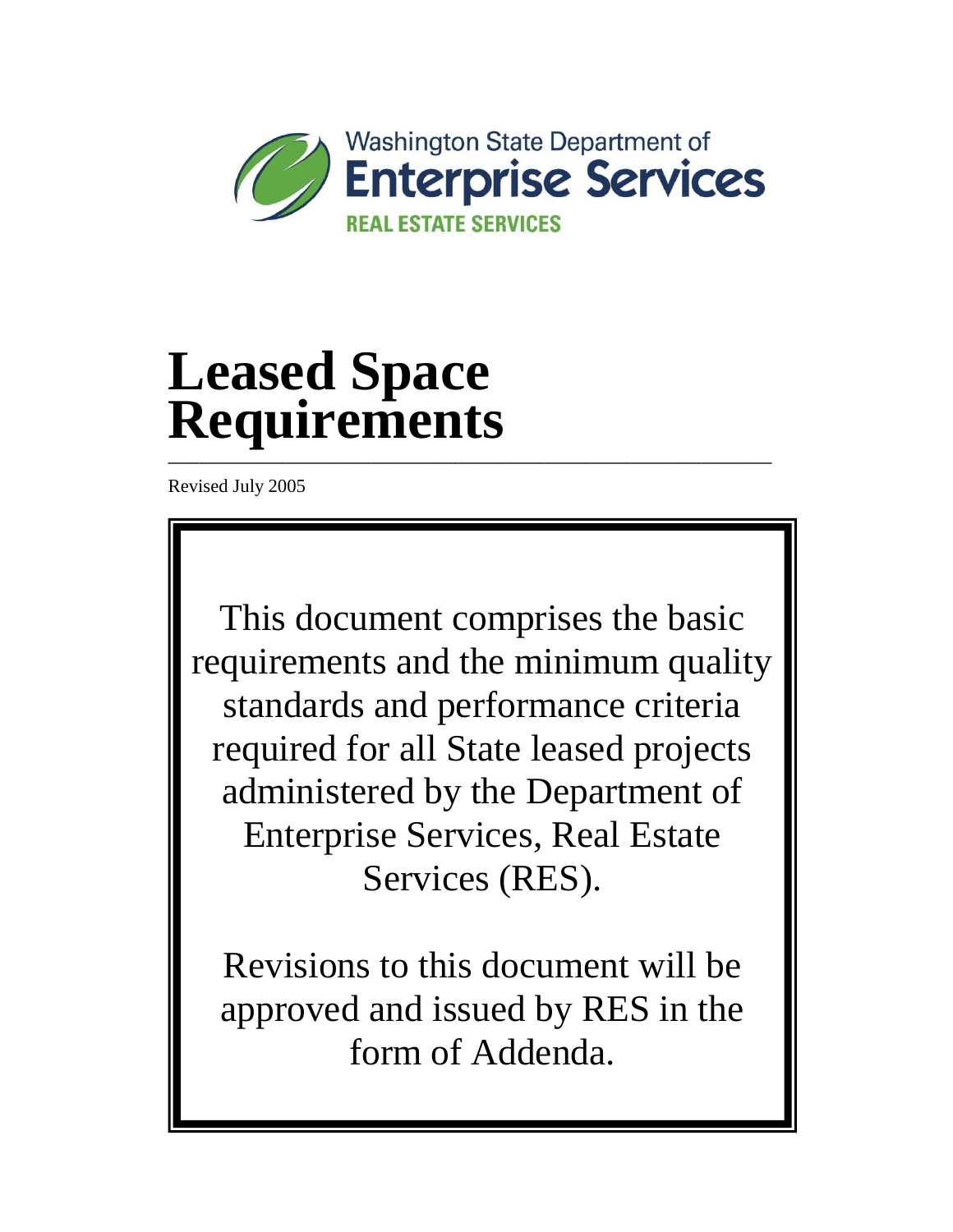# **Table of Contents**

| <b>COVER SHEET</b> | <b>ADDENDA</b> (if applicable)                                                                                                                                                                                                                                                                                                                              | Page |
|--------------------|-------------------------------------------------------------------------------------------------------------------------------------------------------------------------------------------------------------------------------------------------------------------------------------------------------------------------------------------------------------|------|
| <b>PART A:</b>     | <b>GENERAL INFORMATION</b><br>A0 - Purpose and General Overview<br>A1 - Definitions<br>A2 - Lessor's Proposal Information<br>A3 - Building Measurements<br>A4 - Basic Site Requirements<br>A5 - Basic Building Requirements                                                                                                                                 | 1    |
| <b>PART B:</b>     | <b>ITEMIZED COST CALCULATIONS</b>                                                                                                                                                                                                                                                                                                                           | 9    |
| <b>PART C:</b>     | <b>SPECIFICATIONS</b><br>Division 1 - GENERAL REQUIREMENTS<br>Section 01010 - Summary of Work and Procedures<br>Section 01060 - Regulatory Requirements<br>Section 01200 - Project Meetings & Inspections<br>Section 01300 - Submittals<br>Section 01500 - Construction Facilities<br>Section 01700 - Project Close-Out                                     | 12   |
|                    | Division 2 - SITEWORK<br>Section 02200 - Earthwork<br>Section 02500 - Paving and Surfacing<br>Section 02900 - Landscaping<br>Division 3 – ( <i>intentionally omitted</i> )<br>Division 4 – ( <i>intentionally omitted</i> )                                                                                                                                 | 17   |
|                    | Division 5 – ( <i>intentionally omitted</i> )<br>Division 6 - WOOD AND PLASTICS<br>Section 06100 - Rough Carpentry<br>Section 06200 - Finish Carpentry<br>Section 06400 - Casework (coffee bars, cabinets, & shelving)<br>Section 06600 - Plastic Laminate                                                                                                  | 18   |
|                    | Division 7 - THERMAL AND MOISTURE PROTECTION<br>Section 07200 - Insulation (thermal and sound)<br>Section 07500 - Roofing<br>Section 07900 - Sealants, Adhesives & Compounds                                                                                                                                                                                | 20   |
|                    | Division 8 - DOORS AND WINDOWS<br>Section 08000, 1.2 - Typical Door Schedule<br>Section 08100 - Metal Doors & Frames<br>Section 08200 - Wood Doors & Frames<br>Section 08300 - Acoustic Partitions & Miscellaneous Doors<br>Section 08400 - Aluminum Entrances & Storefronts<br>Section 08700 - Hardware & Specialties<br>Section 08900 - Windows & Glazing | 21   |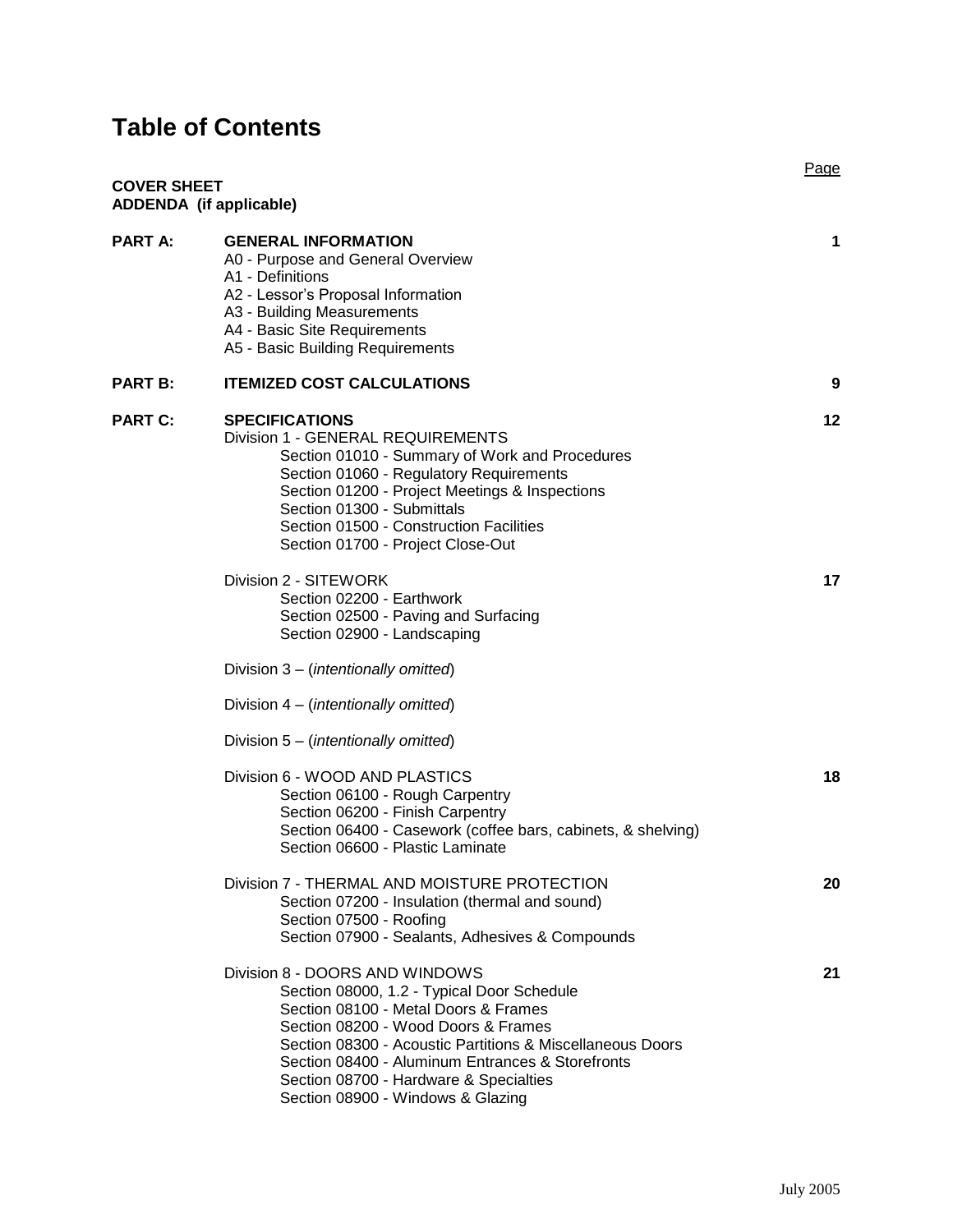Page

| Division 9 - FINISHES<br>Section 09000 - Basic Minimum Finish Schedule<br>Section 09250 - Gypsum Wallboard and Wall Framing<br>Section 09300 - Ceramic Tile<br>Section 09500 - Acoustical Ceiling<br>Section 09650 - Resilient Flooring (VCT, tire tile, rubber base)<br>Section 09680 - Carpet<br>Section 09900 - Painting                                                                              | 25 |
|----------------------------------------------------------------------------------------------------------------------------------------------------------------------------------------------------------------------------------------------------------------------------------------------------------------------------------------------------------------------------------------------------------|----|
| Division 10 - SPECIALTIES<br>Section 10150 - Compartments & Cubicles (toilet partitions)<br>Section 10260 - Corner Guards<br>Section 10350 - Flagpoles<br>Section 10400 - Identifying Devices<br>Section 10800 - Toilet & Bath Accessories<br>Section 10810 - Shower Enclosure                                                                                                                           | 31 |
| Division 11 - EQUIPMENT<br>Section 11000 - Equipment<br>Section 11170 - Solid Waste Handling Equipment                                                                                                                                                                                                                                                                                                   | 33 |
| Division 12 - FURNISHINGS<br>Section 12500 - Window Treatment (vertical blinds)                                                                                                                                                                                                                                                                                                                          | 33 |
| Division 13 - (intentionally omitted)                                                                                                                                                                                                                                                                                                                                                                    |    |
| Division 14 - (intentionally omitted)                                                                                                                                                                                                                                                                                                                                                                    |    |
| Division 15 - MECHANICAL<br>Section 15410 - Plumbing Piping<br>Section 15440 - Plumbing Fixtures<br>Section 15450 - Hot Water Equipment<br>Section 15500 - Heating, Ventilating & Air Conditioning (HVAC)                                                                                                                                                                                                | 34 |
| Division 16 - ELECTRICAL<br>Section 16000 - Electrical<br>Section 16400 - Power Circuits (definitions)<br>Section 16500 - Lighting<br>Section 16510 - Fixture Types<br>Section 16520 - Lighting Levels<br>Section 16530 - Switching<br>Section 16600 - Computer Isolated Power System<br>Section 16610 - Power Equipment<br>Section 16700 - Voice/Data Distribution Rooms<br>Section 16720 - Fire Alarms | 43 |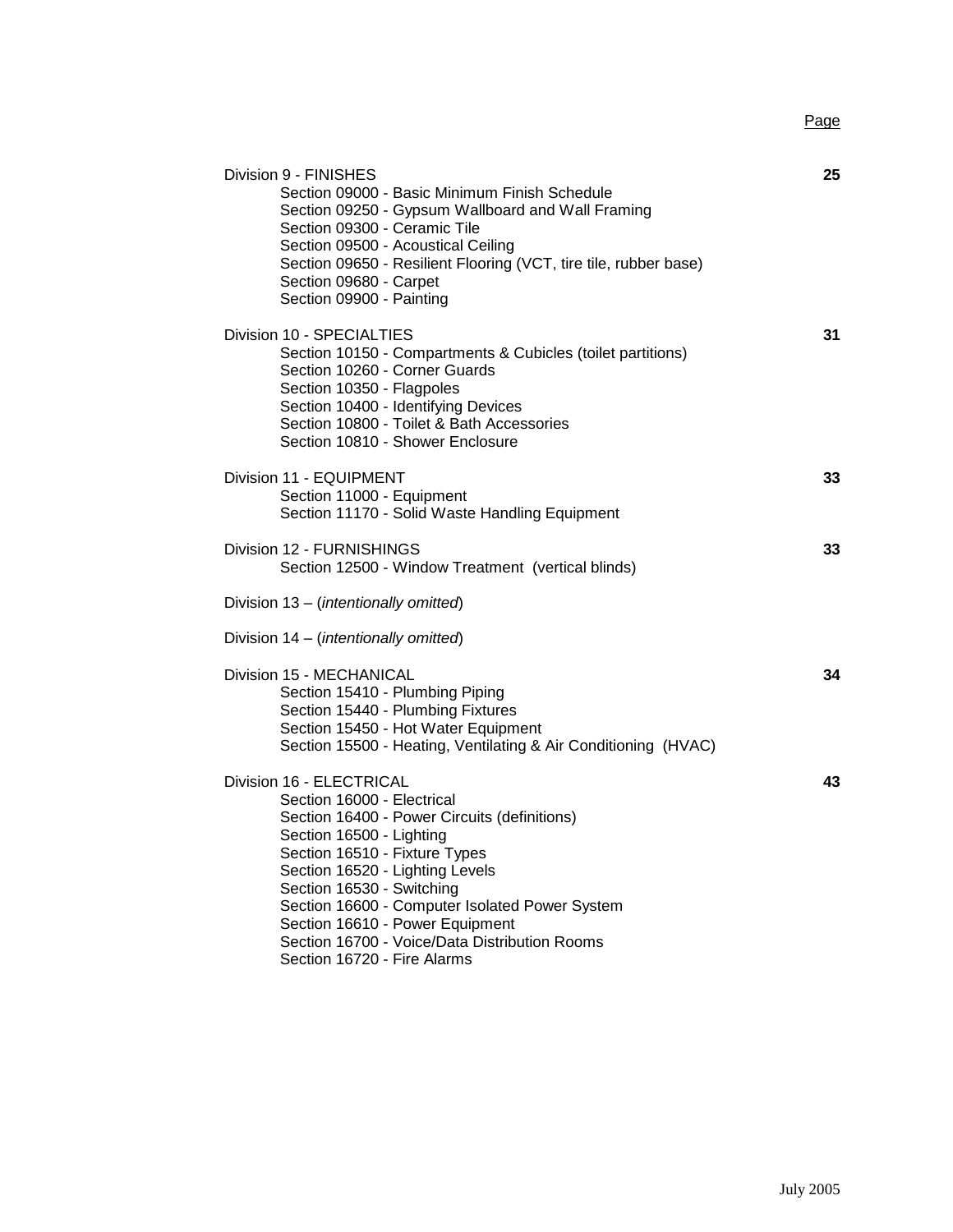# **PART A GENERAL INFORMATION**

# **A0 PURPOSE AND GENERAL OVERVIEW**

The purpose of Leased Space Requirements, along with any RES-approved addenda, is to provide basic requirements and performance criteria to Lessors and their consultants who are providing new and renovated facilities leased by the State of Washington through the Department of Enterprise Services, Real Estate Services (RES). This document may be accessed electronically at the following website: [http://www.des.wa.gov/RES/LSR2005.doc](http://www.ga.wa.gov/RES/LSR2005.doc)

The information contained in Sections A2, A3, A4 and A5 are the minimum basic requirements for all spaces leased by the State of Washington, including the site, and shall be included in the Lessor's proposal at the Lessor's sole cost and expense. Divisions 1-16 are the minimum performance and quality specifications for all State-leased projects. Requests for exceptions to these requirements must be submitted in writing to the RES Architect for approval prior to submittal of the construction bid (see Section A2.4).

## **A1 DEFINITIONS**

## **A1.1 ADDENDUM**

AGENCY ADDENDUM: a tenant-generated, RES-approved document describing items or conditions in addition to or exceeding the Basic Requirements delineated in Leased Space Requirements. This document is an integral part of the Advertisement for Space, and all costs associated with its directives shall be the Lessor's responsibility.

RES ADDENDUM: a RES-generated document describing items or conditions in addition to or exceeding the Basic Requirements delineated in Leased Space Requirements. This document is an integral part of the project bid package with the RES-approved plans and specs, and all additional costs associated with its directives shall be itemized on the Construction Bid Cost Breakdown Form submittal.

## **A1.2 ADDITIONAL TENANT IMPROVEMENTS**

Specific project requirements that exceed the Basic Requirements delineated in Parts A4 and A5. Lessor shall itemize these costs on the Construction Bid Cost Breakdown Form (see Part B for instructions and a copy of the form).

#### **A1.3 APPROVAL**

Reviewed by the Project Team and authorized by the RES Architect.

## **A1.4 BASIC REQUIREMENTS**

Tenant improvements for a leased facility as described in Parts A4 and A5*.* All costs associated with Parts A4 and A5 are the Lessor's responsibility and are included within the base lease rate.

#### **A1.5 CHANGE ORDERS**

RES-approved modifications (additions or subtractions/deletions) to the project's scope of work after signing of the Construction Bid Cost Breakdown Form and execution of the Lease.

#### **A1.6 EXISTING CONDITIONS**

Where existing conditions are indicated on RES-approved plans, they represent work to remain unchanged in the project.

#### **A1.7 PLANS & DRAWINGS**

Where plans and drawings are referenced or noted, they refer to RES-approved plans and drawings. The RES-approved drawings will include RES and Tenant Agency approval signatures.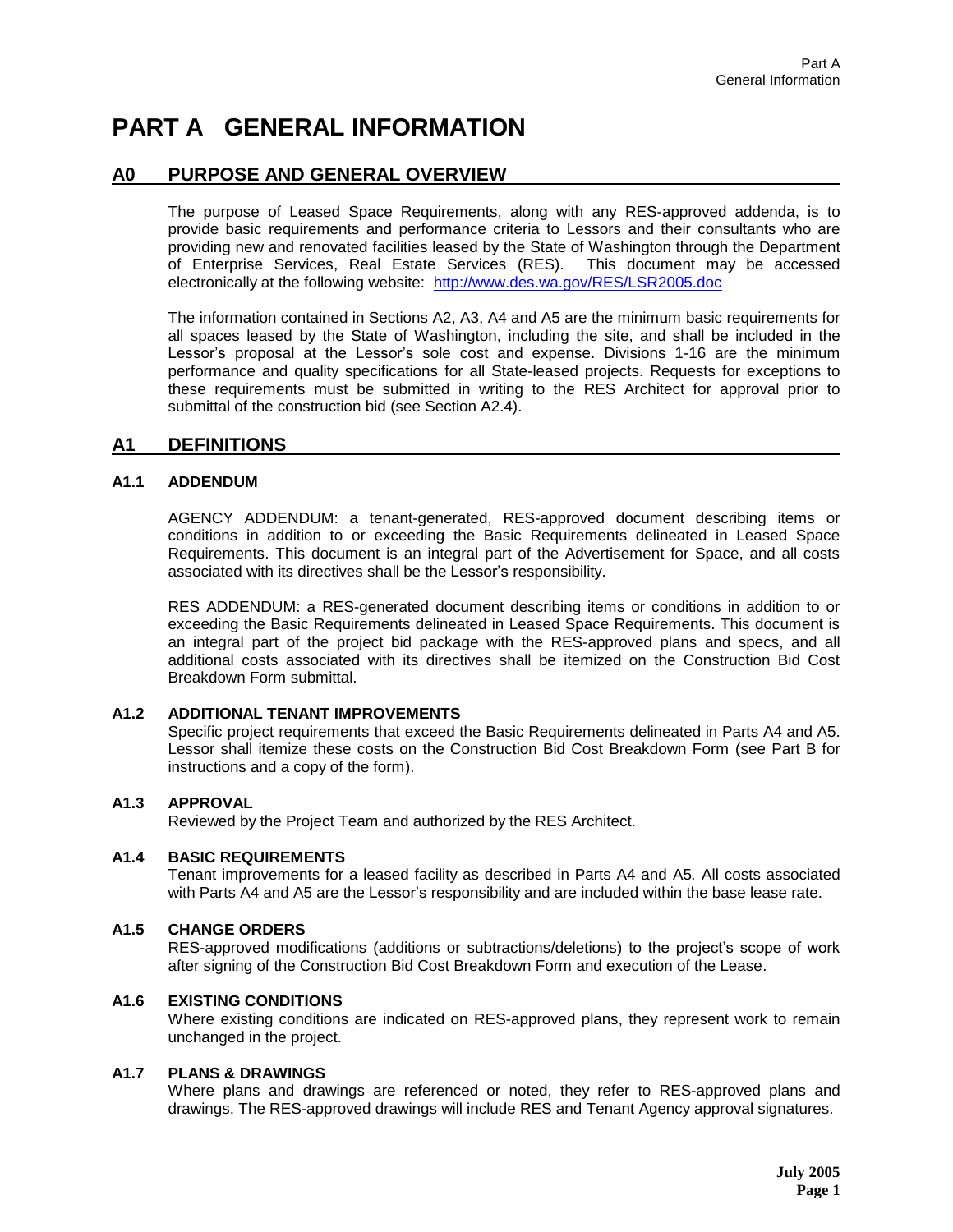## **A1.8 PROJECT TEAM**

The State's Project Team consists of the RES Lease Agent, the RES Architect, the Agency Facility Planner and one local representative of the Tenant Agency. The team's responsibility is to implement, approve, and carry out all facets of the project, from lease negotiations to final acceptance of the built facility. The approval of any directives for any phase of the project must originate with this group. The Project Team works directly with the Lessor or Lessor's designee to implement all phases of the project. Only the RES Lease Agent may authorize Notice to Proceed with Construction for new leases. Only the RES Architect may authorize Change Orders, approve tenant improvements, issue the Letter of Substantial Completion, and release the Authority to Pay to the Tenant Agency for TI construction costs and Change Orders.

## **A1.9 PUNCHLIST**

An itemized listing of incomplete work and/or deficiencies which the Lessor is obligated to resolve based on the project's scope of work, as observed and documented by the RES Architect. Punchlist work must be completed and approved before the final Authority to Pay is issued.

## **A1.10 REVIEW**

Examination by the RES Architect to determine if submittal or construction is consistent with project requirements.

## **A1.11 SUBSTANTIAL COMPLETION**

A determination made by the RES Architect subsequent to the punchlist inspection that the Lessor has sufficiently completed the project requirements so that the agency can safely occupy the facility. Receipt of the Certificate of Occupancy or the final signed-off building permit is required to achieve Substantial Completion.

# **A2 LESSOR'S PROPOSAL INFORMATION**

### **A2.1 CODE COMPLIANCE**

All spaces leased to the State of Washington shall meet or exceed the requirements of all applicable local governing codes. These include, but are not necessarily limited to, the most current edition of the State Building Code (including WAC Chapter 51, containing the Washington State Regulations for Accessibility), International Building Code (IBC), all Accessibility regulations (ANSI) in force at the time of the approved lease agreement, the Washington State Energy Code, and the Ventilation and Indoor Air Quality Code. Comply with all regulations pertaining to Prevailing Wages on Public Works Projects. All improvements required to meet these codes and regulations are the financial responsibility of the Lessor.

### **A2.2 DRAWING SUBMITTALS**

Lessor shall provide to the RES Architect accurate drawings of existing or proposed buildings and site prior to the commencement of the State's space plan design phase. These drawings shall delineate the most current building information and physical configuration (including mechanical and electrical), and be submitted either on a computer disk or via e-mail in a format compatible with the AutoCAD version currently in use by RES. Lease exhibit plans, along with performance specifications, will be subsequently generated by RES based on these submittals. Any revisions required during the course of the project based on the submission of inaccurate or incomplete information to the State shall be resolved through the review and approval process and at the direction of the RES Architect, and accomplished at the sole cost of the Lessor.

## **A2.3 PREPARATION OF PLANS AND SPECIFICATIONS**

Lease exhibit plans, along with Leased Space Requirements and any Addenda will be approved and released by RES for each State-leased facility requiring buildout. Changes to these documents are not permitted without written approval from the RES Architect.

The Lessor, at his sole cost and expense, is responsible for all construction documents required by the governing building department for permits and construction, which may include plans and specifications prepared by a licensed architect and/or engineer. Obtaining the building permit is the financial responsibility of the Lessor.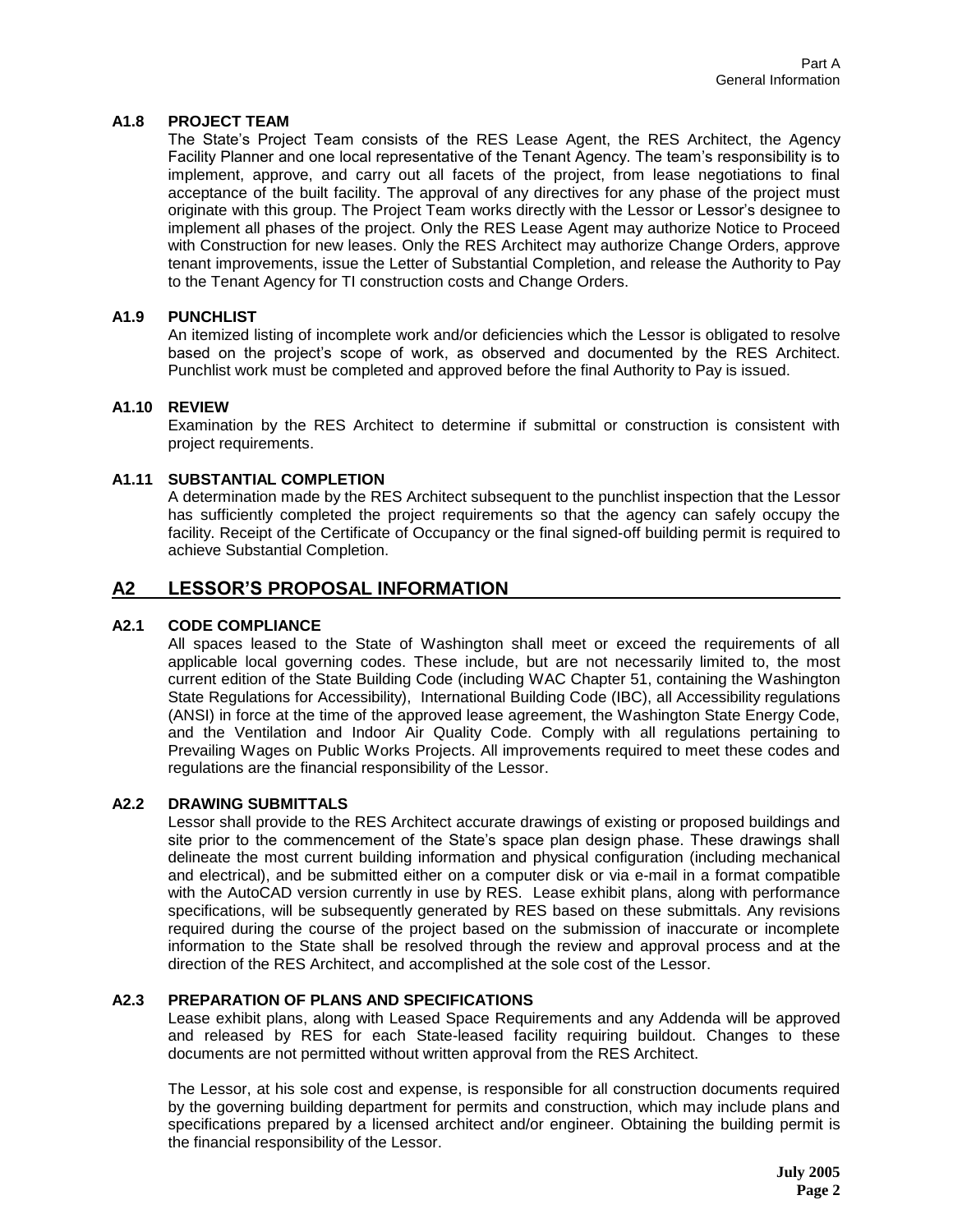## **A2.4 DECLARATION OF NON-CONFORMANCE WITH LEASED SPACE REQUIREMENTS**

For existing facilities which do not meet 100% of a project's governing Leased Space Requirements at the time of lease inception or renewal, in order to qualify for consideration as a potential State-leased facility in response to a RES Advertisement for Space, the Lessor shall provide RES with an itemized summary of all such building deficiencies. As part of this summary, estimate the monetary impact to bring each deficiency into compliance. RES will then determine if the deficiency is of a magnitude that will prevent a State tenant from occupying the proposed facility. Non-negotiable compliance items include life-safety, indoor air quality, and accessibility.

Any issue or item that has not been specifically identified as being Non-Compliant as stated above will be assumed to be in compliance with Leased Space Requirements. Subsequent discovery of previously undisclosed non-compliant issues and their resulting impact on the project will be addressed and resolved at the sole cost and expense of the Lessor.

#### **A2.5 SUSTAINABILITY**

This document specifies current sustainable products, practices and elements; however, further efforts toward sustainability are encouraged. Additionally, projects requiring compliance with specific LEED™ (US Green Building Council's Leadership in Energy and Environmental Design) sustainability criteria shall be identified in the project Request for Proposal advertisement and will include a project-specific RES Addendum that will define requirements for complying with LEED™ or equivalent sustainability elements.

## **A3 BUILDING MEASUREMENTS**

The current edition of the Building Owners and Managers Association (BOMA) "Standard Method for Measuring Floor Area in Office Buildings" shall be the criteria for determining the leased square footage for all office and warehouse space leased to the State of Washington.

When the State leases one hundred percent (100%) of the building, the State will use square footage calculations of the "GROSS BUILDING AREA" of the building. When the State leases less than one hundred percent (100%) of the building, itemized square footage calculations of the "USABLE AREA" will be used unless specified otherwise in the Request For Proposal advertisement.

## **A4 BASIC SITE REQUIREMENTS**

## **A4.1 PARKING, SIDEWALKS, CURBS, CURB CUTS, AND WHEELSTOPS**

The number of required parking spaces and the layout for sidewalks, curbs and cuts shall be determined by the regulations of the local zoning ordinance, RCW 43.01.240(3) – "Employee Parking Limitations" (Commute Trip Reduction), and others as specified in the Request For Proposal. Provide marked truck and passenger loading areas, and marked parking stalls with barrier-free access. All required parking and loading spaces shall be asphalt or concrete, striped, and with required signage (see Section 02500). Submit drawings showing the parking and signage configuration to the RES Architect for approval.

#### **A4.2 SITE ILLUMINATION AND SECURITY LIGHTING**

Provide full-coverage site illumination, including all parking areas and pedestrian pathways, as described in Section 16520. Submit drawings showing the site lighting configuration to the RES Architect for approval.

### **A4.3 REFUSE RECEPTACLE**

Provide covered refuse receptacle(s) and screened enclosure as described in Section 11170.

#### **A4.4 FLAGPOLES**

Provide aluminum flagpoles and illumination devices as described in Section 10350, where tenant agencies lease 100% of the building.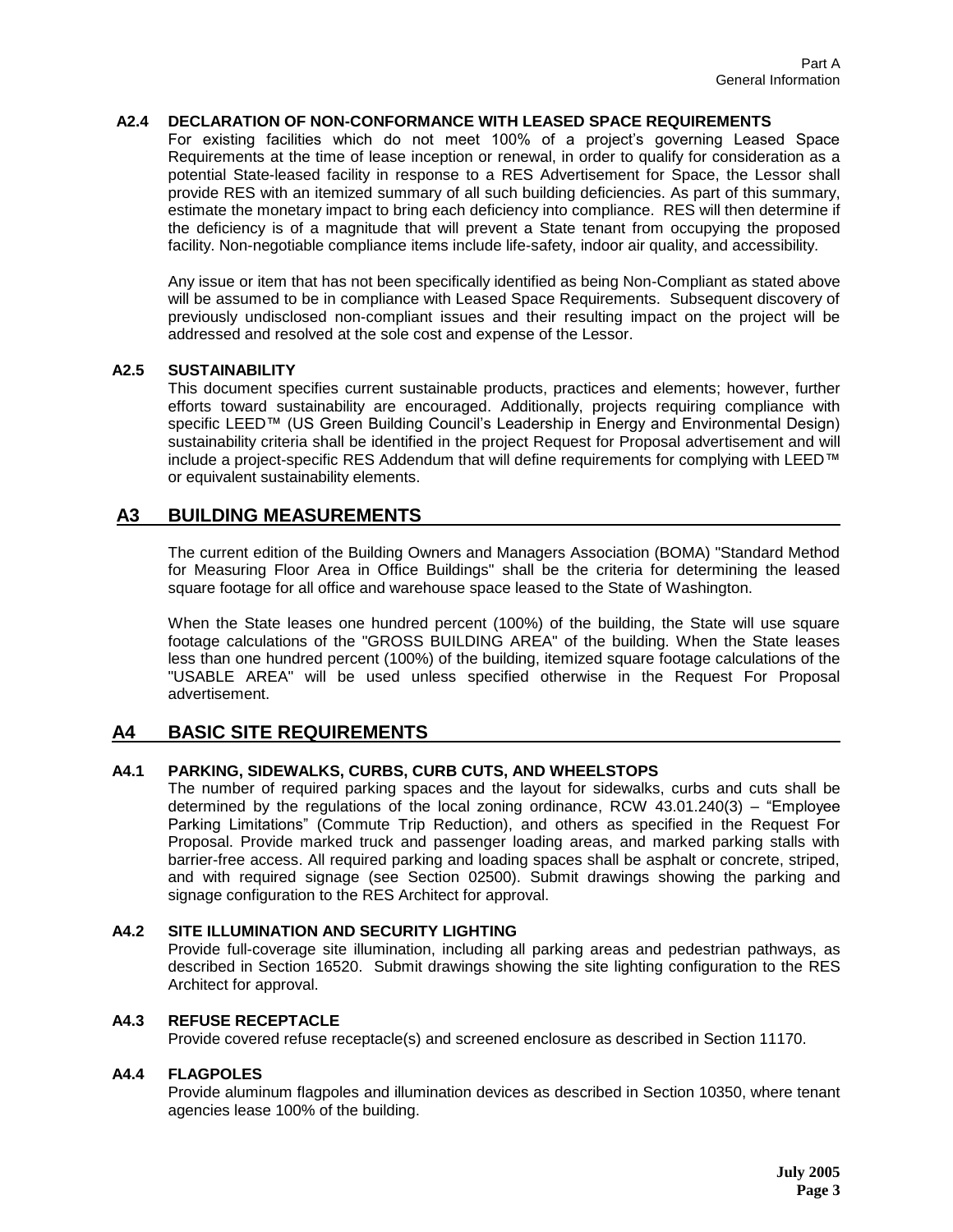## **A4.5 LANDSCAPING**

For new construction and change-of-use facilities, provide landscaping and underground irrigation system to all landscaped areas as described in Section 02900.

### **A4.6 UTILITIES TO THE SITE**

See requirements in Part A5.30.

#### **A4.7 PROJECT COMPLETION**

Perform final cleaning services as directed in Section 01010, 1.8.

## **A5 BASIC BUILDING REQUIREMENTS**

#### **A5.1 BUILDING EXTERIORS**

All new work on building exteriors shall comply with Washington State Energy Code and all other applicable codes and requirements. Existing buildings with a change of use or occupancy may require added insulation and/or glazing for the new use or occupancy. Provide a roof assembly that is free from leaks and complies with all provisions of Section 07500. Promptly and properly repair any leak damage. Lessor guarantees that the structure is constructed and maintained to resist weather infiltration.

#### **A5.2 BUILDING INTERIORS**

All interior spaces shall be finished per the Basic Minimum Finish Schedule in Section 09000, unless otherwise noted. The main entrance(s) into the building shall be accessed through an enclosed vestibule.

## **A5.3 SUBMITTALS & CERTIFICATIONS**

Provide project submittals and certifications as described in Section 01700, 1.1.

#### **A5.4 FLOOR CONSTRUCTION**

Floors shall be smooth and level, with no more than 1/8" variation in 8' horizontal. Substrate shall meet the finished flooring manufacturer's requirements for installation.

#### **A5.5 FLOOR LOADING**

In all general office occupancies, provide a minimum floor structure loading design of 85 pounds per square foot uniform live load, plus all applicable additional dead load requirements including 20 pounds per square foot uniformly-distributed dead load for partitions. For new construction, live load deflection of the floor system shall not exceed L/480 for spans up to 15 feet and L/600 for spans 15 feet and over when member is fully loaded. For existing construction, deflection shall not exceed L/360 when member is fully loaded.

#### **A5.6 DEMOLITION & RECYCLING**

For new leases, Lessor must demolish all existing walls that do not meet current Leased Space Requirements. Lessor may also be required to demolish some existing walls which do meet current Leased Space Requirements and codes (up to 10 lineal feet per 1,000 square feet of leased space) in order to carry out the approved space design. This includes the removal of doors, relights, casework, electrical receptacles, telephone and communication (data) outlets, etc., within these walls. Demolition may also include items within the leased space not attached to existing walls, such as floor monuments, casework, etc. at the direction of the RES Architect.

The Lessor's design and construction team shall develop and utilize a demolition and construction waste management plan that identifies materials to be recycled (asphalt, bricks, concrete and masonry, metals, wood, cardboard, carpet, gypsum drywall and ceiling tiles, for example) and the sources for their disposition. This plan shall include construction waste materials, packaging, and associated clean-up activities. The plan shall be submitted to the RES Architect, and shall be implemented at no additional cost to the State.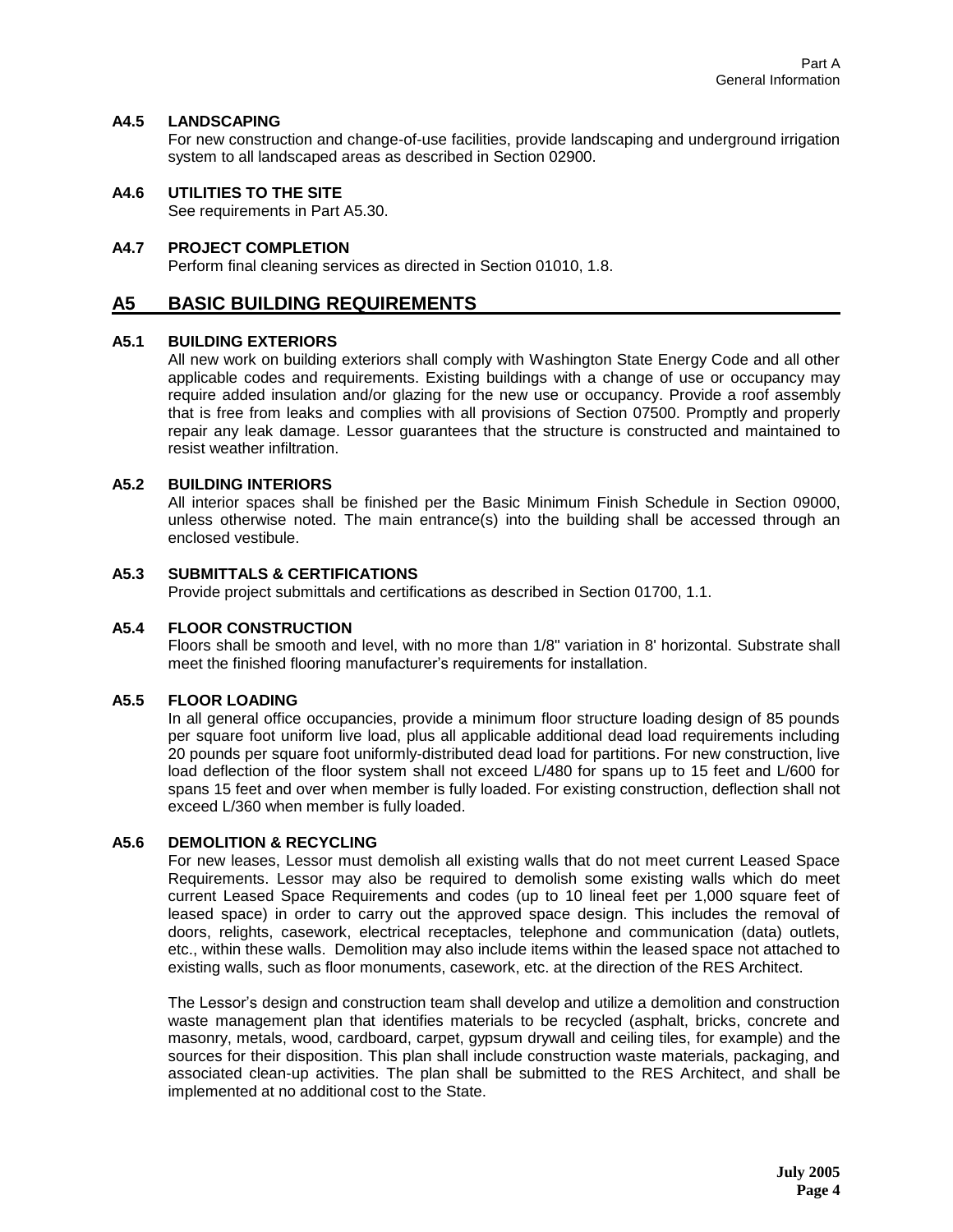## **A5.7 COFFEE BARS AND LUNCHROOM COUNTERS**

Provide one accessible coffee bar or lunchroom counter per floor for each leased space. Provide second accessible coffee bar for leased spaces over 10,000 square feet per floor. Each coffee bar and lunchroom counter shall consist of upper and lower cabinets 96" long, including selfrimming stainless steel sink with hot and cold water supply, instant hot water dispenser, and towel and soap dispensers. Provide as described in Sections 06400, 10800, 15440 and 15450.

#### **A5.8 CHAIR RAILS AND CORNER GUARDS**

Provide chair rails on all walls in all conference/training rooms and public reception/waiting areas (see Section 06200, 1.4). Provide corner guards on the "outside" corners of all walls in high-traffic areas (hallways, major circulation paths, public reception/waiting areas) (see Section 10260).

#### **A5.9 DOORS AND HARDWARE**

Provide all entrance and exit doors complete with hardware, weatherstripping and cold weather fluid in the closers. Provide doors and basic hardware for stairways, restrooms, janitor and voice/data distribution rooms. In addition, provide 1 new door, including basic hardware, for each 400 square feet of leased space (basic hardware for all doors is specified in Section 08000, 1.2). Provide locking hardware for security and utility doors, and up to 25% of the additional doors. In addition, for remodels of existing spaces, provide lever hardware at all doors. (See also A5.28)

### **A5.10 RELIGHTS**

Provide 20 square feet of new relights per 1,000 square feet of leased space. Unless otherwise noted on the plans, the size of each wall relight shall be 3'-0" x 4'-0". The size of each door relight shall be 2'-0" x 3'-0", unless code restricts the size or as noted otherwise on the plans. (See Section 08900)

#### **A5.11 EXTERIOR GLAZING**

Provide window and/or skylight glazing amounting to a minimum of 6% of the floor area (see Section 08900). Provide blinds on all exterior windows (see Section 12500). Provide moisture resistant sills at all new construction, as specified in Sections 06600 and 08900, 1.1.

#### **A5.12 WALLS**

Provide walls enclosing all restrooms, stairs, elevator and elevator machine rooms, mechanical shafts, and voice/data distribution rooms. Provide all demising walls between the State-leased facility and any adjacent interior spaces (used or unused). Demising walls shall extend from the floor to the underside of the structure above and be fully sound-attenuated as described in Section 07200, 1.2. In addition, provide 75 lineal feet of new full-height sound-attenuated interior walls for each 1,000 square feet of leased space (see Section 09250). All new walls shall be fully soundattenuated, as specified in Section 07200, 1.2.

#### **A5.13 FLOOR COVERING**

In all general office occupancies, provide carpet tile as specified in Section 09680, and base as specified in Section 09650, 1.5. Provide ceramic tile flooring and wainscoting in all restrooms as specified in Sections 09000 and 09300 (for leased spaces under 5,000 square feet, sheet vinyl flooring and plastic laminate wainscot may be substituted). Provide vinyl composition tile in front of coffee bars, lunchroom counters and at vending machine locations, and sheet vinyl flooring in utility areas as specified in Section 09650. Provide project-approved slip-resistant flooring at all entrances and vestibules as specified in Section 09000, 1.1 or as shown on the plans.

## **A5.14 CEILINGS**

Provide complete ceiling system, including suspended grid and ceiling tile as specified in Sections 09000, 1.3 and 09500.

#### **A5.15 SIGNS**

Provide tenant-identifying exterior signs and all code-required interior signs or identification devices. The location, application, construction, operation, and appearance of all signs shall be as described in Section 10400.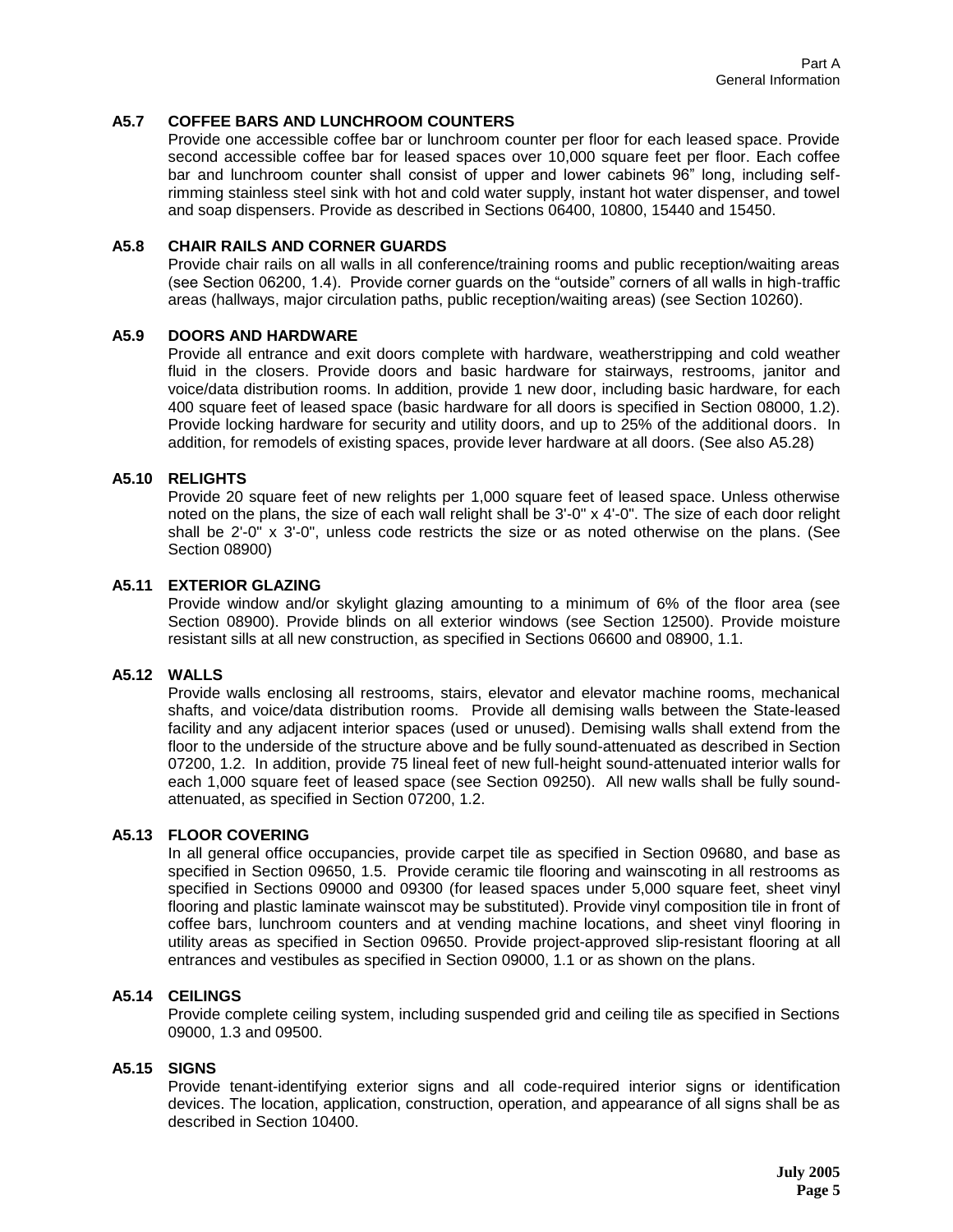## **A5.16 ELEVATORS**

.

If elevators are existing, they shall be upgraded to provide controls and signaling devices complying with current accessibility requirements.

#### **A5.17 PLUMBING ACCESSORIES & SPECIALTY HARDWARE**

Provide new restrooms in the configuration shown on the drawings, including all associated equipment, fixtures, and accessories as specified in Sections 10800 and 15440. Upgrade existing restrooms to meet the requirements of this section. Provide plumbing facilities, including total fixture count, to meet or exceed applicable code (minimum 36" wide by 60" deep stalls), as well as provide other specialty items required by code. Provide 2 accessible shower facilities (one men's and one women's) in leased spaces exceeding 20,000 square feet (see Sections 10810 and 15440,1.6). Provide 1 accessible drinking fountain per floor in tenant's leased space. In leased spaces exceeding 5,000 square feet, provide 1 additional accessible drinking fountain where shown on the RES drawing (see Section 15440,1.5). Provide one janitor closet per floor. Provide mop sink, mop holder, and shelving in each janitor closet (see Sections 15440, 1.4 and 06400, 1.1).

#### **A5.18 BUILDING PERFORMANCE AND ENERGY SURVEY**

For new space, including new leases in existing buildings, the building shell, weatherstripping, insulation (reference Section 07200), HVAC (reference Section 15500), electrical and lighting systems (reference Division 16) are required to meet or exceed these specifications and all applicable codes including current energy performance criteria.

At lease renewal, the Lessor shall conduct and submit to the RES Lease Agent a Leased Facilities Walk-Thru Survey identifying the building's energy systems and components that must be upgraded to comply with these specifications. In all cases the building must comply with all applicable codes and ordinances. Energy Survey forms are available online at <http://www.des.wa.gov/RES/WalkThruSurvey.doc>

#### **A5.19 HEATING, VENTILATING AND AIR CONDITIONING (HVAC) SYSTEMS**

For all portions of the State-leased space, provide an HVAC system(s) complying with all applicable provisions of Section 15500. Provide the most economically-operated type of HVAC system. HVAC systems for all new office space and major remodeled office space shall have design work accomplished under the supervision of a licensed mechanical engineer. Provide certification as described in Section 01700, 1.1, A, and all performance documents as described in Section 01700, 1.2. (See also Section 15500 1.1.)

For new State-leased space in existing buildings, return air plenums, ductwork and air-handling equipment shall be inspected by a licensed engineer and certified as clean. For all State-leased space, cleaning and/or certification shall be performed at lease inception and lease renewal, but not longer than five-year intervals.

Submit a copy of the written maintenance agreement with a qualified vendor for the term of the lease, including filter change schedule (minimum of 4 times per year). Provide a copy to the Agency of vendor's work order or invoice for filter change and maintenance after each service by the vendor.

### **A5.20 ENERGY MANAGEMENT SYSTEM (E.M.S.)**

Provide a Direct Digital Control (DDC) E.M.S. on all new leased space over 25,000 square feet. The E.M.S. shall control lighting and all HVAC equipment including exhaust fans. For the purposes of responding to an RFP where specific design information is not provided, at a minimum there shall be one lighting zone per floor. Parking lighting is exempt from this requirement. Projects that require an EMS/DDC system shall have a computer-based front end with graphical interface.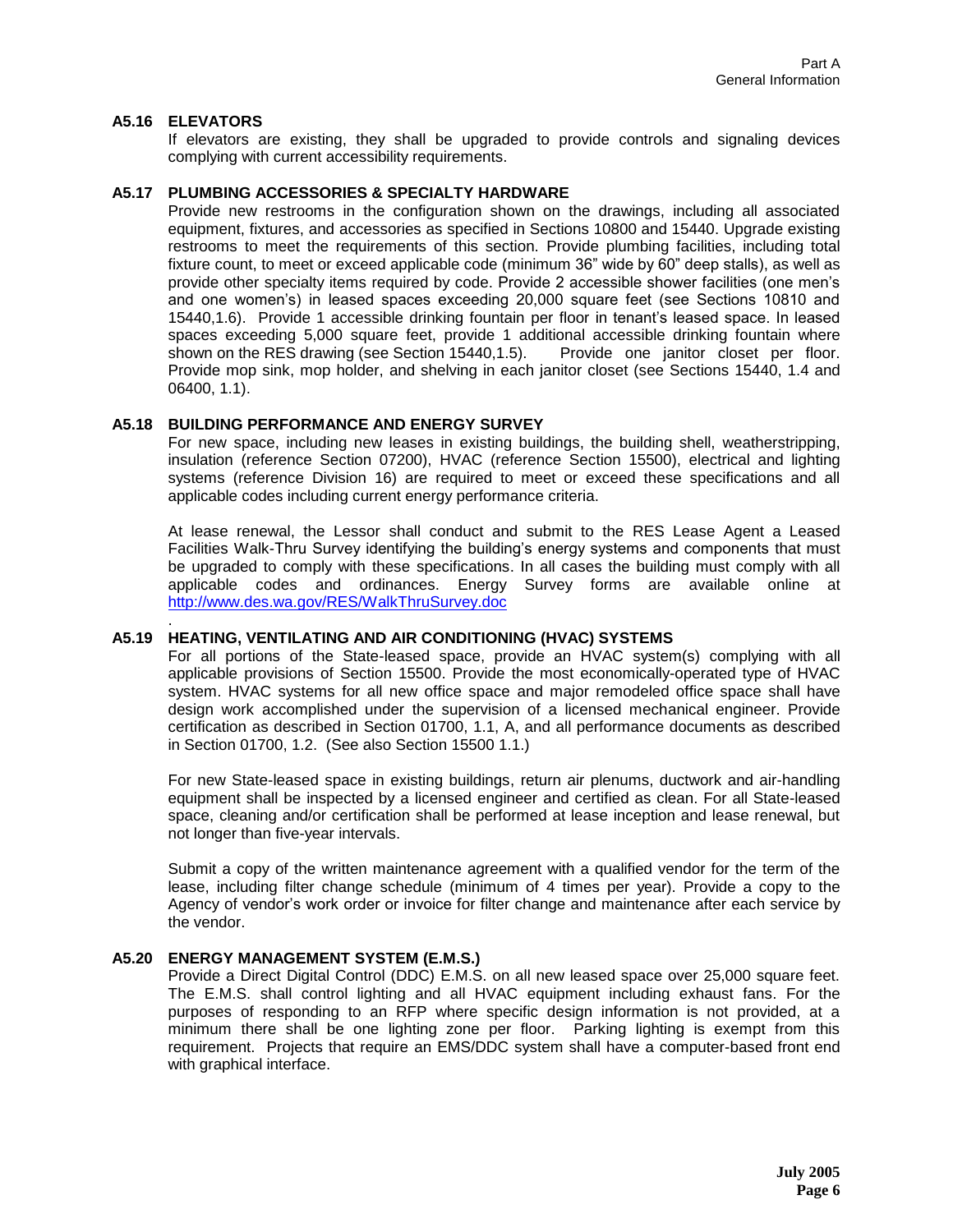## **A5.21 ELECTRICAL SERVICE TO BUILDING**

Provide building electrical service and distribution system, including panels and subpanels, based on 3.5 watts per square foot for duplex receptacles, plus all other electrical loads. Do not locate transformers within 15'-0" of a voice/data distribution room. Do not locate microwave ovens, electric panels, or wiring in non-metallic conduit closer than 3'-0" from a voice/data distribution room. (See Division 16).

#### **A5.22 ELECTRICAL RECEPTACLES**

Provide circuitry and 1 new standard-power duplex receptacle for each 75 square feet of leased space, exclusive of general housekeeping 20-amp duplex receptacles which shall be provided at the lessor's sole cost and expense, located to serve a maximum 25' equipment cord length. All circuits and receptacles shall have a minimum capacity of 20 amps each, and be configured and identified per Section 16400, 1.1. Up to 10% of all allowable receptacles may be dedicated 20 amp receptacles. Provide a maximum of 6 duplex receptacles on each non-dedicated circuit; a fourplex receptacle will be calculated as 1.5 duplex receptacles. Additional circuits, isolatedground circuits and receptacles, and special receptacles (30-amp and above) are Additional Tenant Improvements when shown on RES-approved drawings or change orders (see additional requirements in Division 16). Provide certification as described in Section 01700, 1.1, B.

#### **A5.23 LIGHT FIXTURES**

Provide lighting as specified in Sections 16500, 16510, 16520 and 16530.

#### **A5.24 SERVICE POLES**

Service Poles (power duct posts) are acceptable only in open office areas or when shown on the RES-approved drawing or pre-approved in writing by the RES Architect. Where Tenant Agency is providing electrified systems furniture, provide "hot" junction boxes at ceiling, walls, or floor as indicated on drawings, and connect the systems furniture wiring (supplied by State vendor) to the "hot" boxes after the systems furniture has been moved in and installed by the State's vendor. Provide a maximum of 6 standard-power duplex receptacles on each non-dedicated circuit. (See A5.22 above and Section 16610, 1.2).

#### **A5.25 VOICE/DATA SERVICE DROP (DEMARCATION)**

Lessor shall provide a minimum of  $4 - 4\degree\varnothing$  conduits from points of service in the street or right-ofway to the demarcation points in the building. Provide separate access (pull) boxes located at point of service, changes in direction, and at regular intervals. Provide pull strings in each conduit.

#### **A5.26 TENANT'S VOICE/DATA DISTRIBUTION ROOM(S)**

Lessor shall provide voice/data room(s) as described in Section 16700, with the location(s) as approved by RES Architect or as shown on the drawing. The room(s) shall have a separate HVAC system (except as noted in 15500, 1.3), and shall be maintained at a temperature range of  $65^{\circ}$  - $70^{\circ}$  F. Also provide plywood equipment boards for Tenant Agency's use in each voice/data distribution room (see Section 06200, 1.3).

#### **A5.27 VOICE/DATA CABLES AND RECEPTACLES (TELEPHONES AND COMPUTERS)**

Lessor shall provide 1 new combined-use rough-in outlet with conduit (see Section 16700, 1.2) for each 150 square feet of leased space. Cable, installation, and trim-out to be by State Agency's vendor, or as an Additional Tenant Improvement. Provide a cable management system as described in Section 16000, 1.2.

#### **A5.28 SECURITY ACCESS SYSTEMS**

Lessor shall provide 1 single-gang rough-in box with conduit (see Section 16700, 1.2) at each of the locations described below for housing the State Agency's vendor-provided security access system card reader. All such boxes shall be co-located or grouped with any automatic door opener activators or similar devices, and be mounted on the strike side of each door so as to comply with accessibility requirements. Each door served by a card reader-activated access system shall be equipped with an electric/electronic strike or lockset (including appropriate electrical provisions) with emergency key override. See Section 08700, 1.4.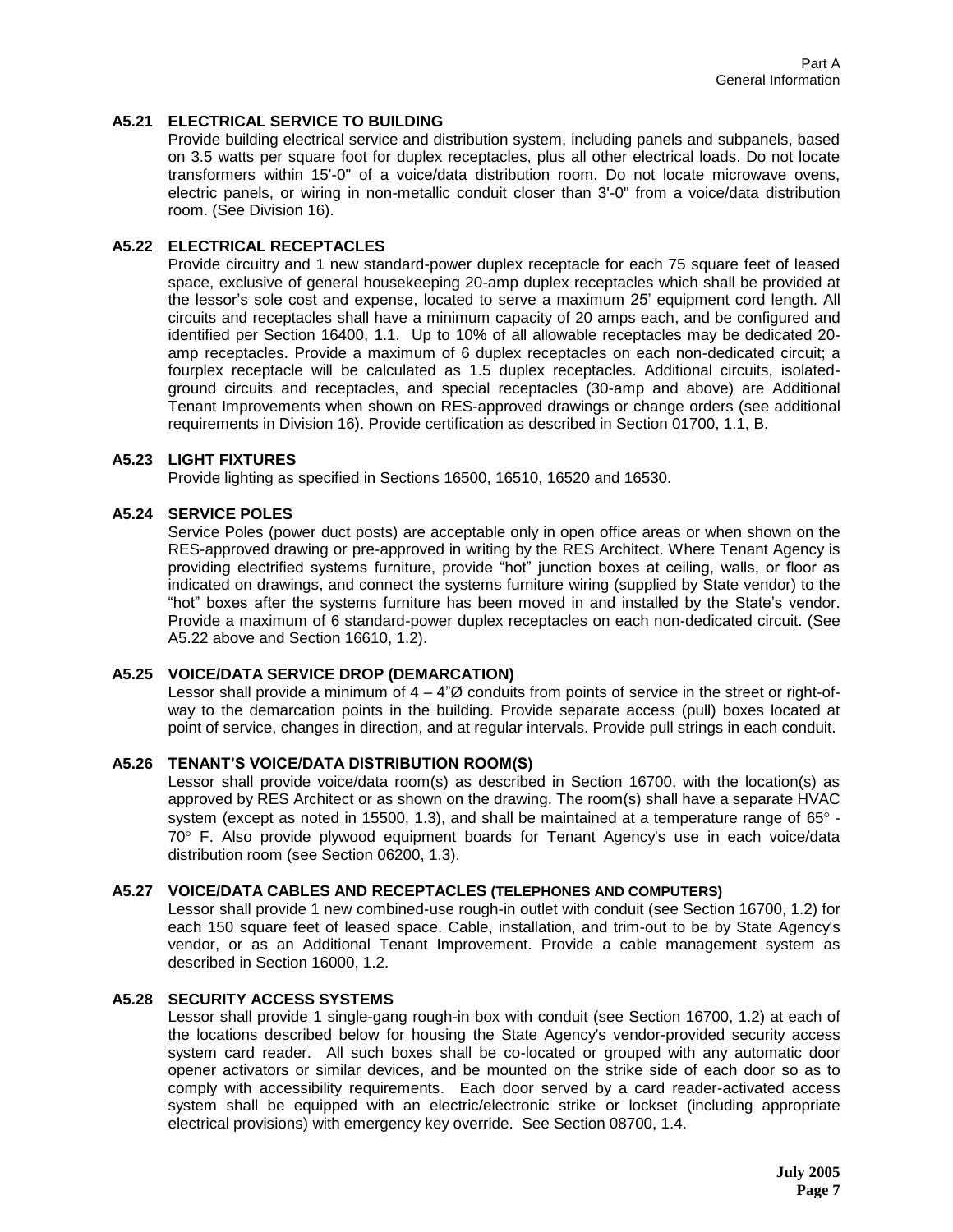Required locations for rough-in boxes:

- Adjacent to exterior door(s) serving as a pathway (either public or private) directly accessing the building's common interior public areas (verify door locations with RES Architect)
- Adjacent to each door directly accessing the agency's space from common interior public areas (corridors, lobbies, stairwells, etc.) at each floor
- Adjacent to each door within the agency's space that accesses each LAN/WAN room, human resources file room, and the equipment room housing the security access system controls

#### **A5.29 SECURITY SURVEILLANCE SYSTEMS**

Lessor shall provide 1 rough-in box (including 2 parallel integral 1" conduits, see Section 16700, 1.2) at each of the locations described below for housing the State Agency's vendor-provided security surveillance (CCTV) system. All such boxes shall be located so as to allow a clear, uninterrupted view of the intended door, and shall be mounted so as to be resistant to vandalism.

Required locations for rough-in boxes:

- Serving each primary and secondary building entrance
- Serving each door directly accessing the agency's space from common public areas (corridors, lobbies, stairwells, etc.) at each floor

#### **A5.30 UTILITIES WITHIN THE BUILDING**

Provide pathways, vaults, and demarcation points and all utilities required by the Tenant Agency from the site and throughout the building to the Tenant Agency's termination room(s). Installation of pathways and equipment shall be coordinated by the Lessor to insure that they are available and that they will meet the move-in schedule of the Tenant Agency. Reference Part A5.25.

#### **A5.31 PROJECT COMPLETION**

Perform final cleaning and initial tenant occupancy preparation services as directed in Section 01010, 1.8.

**End of Part A**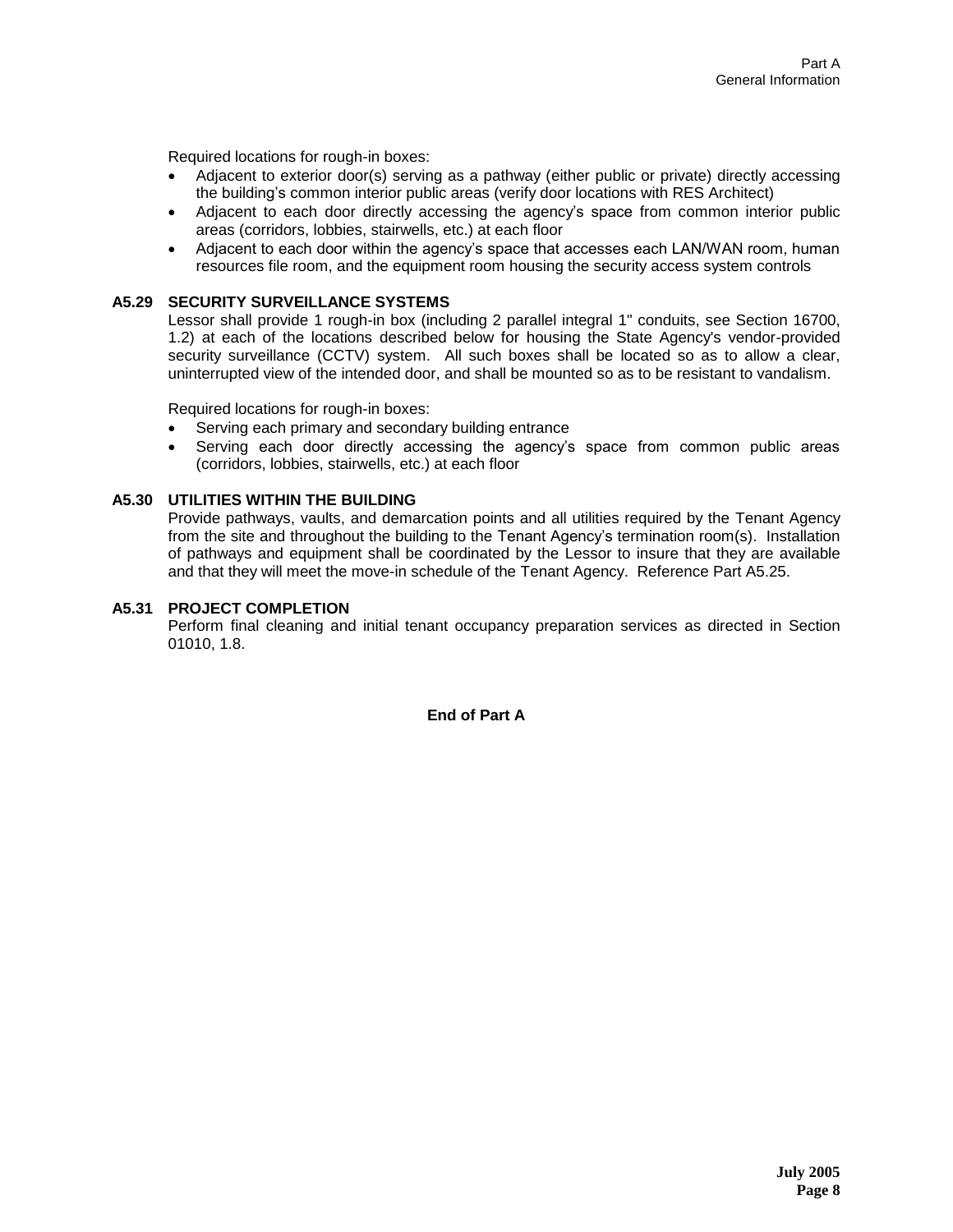# **PART B ITEMIZED COST CALCULATIONS**

# **B1 CONSTRUCTION BID COST BREAKDOWN FORM**

Refer to Part A for basic requirements of the site and building.

The Lessor shall submit a signed itemized construction bid, detailing costs for work to accomplish the RES-approved plans and specifications. Those costs shall be submitted on the Construction Bid Cost Breakdown Form or other format approved by the RES Architect. RES will approve or reject all Additional Tenant Improvement costs. Additionally, RES reserves the right to request alternate bids. If agreement between the Lessor and the State cannot be reached, the State reserves the right to reject the proposal.

There is a completed example of the standard Construction Bid Cost Breakdown Form on the next page, followed by a blank form that may be copied for use. An electronic version of this form is also available online at [http://www.des.wa.gov/res/cbcbf.xls.](http://www.ga.wa.gov/res/cbcbf.xls) The following is an explanation of some of the items on the example form:

1) Interior Walls--Part **A5.12 WALLS** states: "Provide 75 lineal feet of interior walls for each 1,000 square feet of leased space."

Thus, 12,592 sq. ft.  $\div$  1000 = 12.59 x 75 = 944 lineal feet of wall allowance.

The approved plan has 980 lineal feet of new walls. 980 lf - 944 lf = 36 lf at Agency cost. 36 x \$45 per lf = \$1,620. (Agency cost for walls found in the "Additional T.I." column)

2) Interior Doors--Part **A5.9 DOORS AND HARDWARE** states: "Provide one door for each 400 square feet of leased space."

Thus, 12,592 sq. ft.  $\div$  400 = 31 doors allowed.

The approved plan has 35 doors. 35 - 31 *=* 4 at Agency cost. 4 x \$525 per door = \$2,100 (Agency cost for doors found in the "Additional T.I." column).

3) Dedicated Power Receptacles--Part **A5.22 ELECTRICAL RECEPTACLES** states: "Provide one standard-power receptacle for each 75 square feet of leased space", and "10% of all allowable receptacles may be dedicated 20-amp receptacles."

Thus, 12,592 sq. ft.  $\div$  75 = 168 standard-power duplex receptacles allowed. 168 x 10% = 17 dedicated-power receptacles allowed.

The approved plan has 12 dedicated-power receptacles. Therefore, there is no additional Agency cost for these items.

The subtotal reflects the additional tenant improvement base costs. The project mark-up and sales tax is added and the total cost to the Agency is written on the "Total Project Cost" line (see Section 01010, 1.3). Sign and date the form in the "Lessor" box near the bottom of the page, and return the completed form to the RES Architect.

Call the RES Architect if you have any questions regarding completion of the form.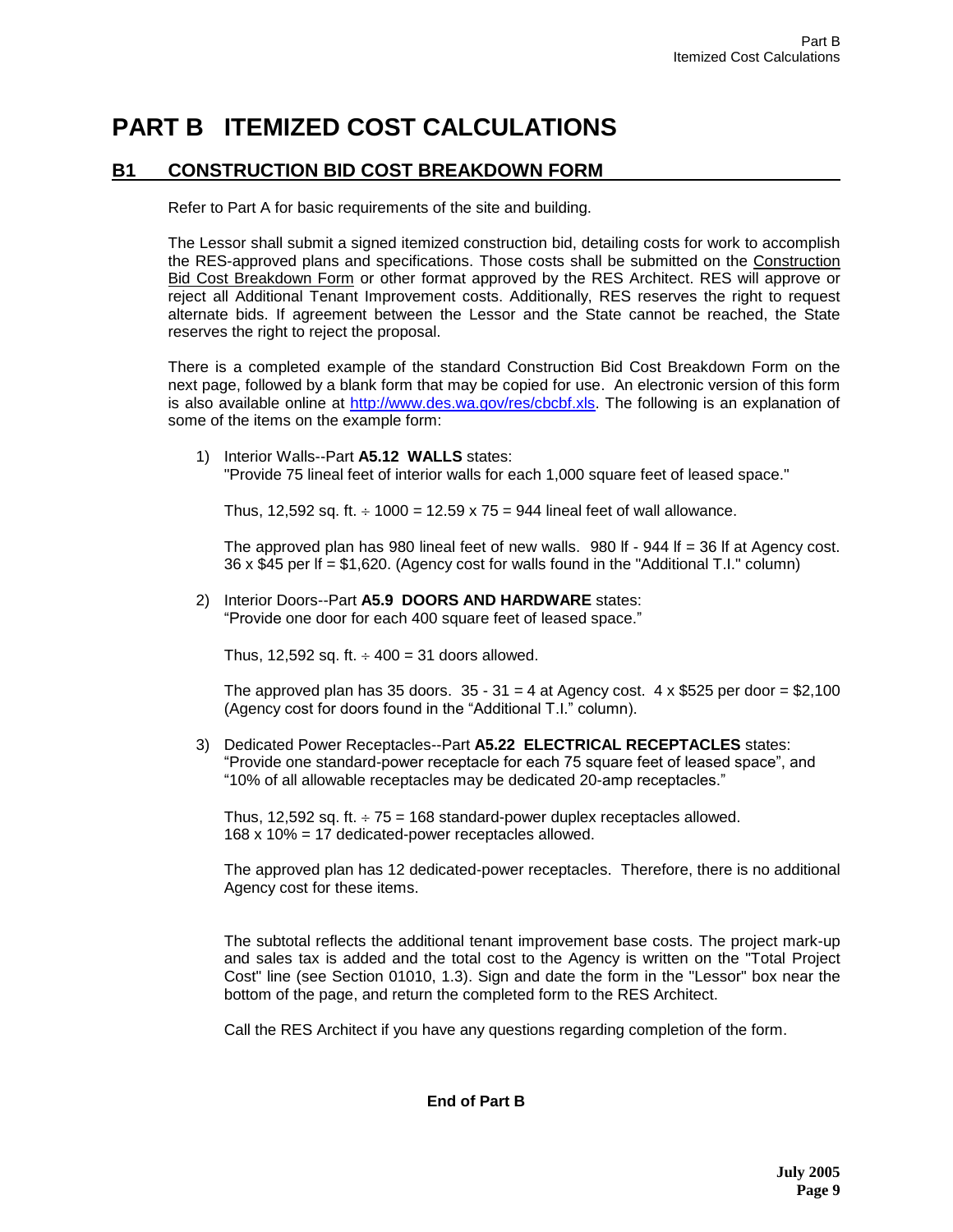# **Construction Bid Cost Breakdown Form**

| Project #            | Address                 | <b>RES Architect</b>           |
|----------------------|-------------------------|--------------------------------|
| SRL#                 | City                    | RES Lease Agent                |
| Agency               | Square Feet Leased Area | <b>Agency Facility Planner</b> |
| Lessor & Phone #     |                         | Date                           |
| Contractor & Phone # |                         | <b>Revised Date</b>            |

|                                                                                                                                  | <b>Total</b>   | <b>Unit</b>     |                   | <b>Basic Requirements</b><br># or %<br>\$ Cost |              | <b>Additional T.I.</b>  |             |
|----------------------------------------------------------------------------------------------------------------------------------|----------------|-----------------|-------------------|------------------------------------------------|--------------|-------------------------|-------------|
| Item                                                                                                                             | <b>Units</b>   | <b>Cost</b>     | <b>Total Cost</b> |                                                |              | # or %                  | \$ Cost     |
| <b>Interior Walls</b>                                                                                                            | 980 LF         | \$45            | \$44,100          | 944                                            | 42,480.00    | 36                      | 1,620.00    |
|                                                                                                                                  |                |                 |                   |                                                |              |                         |             |
| <b>Interior Doors</b>                                                                                                            | 35             | 525             | 18,375            | $\overline{31}$                                | 16,275.00    | $\overline{\mathbf{4}}$ | 2,100.00    |
|                                                                                                                                  |                |                 |                   |                                                |              |                         |             |
| Electrical                                                                                                                       |                |                 |                   |                                                |              |                         |             |
| <b>Standard-Power Receptacles</b>                                                                                                | 140            | 65              | 9,100             | 100                                            | 9,100.00     |                         |             |
| <b>Isolated-Ground Receptacles</b>                                                                                               | 58             | 90              | 5,220             |                                                |              | 100                     | 5,220.00    |
| Dedicated-Power Receptacle                                                                                                       | 12             | 75              | 900               | 17                                             | 900.00       |                         |             |
| Phone/Data Rough-ins                                                                                                             | 60             | 45              | 2,700             | 100                                            | 2,700.00     |                         |             |
|                                                                                                                                  |                |                 |                   |                                                |              |                         |             |
| Reception Counter                                                                                                                | 1              |                 | 2,250             |                                                |              | 100                     | 2,250.00    |
| <b>Coffee Bars</b>                                                                                                               | $\overline{3}$ | 4000            | 12,000            | $\overline{2}$                                 | 8,000.00     | $\mathbf{1}$            | 4,000.00    |
| Relights                                                                                                                         | 316            | $\overline{20}$ | 6,320             | 252                                            | 5,040.00     | 64                      | 1,280.00    |
| Cleaning                                                                                                                         |                |                 | 250               |                                                | 250.00       |                         |             |
|                                                                                                                                  |                |                 |                   |                                                |              |                         |             |
| <b>Project Cost Subtotal</b>                                                                                                     |                |                 | \$101,215.00      |                                                | \$84,745.00  |                         | \$16,470.00 |
| Total Project Mark-Up (15% max)                                                                                                  |                |                 | \$10,121.50       |                                                | 8,474.50     |                         | 1,647.00    |
| (8.0%) Sales Tax                                                                                                                 |                |                 | \$8,906.92        |                                                | 7,457.56     |                         | 1,449.36    |
|                                                                                                                                  |                |                 |                   |                                                |              |                         |             |
| <b>Total Project Cost</b>                                                                                                        |                |                 | \$120,243.42      |                                                | \$100,677.06 |                         | \$19,566.36 |
| <b>Method of Payment:</b><br>Cash upon project completion, unless agreed otherwise. Up to 80% payable at substantial completion. |                |                 |                   |                                                |              |                         |             |

Note: Lessor shall sign and date this form prior to submitting it to the RES Architect.

| Approvals |                                |                 |                      |
|-----------|--------------------------------|-----------------|----------------------|
| Lessor    | <b>Agency Facility Planner</b> | RES Lease Agent | <b>RES Architect</b> |
| Date      | Date                           | Date            | Date                 |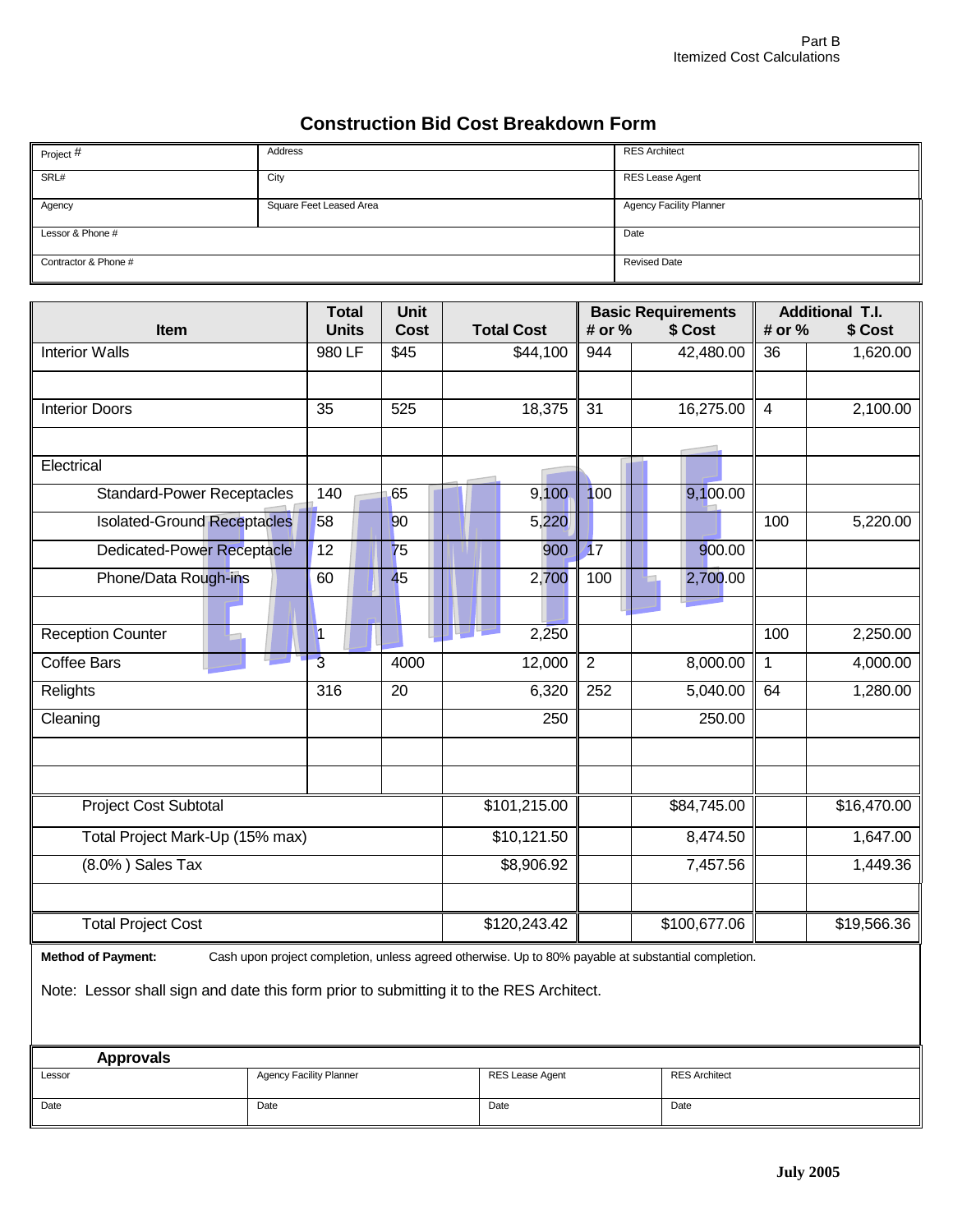# **Construction Bid Cost Breakdown Form**

| Project #                                                                                | Address                                                                                             |                         |             |  |                   | <b>RES Architect</b>      |         |      |        |                        |
|------------------------------------------------------------------------------------------|-----------------------------------------------------------------------------------------------------|-------------------------|-------------|--|-------------------|---------------------------|---------|------|--------|------------------------|
| SRL#                                                                                     | City                                                                                                |                         |             |  |                   | RES Lease Agent           |         |      |        |                        |
| Agency                                                                                   |                                                                                                     | Square Feet Leased Area |             |  |                   | Agency Facility Planner   |         |      |        |                        |
| Lessor & Phone #                                                                         | Date                                                                                                |                         |             |  |                   |                           |         |      |        |                        |
| Contractor & Phone #                                                                     |                                                                                                     |                         |             |  |                   | <b>Revised Date</b>       |         |      |        |                        |
|                                                                                          |                                                                                                     | <b>Total</b>            | Unit        |  |                   | <b>Basic Requirements</b> |         |      |        | <b>Additional T.I.</b> |
| Item                                                                                     |                                                                                                     | <b>Units</b>            | <b>Cost</b> |  | <b>Total Cost</b> | # or %                    | \$ Cost |      | # or % | \$ Cost                |
|                                                                                          |                                                                                                     |                         |             |  |                   |                           |         |      |        |                        |
|                                                                                          |                                                                                                     |                         |             |  |                   |                           |         |      |        |                        |
|                                                                                          |                                                                                                     |                         |             |  |                   |                           |         |      |        |                        |
|                                                                                          |                                                                                                     |                         |             |  |                   |                           |         |      |        |                        |
|                                                                                          |                                                                                                     |                         |             |  |                   |                           |         |      |        |                        |
|                                                                                          |                                                                                                     |                         |             |  |                   |                           |         |      |        |                        |
|                                                                                          |                                                                                                     |                         |             |  |                   |                           |         |      |        |                        |
|                                                                                          |                                                                                                     |                         |             |  |                   |                           |         |      |        |                        |
|                                                                                          |                                                                                                     |                         |             |  |                   |                           |         |      |        |                        |
|                                                                                          |                                                                                                     |                         |             |  |                   |                           |         |      |        |                        |
|                                                                                          |                                                                                                     |                         |             |  |                   |                           |         |      |        |                        |
|                                                                                          |                                                                                                     |                         |             |  |                   |                           |         |      |        |                        |
|                                                                                          |                                                                                                     |                         |             |  |                   |                           |         |      |        |                        |
|                                                                                          |                                                                                                     |                         |             |  |                   |                           |         |      |        |                        |
|                                                                                          |                                                                                                     |                         |             |  |                   |                           |         |      |        |                        |
|                                                                                          |                                                                                                     |                         |             |  |                   |                           |         |      |        |                        |
| Project Cost Subtotal                                                                    |                                                                                                     |                         |             |  |                   |                           |         |      |        |                        |
|                                                                                          | Total Project Mark-Up (15% max)                                                                     |                         |             |  |                   |                           |         |      |        |                        |
| Sales Tax                                                                                |                                                                                                     |                         |             |  |                   |                           |         |      |        |                        |
|                                                                                          |                                                                                                     |                         |             |  |                   |                           |         |      |        |                        |
| <b>Total Project Cost</b>                                                                |                                                                                                     |                         |             |  |                   |                           |         |      |        |                        |
| <b>Method of Payment:</b>                                                                | Cash upon project completion, unless agreed otherwise. Up to 80% payable at substantial completion. |                         |             |  |                   |                           |         |      |        |                        |
|                                                                                          |                                                                                                     |                         |             |  |                   |                           |         |      |        |                        |
| Notes: Lessor shall sign and date this form prior to submitting it to the RES Architect. |                                                                                                     |                         |             |  |                   |                           |         |      |        |                        |
| <b>Approvals</b>                                                                         |                                                                                                     |                         |             |  |                   |                           |         |      |        |                        |
| Lessor                                                                                   |                                                                                                     | Agency Facility Planner |             |  | RES Lease Agent   | <b>RES Architect</b>      |         |      |        |                        |
| Date                                                                                     | Date                                                                                                |                         |             |  | Date              |                           |         | Date |        |                        |
|                                                                                          |                                                                                                     |                         |             |  |                   |                           |         |      |        |                        |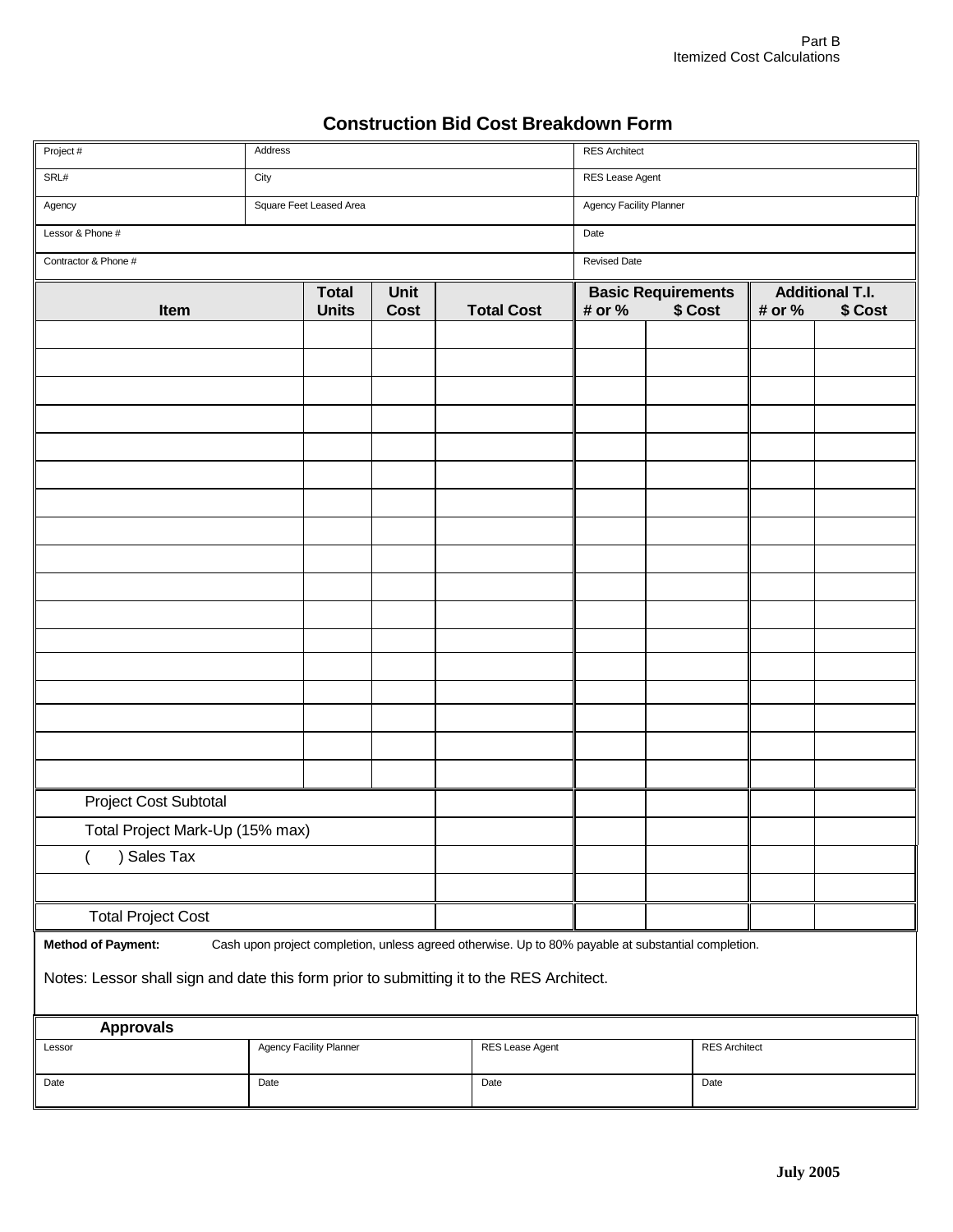# **PART C SPECIFICATIONS**

# **DIVISION 1 GENERAL REQUIREMENTS**

# **SECTION 01010 - SUMMARY OF WORK AND PROCEDURES**

## **1.1 GENERAL**

The following are the State's minimum quality standards for construction materials, assemblies and equipment. The Department of Enterprise Services, Real Estate Services (RES) will release to the Lessor final approved plans and performance specifications reflecting each project's requirements. All items required to provide a complete, operational and fully-functional facility meeting all approved codes shall be included as part of this project unless stated otherwise. These specifications are generic and apply to a broad range of projects. Some items may not be required on all projects (such as plumbing fixtures when the project involves only minor interior alterations). Provide all materials and accessories for complete, proper installation and operation of products described in the contract documents, even if not specified in this document. Final determination of applicable requirements is the sole responsibility of the RES Architect.

## **1.2 CONTRACT DOCUMENTS**

These specifications, including any addenda, along with RES-approved drawings, summarize the project requirements. Any changes to these documents may only be made in writing by the RES Architect. Omissions and discrepancies between drawings, specifications, site conditions, and code requirements shall be brought to the attention of RES. The RES Architect will clarify the intent of the drawings and program requirements and assist in resolving conflicting issues.

The RES-approved drawings will include RES and Tenant Agency approval signatures, and BOMA square footage area(s) will be indicated in the lower right hand corner of the sheet.

## **1.3 COST SUBMITTALS; CHANGES AND REVISIONS; CHANGE ORDERS**

Submission of bids by the Lessor, and their subsequent acceptance and approval by RES, constitute an obligation by the Lessor to provide all materials and perform all work required to complete the buildout of the proposed leased facility according to the RES-approved drawings and specifications in their entirety, whether or not specific items have been called out on the Construction Bid Cost Breakdown Form. The Lessor's submitted bid will be accepted and approved as all-inclusive for all issues delineated or referenced on the RES-approved documents. Items not included by the Lessor on the Construction Bid Cost Breakdown Form are not subject to subsequent payment from the State.

Any cost submittal, change, interpretation of requirements, or revision to the work must be authorized by the RES Architect. Any proposed change or revision to the work that would result in additional cost to the State must be submitted in writing to RES. The RES Architect will issue written approval to the Lessor for the work to proceed if the proposal is accepted. Tenant agencies have no authority to make changes to the work, nor may they make payments for unauthorized work. All cost submittals shall be itemized by the Lessor as listed below:

Itemized summary of the work (labor and materials only) with associated costs Total of Subcontractor's and General Contractor's prices ("Project Cost Subtotal") Total Project Mark-Up\* State sales tax Lessor's total ("Total Project Cost")

*\* Total Project Mark-up shall include overhead and profit, Lessor's management fee, B&O, Builders Risk, Prevailing Wage documentation, General Conditions, etc., and shall not exceed 15%. General Conditions shall not be allowed in the Lessor's cost response for Change Orders.*

Upon satisfactory completion of the project, as delineated in Section 01700, the RES Architect will issue to the Tenant Agency an Authority to Pay for all RES-approved non-amortized costs.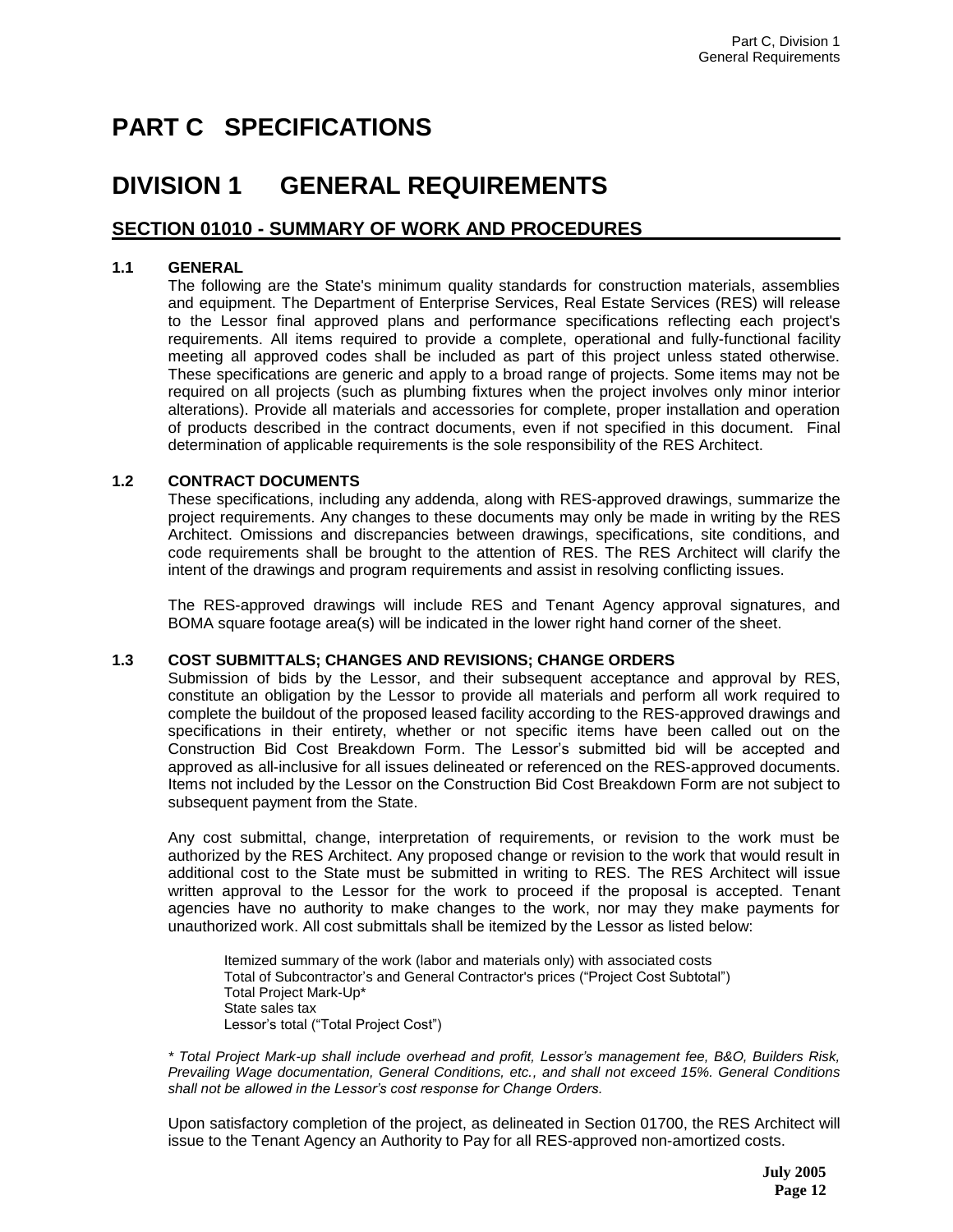#### **1.4 PERMITS**

Lessor shall provide and pay for all permits, fees, city and/or county requirements as required for completion of the project. Provide copies of the final signed-off building permit and/or the final Certificate of Occupancy to the RES Architect at closeout.

#### **1.5 CODE COMPLIANCE AND WORK QUALITY**

If access, fire, life-safety, health hazards, or structural deficiencies are detected either before or after occupancy, they shall be corrected by the Lessor at his sole cost and expense. All project work shall be completed in accordance with sound engineering practices, good trade workmanship, and utilizing new or quality used materials, clean and free from blemishes. Lessor is responsible for all new construction meeting applicable code requirements.

#### **1.6 ALTERNATE METHODS/SUBSTITUTIONS AND MATERIALS**

The State will consider formal requests from the Lessor for substitution of products or methods in place of those specified. In general, the contract documents describe minimum standards of construction. Construction methods or materials other than those mentioned herein may be acceptable if, with the RES Architect's written approval, they provide equal or better quality, appearance, safety and function.

Lessor will provide a written statement to RES that they have investigated the proposed product and method and determined that it is equal or superior to that specified. Submit to RES Architect a copy of the manufacturer's literature indicating product description, performance and test data, reference standards and samples (if requested). Provide a complete, detailed description of proposed alternate construction methods. Provide a minimum of 10 working days for all substitutions to be reviewed for approval by the RES Architect. Approval of the proposed substitution must be in writing from the RES Architect (see Section 01300 for submittal requirements).

Lessor shall coordinate installation of accepted substitution into work, making such changes as may be required for work to be complete in all respects. Lessor is responsible for coordinating all work resulting from substitutions and is not relieved of any responsibilities for the project under the contract.

#### **1.7 ENVIRONMENTAL CONTROLS**

Maintain acceptable indoor air quality in occupied portions of State-leased buildings undergoing renovation projects, by observing the following:

- A. When possible, schedule renovation work to occur only during the Tenant Agency's nonoperating or "off" hours (for example, on weekends and/or evenings), as mutually approved and scheduled with Tenant Agency.
- B. The size of the area in which renovation is to occur and the scope of the project may necessitate the temporary relocation of the tenants during the construction period. This will be mutually agreed upon and arranged by RES staff and the Tenant Agency.
- C. To prevent construction dust and fumes from infiltrating the building's mechanical system and thereby affecting indoor air quality, the area where renovation is to be performed shall be separated and sectioned off from the remaining space by means of an installed plastic shield or curtain. Provide filtration at return air intake grilles in the affected areas during construction.
- D. The mechanical system serving the entire space where renovation occurs may need to be turned off during renovation; if so, outside air shall be introduced to this space by means of auxiliary fans. Maintain a slight negative pressure in the construction area. Heating units shall be utilized as required.
- E. All building materials, including preparatory and finished materials and products, shall be non-VOC (volatile organic compound) type products. (See Section 01300, 1.2)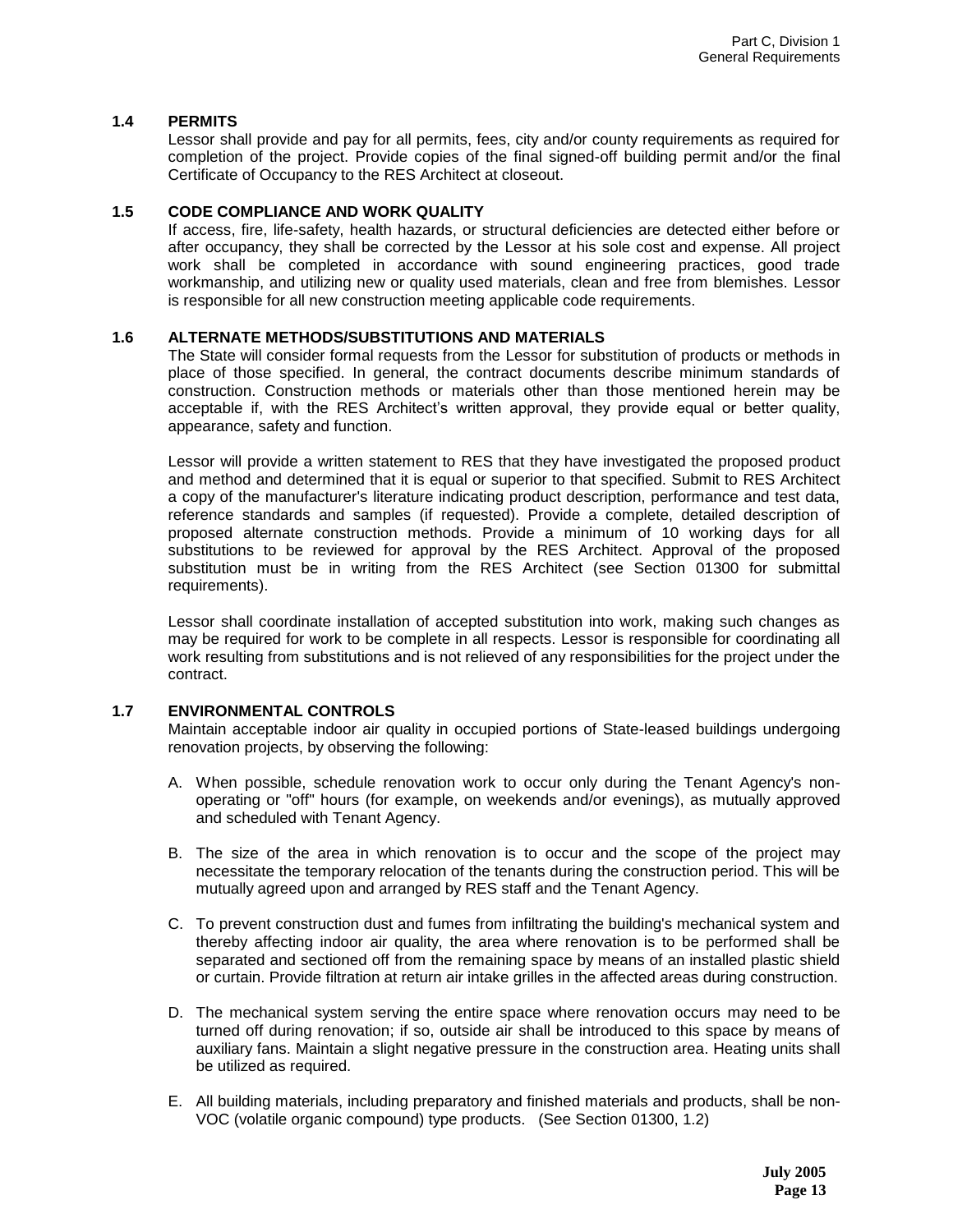### **1.8 FINAL CLEANING OF FACILITY**

Prior to the RES Architect's punchlist inspection, perform the following cleaning services throughout the leased facility and in areas directly serving the facility. All finishes are to be cleaned according to manufacturer's recommendations. Maintain the facility in a properly cleaned condition until commencement of rent or tenants begin their move-in process, whichever occurs first, except for items specifically noted in the RES Architect's punchlist letter.

- A. Clean and sweep all parking areas, driveways, and sidewalks. Remove all construction debris and equipment.
- B. Wash all interior and exterior glazing; clean window and relight frames of all debris.
- C. Repair, patch, touch up, and/or replace marred surfaces, restoring to a like-new condition. Provide touch-up painting of all walls, corners, columns, soffits, and other paintable surfaces, achieving a blemish-free condition.
- D. Vacuum, prepare and clean all finished floor materials and surfaces per manufacturer's recommendations.
- E. Remove grease, dust, dirt, stains, labels, fingerprints, etc. from exposed surfaces.
- F. Clean all HVAC supply and return air diffusers and grilles, ducts, blowers, coils, fixtures, equipment and piping. Replace disposable air filters and clean permanent filters.
- G. Flush water systems (see Section 15440, 1.1).

# **SECTION 01060 - REGULATORY REQUIREMENTS**

## **1.1 PREVAILING WAGES**

Lessor agrees to pay the prevailing rate of wage to all workers, laborers, or mechanics employed in the performance of any part of this agreement unless specifically exempted by the Department of Labor and Industries (L&I). Lessor agrees to comply with the provisions of RCW 39.12 when required to do so under RCW 39.04.260 and the rules and regulations of L&I. Submit all compliance paperwork directly to L&I, who makes all determinations regarding the applicability of Prevailing Wage. When prevailing wage is applicable, the Lessor shall provide to the RES Architect at the conclusion of the project certification of full compliance with L&I's prevailing wage regulations in order to receive the final project payment. For additional information, visit L&I's website at [http://www.lni.wa.gov/TradesLicensing/PrevailingWage/default.asp.](http://www.lni.wa.gov/TradesLicensing/PrevailingWage/default.asp)

## **1.2 LIFE CYCLE COST ANALYSIS**

RCW 39.35 and 39.35B require a Life Cycle Cost Analysis as part of renovation or construction of publicly-owned or leased buildings having 25,000 square feet or more of usable space. The Life Cycle Cost Analysis shall be completed by the Lessor and submitted to RES prior to completion of the preliminary drawing phase, and shall be used to help select building systems that will both conserve energy and reduce operating costs. Refer to the Department of Enterprise Services Division of Engineering & Architectural Services' publication: *Energy Life Cycle Cost Analysis, Guidelines for Public Agencies* for information and format (website: [http://www.des.wa.gov/EAS/elcca/home.html\)](http://www.ga.wa.gov/EAS/elcca/home.html).

# **SECTION 01200 - PROJECT MEETINGS & INSPECTIONS**

#### **1.1 General Communications**

All instructions to the Lessor will be given by the RES Architect. RES Architect's verbal instructions must be confirmed in writing. Minor clarification may be confirmed in meeting minutes or site visit reports. Promptly inform the RES Architect of deviations from the established schedule, dimensional irregularities, code concerns, etc. Contractor/superintendent shall be available by pager, cell phone and/or project site phone during normal business hours. Provide telephone number(s) to the RES Architect.

#### **1.2 Pre-Construction Meeting (Agenda):**

- A. Establish construction schedule, including milestone/action items
- B. Establish progress meeting schedule
- C. Schedule RES Architect inspections, including cover and punchlist
- D. Establish lines of communication/authority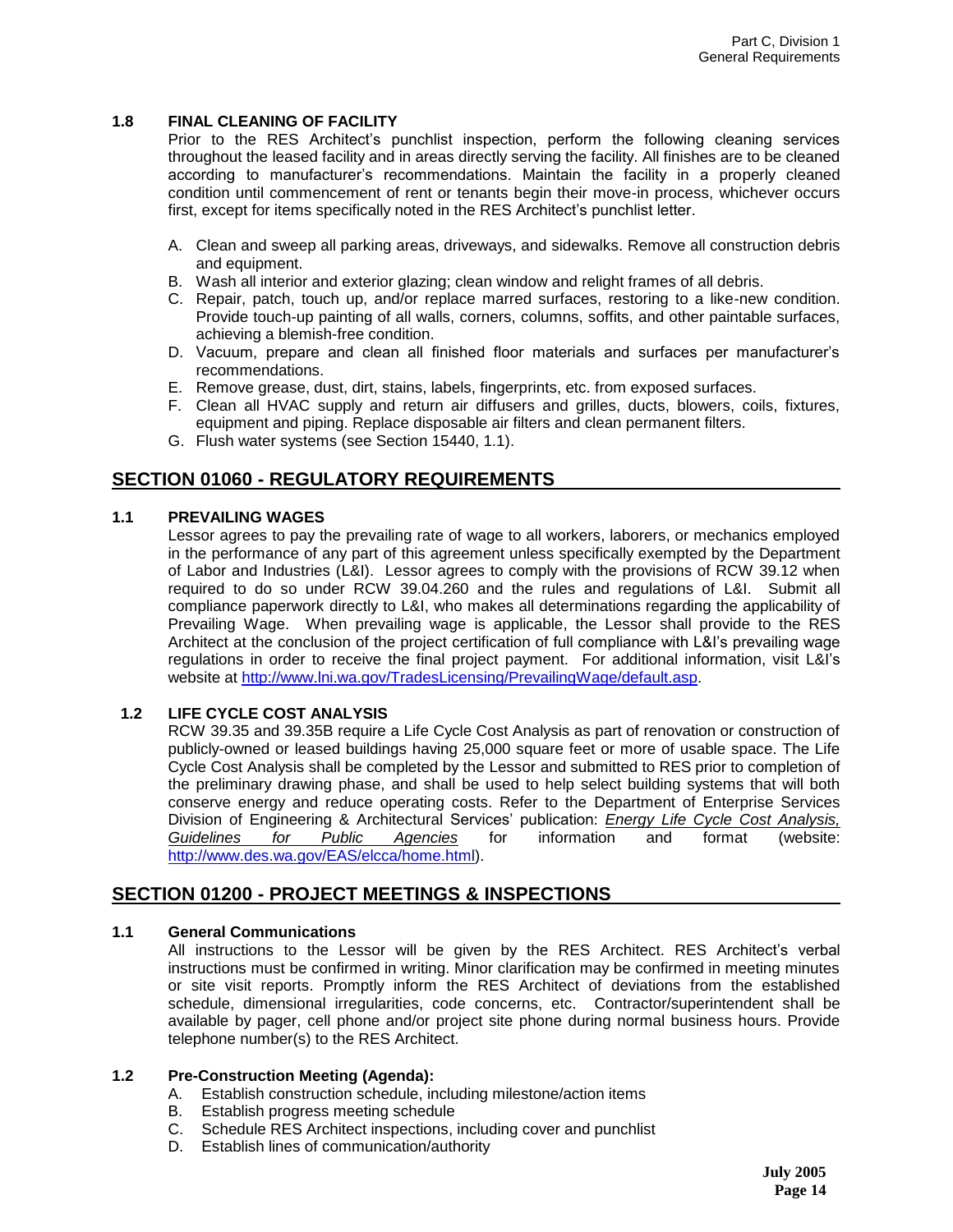- E. Establish Change Order process
- F. Establish submittals process
- G. Coordinate State vendors and general contractor
- H. Establish type of furniture partitions
- I. Establish as-built record keeping
- J. Establish payment schedule

# **SECTION 01300 - SUBMITTALS**

## **1.1 PRODUCT SUBMITTALS**

Submit complete product specifications, literature, and all material, color and finish samples to RES Architect for approval and/or selection. Allow 10 working days for submittals to be reviewed by RES Architect. Provide a minimum of 2 submittal packages for review. Submit together all colors and materials that occur in the same room or rooms. Provide full range of manufacturer's color samples for each material color selection. Provide shop drawings where appropriate. Coordinate with Tenant Agency's pre-approved color board, if applicable.

Mechanical equipment submittals shall include, but not be limited to, HVAC equipment, fans, air conditioning units, duct lining, controls zoning layout and the controls. The submittals shall indicate the equipment operating point, sound data and pressure drop information.

## **1.2 MATERIAL SAFETY DATA SHEETS (MSDS)**

Provide Material Safety Data Sheets for the following building materials if utilized in preparation of the leased space: insulation, PVA sealer, gypsum wallboard, paint, ceiling tile, carpet, base, carpet/base adhesive, floor patching compounds and sealers, and casework. Submit copies to the RES Architect.

# **SECTION 01500 - CONSTRUCTION FACILITIES**

## **1.1 TEMPORARY FACILITIES AND UTILITIES**

Lessor shall provide and pay for all temporary construction facilities and utilities.

# **SECTION 01700 - PROJECT CLOSE-OUT**

## **1.1 CERTIFICATIONS, WARRANTIES AND SUBMITTALS**

Subsequent to the RES Architect's determination of Substantial Completion and their approval of initial occupancy by the Tenant Agency, and prior to final inspection or acceptance of the facility by RES, provide the following to the RES Architect:

- 1) Permanent Certificate of Occupancy or final signed-off building permit
- 2) Certification of compliance with prevailing wage regulations (see Section 01060, 1.1)
- 3) As-built drawings (see Section 01700, 1.3)
- 4) Operations & Maintenance manuals (see Section 01700, 1.2)
- 5) HVAC certification (see below)
- 6) Electrical certification (see below)
- 7) Illumination certification (see below)
- 8) Carpet certification (see below)
- 9) Domestic water potability certification (see Section 15440, 1.1)
- 10) Material Safety Data Sheets (MSDS) (see Section 01300, 1.2)

Submit written certifications to the RES Architect on the respective subcontractor's or consultant's letterhead, signed by the licensed designer/engineer for this project, addressing and specifically stating compliance with the following issues:

A. The HVAC (mechanical) system serving this leased facility has been installed and is operating in accordance with the RES-approved plans and specifications, is clean (all filters have been changed just prior to tenant occupancy), properly balanced, fully operational, and will perform satisfactorily to meet the State's requirements, including the Washington State Energy Code and the Ventilation and Indoor Air Quality Code.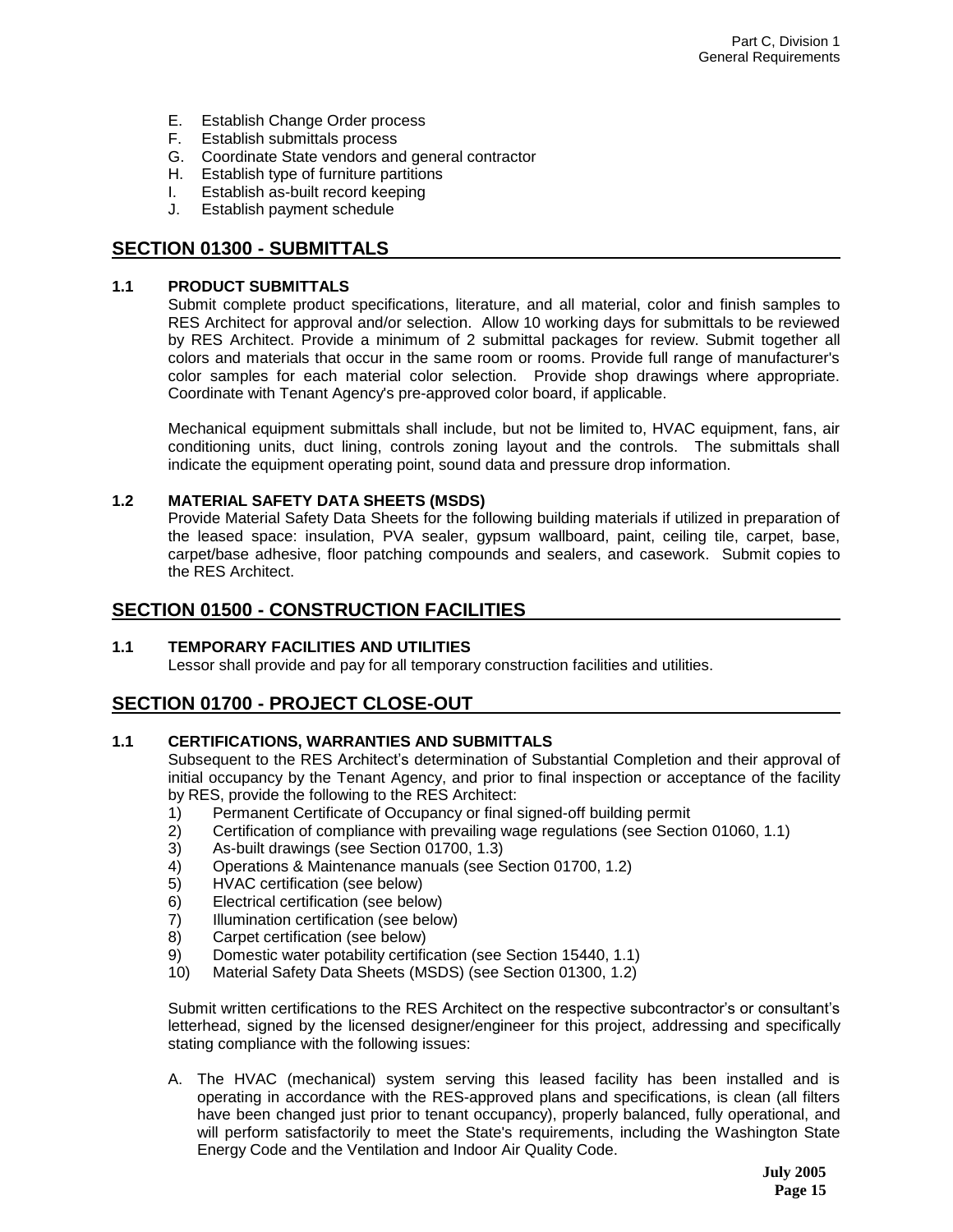- B. The electrical system (receptacles, equipment connections, etc.) has been installed and is operating in accordance with the RES-approved plans and specifications, and all circuitry and receptacles are configured and functioning as intended by their design.
- C. The lighting levels stipulated in Section 16520 are being achieved.
- D. The carpet material and installation procedure has been provided according to the requirements of Section 09680, including documentation (such as manufacturer's invoices or bills of lading) verifying that the product supplied is the same as the product approved by the Project Team.

## **1.2 OPERATING INSTRUCTIONS / MAINTENANCE MANUALS**

Provide Operations & Maintenance manuals for all facility systems, equipment, hardware, finish materials, and so forth for which the tenants have the responsibility to clean (example: carpet, resilient flooring) or the ability to control, revise, or alter settings or the like at their discretion (example: cypher locks, electronic access systems, thermostats, special HVAC units, special lighting controls). All information contained in these manuals shall be neat, clean, readable, and orderly.

Specific information to be contained in these manuals include:

- A. Names and phone numbers of repair/maintenance contacts.
- B. Simplified operating instructions, and complete emergency instructions in case of system failure or natural disaster.
- C. All warranties/guarantees.
- D. Manufacturer's recommendations for continued care, including method and frequency of cleaning and maintenance.
- E. Reduced-scale zone map for the completed HVAC system and its controls.
- F. HVAC system balance report that indicates conformance with the designed system.

Provide walk-thru training (conducted by the appropriate personnel of the respective disciplines) for the designated Tenant Agency facility manager covering the HVAC controls and all other major building systems/ equipment/ hardware.

#### **1.3 PROJECT RECORD / AS-BUILT DRAWINGS**

As the job progresses, the Lessor shall keep at the project site an accurately marked-up set of Contract Documents showing all changes and deviations from the original RES-approved drawings. Upon completion of project, the Lessor shall transfer all changes and deviations indicated on their project sets to a permanent as-built drawing set. All such information shall be neatly and clearly drawn and described with technical accuracy. Lessor shall provide 2 sets of asbuilt drawings to the RES Architect, one "red-lined" paper set on the State-approved plans and one as an updated version on a computer disk or via e-mail in a format compatible with the AutoCAD version currently in use by RES.

#### **1.4 AUTHORIZATION OF PROJECT PAYMENTS**

The Lessor shall submit to the RES Architect (not the Tenant Agency) invoices reflecting all project costs incurred by the State. The RES Architect will then issue an Authority to Pay (ATP) to the Tenant Agency for their direct payment to the Lessor. The release of any ATP is at the discretion of the RES Architect.

Up to 80% of all RES-approved additional tenant improvement costs or change order costs may be payable to the Lessor subsequent to the RES Architect's determination of Substantial Completion. The balance of all RES-approved costs is payable to the Lessor upon the RES Architect's determination that the Lessor has satisfactorily resolved all punchlist items.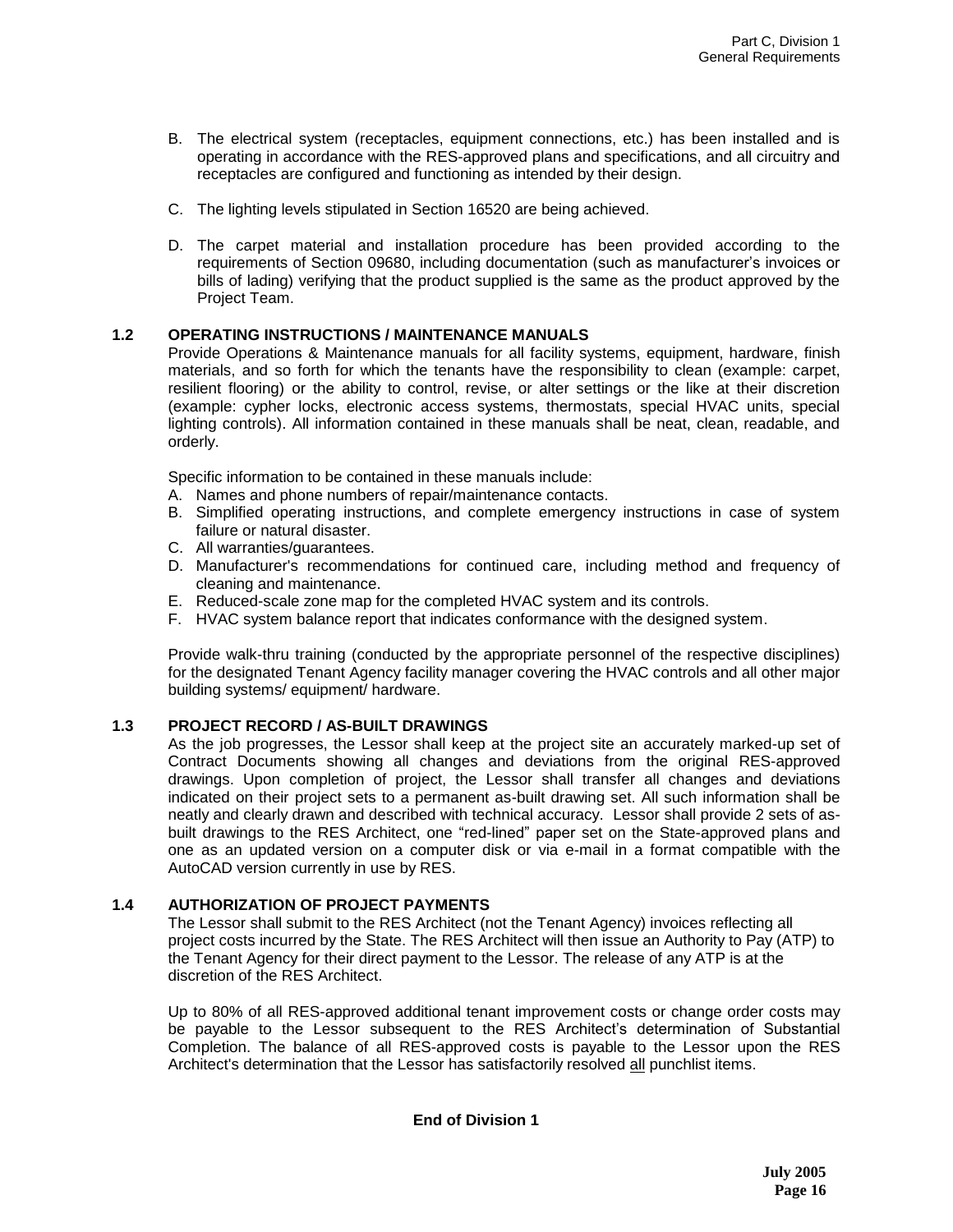# **DIVISION 2 SITEWORK**

# **SECTION 02200 - EARTHWORK**

## **1.1 SITE CONDITIONS**

The Lessor is responsible for investigation and determination of all existing site conditions and requirements. Provide right-of-way construction and site drainage as required by local building officials. All new utilities required for this project shall be underground and meet all local regulations. Existing above-ground utilities may be retained.

# **SECTION 02500 - PAVING AND SURFACING**

## **1.1 PAVING**

Asphalt paving and sub-base shall be of sufficient thickness to support vehicular and truck traffic without permanent deformations and deterioration. Provide complete weed kill under new asphalt paving as required by the site conditions and as required in landscaping areas.

Place catch basins and slope asphalt paving to prevent standing water and keep draining water away from pedestrian crosswalks. Provide minimum 2% - 3% cross slope to stormwater catch basins. Curb radius to be minimum of 12' at parking intersections, unless otherwise required by local ordinances. Comply with all applicable accessibility requirements.

## **1.2 PARKING LAYOUT, STRIPING AND SIGNAGE**

Standard parking stalls shall be 9' x 20' minimum. Provide code-required accessible parking stalls. Striping shall be 4" wide. Paint international symbol on the paving surface of each accessible stall and provide required accessible sign at the head of each stall(s).

#### **1.3 CONCRETE SIDEWALKS**

New sidewalks shall be screeded, floated, and steel-troweled with a light broom finish, or to match adjacent work. Concrete shall be a minimum of a 5½ sack mix, with a minimum compressive strength of 3,000 psi.

## **1.4 WHEELSTOPS**

Wheelstops shall be reinforced precast concrete, steel dowel-anchored. Position 3'-0" from curbing. (NOTE: in locations of high annual snowfall, steel dowels may be omitted, except where wheelstops are required to protect structures or other hazards.) Integral sidewalk/wheelstop curbs are allowed as long as the remaining clear width of sidewalk meets or exceeds the minimum width for access as required by code. In such instances, allow 3'-0" for vehicle bumper overhang.

#### **1.5 BOLLARDS**

Bollards shall be 6"Ø concrete-filled galvanized steel pipe. Embed minimum of 4' into ground and extend 4' above ground level. Paint exposed surface international yellow.

# **SECTION 02900 - LANDSCAPING**

## **1.1 PLANTINGS**

Landscaping should include trees, shrubs, groundcover and grass in all locations on the site intended or allowed for such purpose. Show the location of all existing trees on the pre-design asbuilt submittal drawing, and appropriately protect all retained trees and shrubs during construction. Submit plans for review by RES Architect.

#### **1.2 IRRIGATION**

Underground irrigation system shall include integrated time clock control, with moisture sensor, metered separately from main water meter. Provide automatic drainage system to protect system against freezing, including air blowout connections and anti-siphon valve(s). Provide low-volume drip system and/or heads.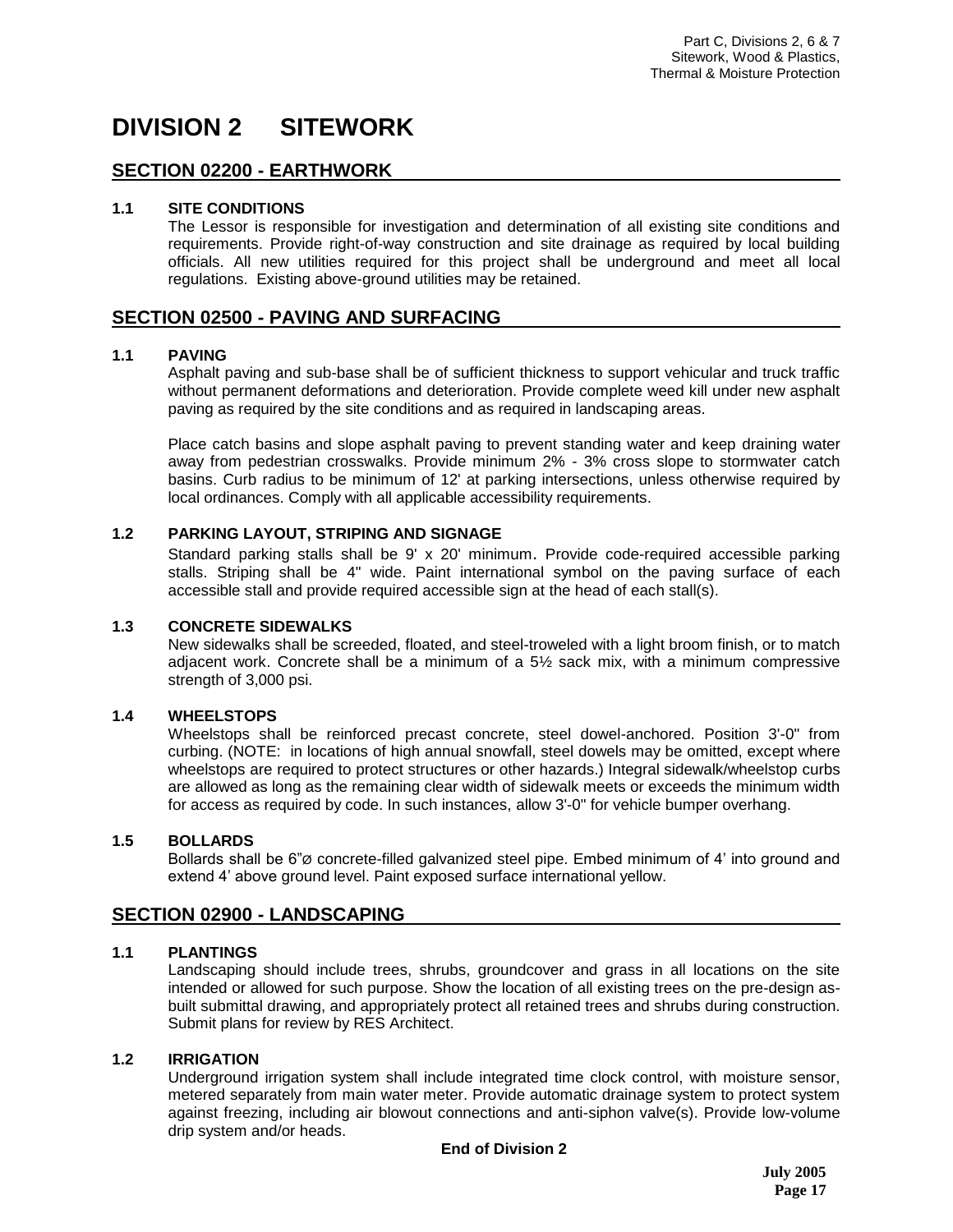# **DIVISION 6 WOOD & PLASTICS**

# **SECTION 06100 - ROUGH CARPENTRY**

## **1.1 DESCRIPTION OF THE WORK**

Provide carpentry work, all materials and items required for complete installation of products including anchors, fasteners and other necessary accessories. Anchor materials solidly in manner directed and in accordance with highest industry standards. Provide blocking as required for products specified elsewhere. (See also Section 09250)

# **SECTION 06200 - FINISH CARPENTRY**

## **1.1 MATERIALS AND FINISHES**

Provide all materials and items required for complete installation of products, including hardware, anchors, fasteners, and other necessary accessories. Finish wood with stain and minimum 2 coats semi-gloss finish. Provide solid hardwood, hardwood veneer, plastic laminate-surfaced plywood, or melamine-surfaced Medite II or other non-VOC material.

## **1.2 TRIM AT CLOSINGS**

Provide soundproof 2" wide wood or metal closing trim at walls meeting window mullions or window glazing. Match depth and type of window sill material and finish wall ends. Styrofoam closures are not acceptable. Submit proposed method to RES Architect for review.

## **1.3 EQUIPMENT BOARDS**

Provide ¾"x4'x8' fire-resistant plywood or plywood treated with flame retardant paint (if approved by the Fire Marshal) on all walls of voice/data distribution rooms or as otherwise noted on the approved plan. Mount bottom no lower than 24" above floor, top no higher than 84" above floor. Alternate design may be indicated on RES drawing or specified by RES Architect. Mount on wallboard, masonry, or concrete. Existing equipment boards may be reused if treated with flame retardant coating.

#### **1.4 CHAIR RAILS**

Provide 1x4 minimum solid wood with eased edges, or approved alternate. Finish and wood species to match other wood work in the leased space. If no other wood work, provide oak or hem/fir with stain and varnish finish. Provide solid blocking for attachment. Verify the appropriate mounting height with the Tenant Agency representative prior to installation.

## **SECTION 06400 - CASEWORK**

## **1.1 GENERAL**

Furnish and install casework at the locations shown on the drawings and as specified, complete with hardware. Provide shop drawings for service/reception counters and/or other specialty casework to RES Architect for review and approval. Provide adequate blocking and bracing. Secure to wall framing with screws. Shelves shall support minimum 25 pounds per lineal foot without sagging. Provide minimum 5 rows of shelves, adjustable in 1" increments with metal adjustable end brackets.

#### **1.2 RESTROOM CASEWORK**

Provide wall-mounted countertop with recessed sinks. Finish per cabinet specifications.

#### **1.3 COFFEE BAR AND LUNCHROOM CABINETS**

See plan for sink location and special features. Design shall be accessible per local building codes. Provide 4" x 4" toe space and base to match room base. Provide plastic laminate-faced plywood countertop. Provide full-width 24" high plastic laminate back and side splashes. Provide plastic laminate-faced Medite II or other non-VOC material for cabinet faces. Provide matching edges for all exposed-to-view surfaces. Provide bronze wire pulls and bronze adjustable self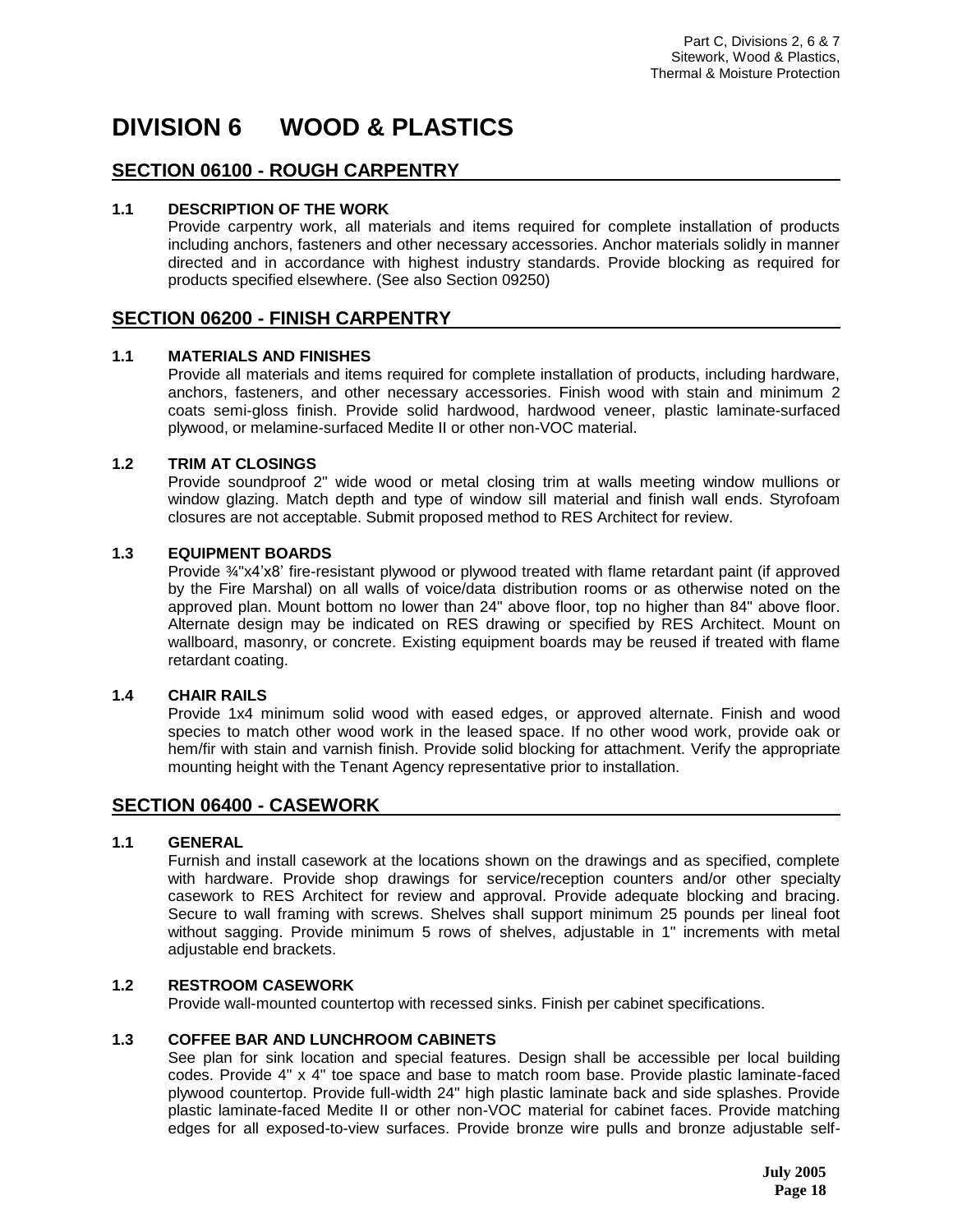closing hinges. Provide 5-pin locks on 1 door (provide divider) and 1 drawer at each coffee bar or lunchroom cabinet, keyed alike.

Cabinet doors and drawers shall be a maximum of 24" wide. Provide durable drawer construction,  $\frac{3}{4}$ " face,  $\frac{1}{2}$ " sides,  $\frac{1}{4}$ " bottom with Grant #329 guides or equal. Provide high-density or similar plastic overlay over ¾" Medite II or other non-VOC material for interior shelving that is self-edged, removable, and adjustable in 1" increments.

# **SECTION 06600 - PLASTIC LAMINATE**

## **1.1 DESCRIPTION OF THE WORK**

Provide 1/16" thick, high-pressure plastic laminate where shown on the drawings or as specified. Provide quality materials such as Wilsonart, Formica, Nevamar, or as approved by the RES Architect. Locations include countertops, edges, splashes, windowsills*,* cabinet faces, wainscots, chair rails, toilet partitions and/or doors. See Sections 09000, 1.2 and 10150 for related requirements.

**End of Division 6**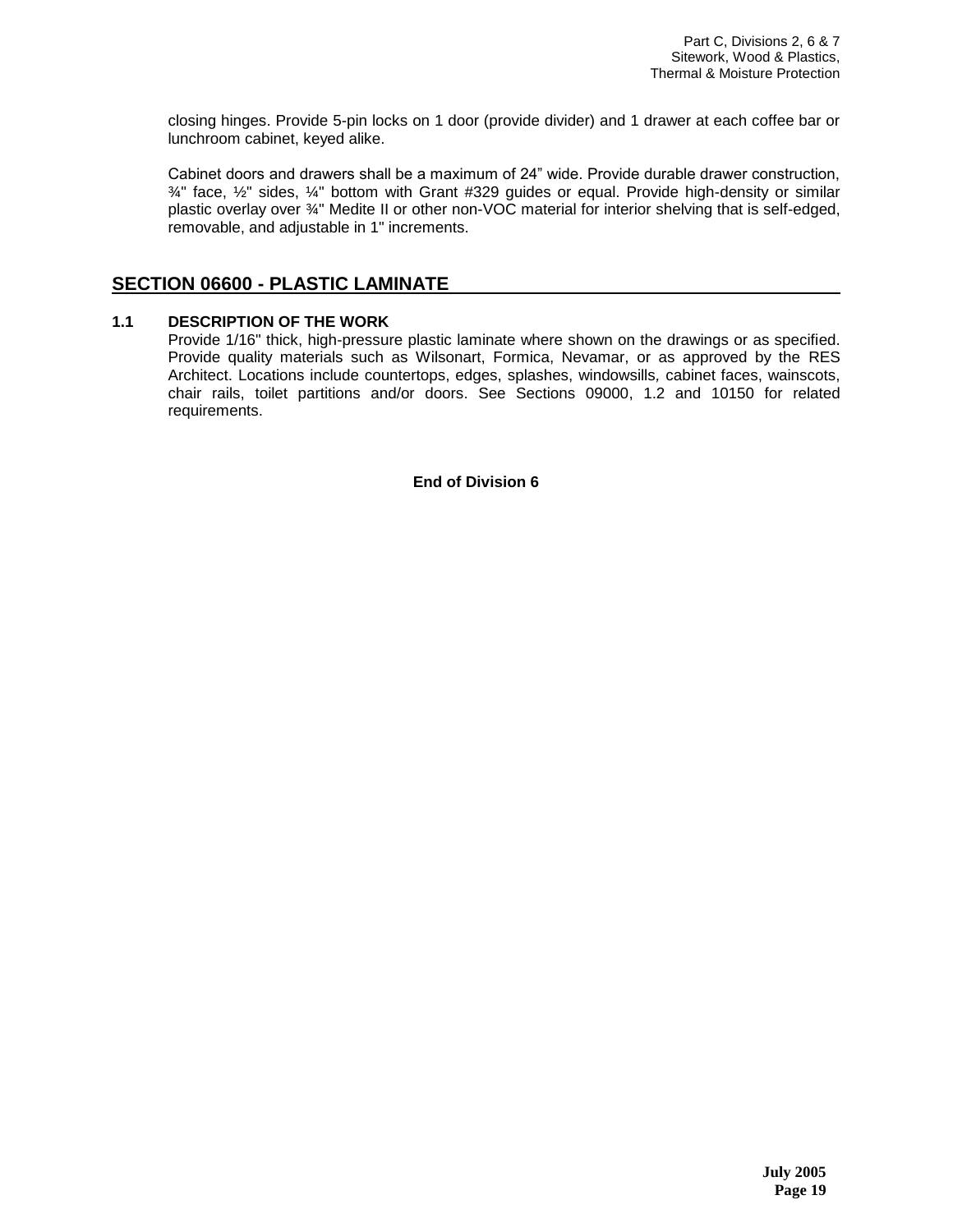# **DIVISION 7 THERMAL & MOISTURE PROTECTION**

# **SECTION 07200 - INSULATION**

## **1.1 THERMAL INSULATION**

Provide thermal insulation for roof, walls, floor, and so forth, as required by the Washington State Energy Code. Attach insulation to permanent structure. Material laid on ceiling tile to achieve thermal insulation value is not acceptable.

## **1.2 SOUND INSULATION**

Provide full-coverage sound attenuation batts in all walls specified to receive them. Walls must be sealed for tight fit at base, ceiling and/or structure. Seal may be sill insulation, acoustic caulk, or other approved method. Provide continuous batt insulation 2' on each side of the wall above the ceiling. The assembly rating of such systems shall achieve and maintain a value of STC 45 minimum, or as noted on drawings. Submit proposed sound wall design and technical data to the RES Architect for review.

## **SECTION 07500 - ROOFING**

## **1.1 NEW CONSTRUCTION AND REPLACEMENT ROOFING**

Provide complete assembly meeting all manufacturer's requirements for minimum 20-year guarantee. Use compatible materials. All low-sloped roofs shall have a reflective coating (or use a light-colored roof), which shall be kept clean and in good repair so as to maintain its effectiveness. Design with positive slope and no standing water. Control run-off with adequately-sized rainwater leaders and stormwater system. Protect all openings against water infiltration with curbs, minimum of 6" high.

### **1.2 EXISTING ROOFING**

Provide roof assemblies in good repair, free of leaks and prolonged standing water. Control runoff away from sidewalks and entries.

# **SECTION 07900 – SEALANTS, ADHESIVES AND COMPOUNDS**

**1.1** All interior sealants, adhesives and compound products used shall be non-toxic, low-odor and solvent-free, and shall be antimicrobial with no hazardous vapors and containing no carcinogenic materials.

All exterior sealants shall be as recommended by the manufacturer for substrate compatability.

Provide all necessary items required for complete sealant installation.

## **End of Division 7**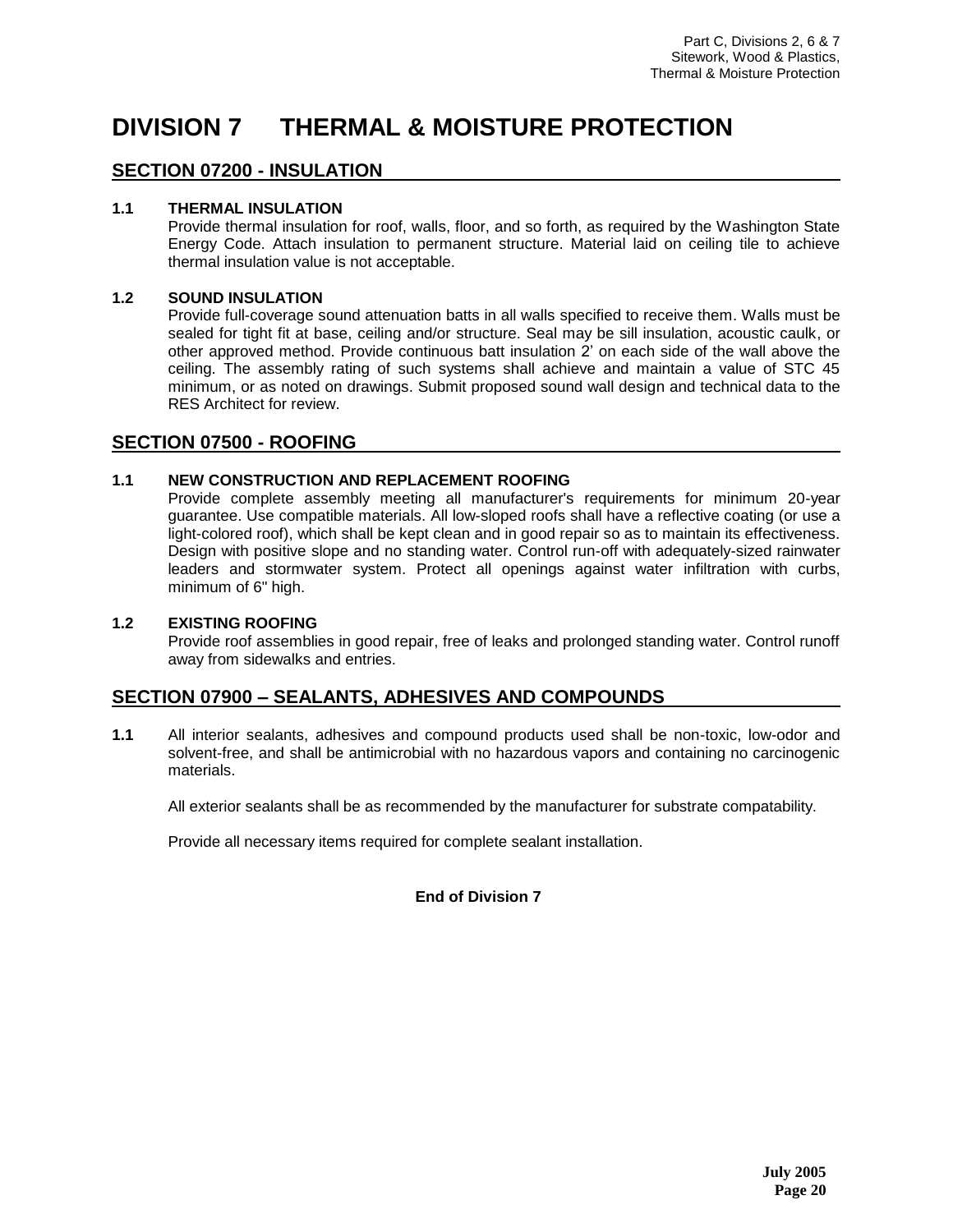# **DIVISION 8 DOORS & WINDOWS**

# **SECTION 08000 - DOORS AND WINDOWS**

## **1.1 GENERAL**

Provide heavy-duty commercial-grade products. Replace all warped doors. Replace any existing door that cannot be restored to like-new condition.

## **1.2 TYPICAL DOOR SCHEDULE**

A door schedule may be included either on the drawings or in an addendum to these specifications for each project. If no project door and hardware schedule is provided, the schedule below applies. Each letter or number designation within each category indicates a specific configuration assembly for the referenced door. The designation is a 3-symbol format, with the first letter denoting the door type, the middle number referring to the type of locking operation, and the last letter indicating the hardware grouping.

Example: A "C8F" notation would indicate a solid-core wood door, with a classroom-function lock and hardware consisting of kickplates and a 24" x 36" relight.

#### **Basic Hardware**

All doors shall include frame and trim, and receive not less than 1½ pair ball-bearing hinges, lever lock or latch, 1 wall stop, 3 silencers (except if smoke seal or weatherstripping provided), and closer and smoke seals where required, in addition to any scheduled HARDWARE GROUP requirements listed below. Provide kickplates on all restroom, janitor, stair, entrance and exit/pathway doors, and where called for in the door schedule.

| Door Type                           | Lock Type                                                                                                                                                                           | <b>Hardware Group</b>               |
|-------------------------------------|-------------------------------------------------------------------------------------------------------------------------------------------------------------------------------------|-------------------------------------|
| A. Storefront                       | 1. Automatic opener -- Provide after-hours locking as<br>required. Door opens with infrared sensors or electric push<br>pads. Manual emergency egress.                              | A. Existing Hardware                |
| <b>B.</b> Hollow Metal              | 2a. Card Key<br>Inside always unlocked; outside entry<br>2b. Proximity Reader<br>by card or digital keypad unless<br>2c. Digital Keypad<br>unlocked from outside by key.            | B. Basic Hardware only              |
| C. Wood                             | 3. Cypher -- Inside always unlocked; outside entry by non-<br>electronic combination keypad.                                                                                        | C. Closer                           |
| D. Accordion<br>partition           | 4. Vestibule -- Inside always unlocked; outside entry by key<br>unless unlocked from inside.                                                                                        | D. Closer, Kickplates               |
| E. Acoustic<br>accordion partition  | 5. Passage latchset -- Both sides always unlocked.                                                                                                                                  | E. Closer, Relight                  |
| F. Acoustic operable<br>panels      | 6. Privacy -- Inside push-button; outside entry by special key<br>or device.                                                                                                        | F. Kickplates, Relight              |
| H. Wood bi-fold                     | 7. Office -- Push-button locking from inside. Turning inside<br>lever handle releases button and unlocks outside lever<br>handle, unless unlocked with key from outside.            | G. Closer, Kickplates,<br>Relight   |
| J. Roll-up security<br>qate         | 8. Classroom -- Inside always unlocked; outside entry by key<br>unless unlocked from outside by key.                                                                                | K. Kickplates                       |
| K. Metal overhead<br>sectional door | 9. Storeroom -- Inside always unlocked; outside entry by key<br>only.                                                                                                               | R. Relight                          |
| L. Roll-up fire-rated<br>assembly   | 10. Corridor -- Push-button locking from inside. Turning inside<br>lever handle or closing door releases button. Outside lever<br>handle locked or unlocked by key.                 | Special hardware<br>S.              |
|                                     | 11. Communicating -- Key in either lever handle locks or<br>unlocks each lever handle independently.<br>12. Push/pull plates (6"x20" plate with 1" diameter x 10" long<br>pullbar.) | W. Sound gasket<br>weatherstripping |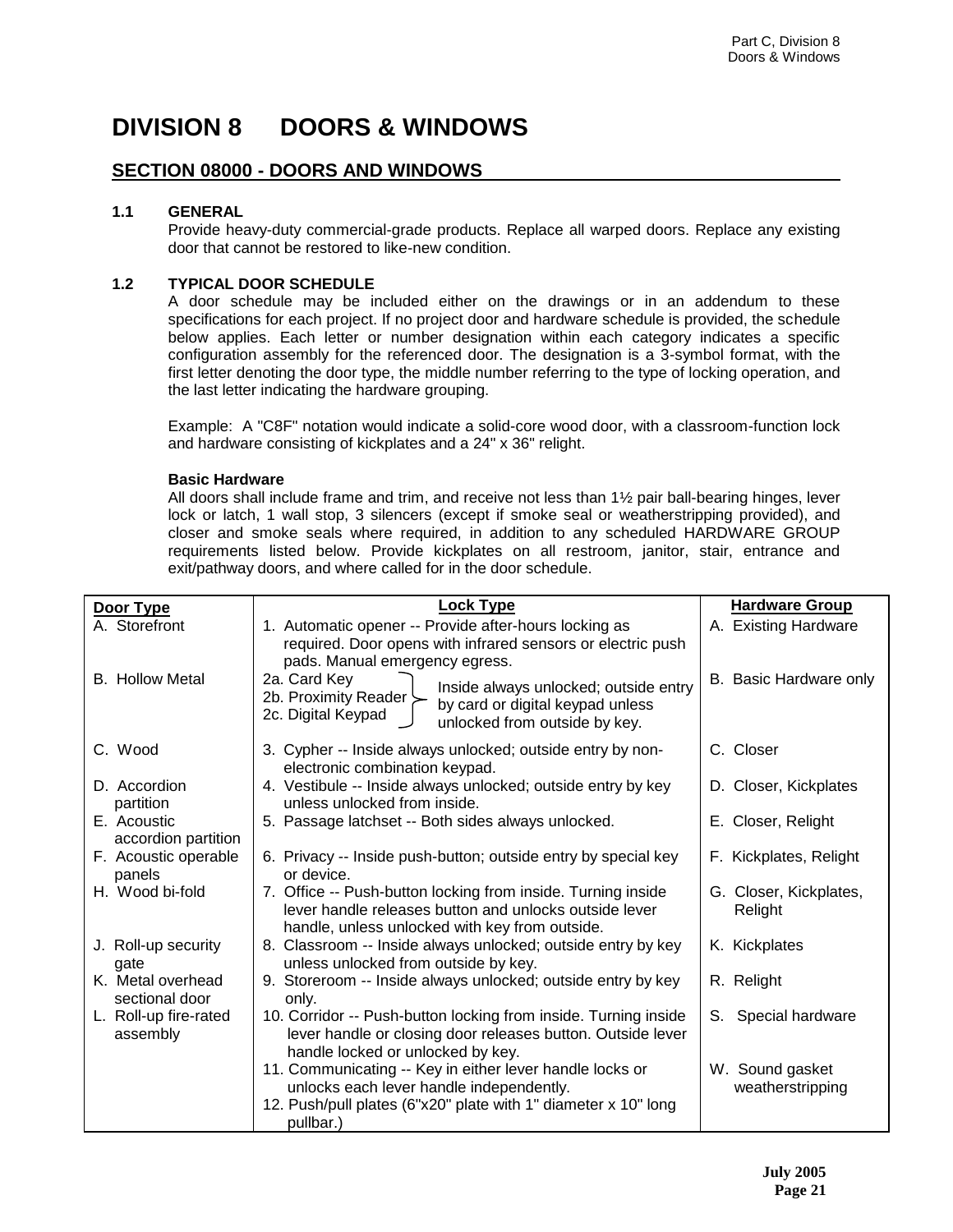# **SECTION 08100 - METAL DOORS AND FRAMES**

### **1.1 SIZE AND CONSTRUCTION (EXTERIOR)**

Doors shall be 3'-0" minimum width, 7'-0" minimum height, 1-¾" thick flush, 18 gauge minimum, galvanized and insulated. Frames shall be galvanized, welded, insulated, weatherstripped, 16 gauge minimum, and reinforced for hardware.

#### **1.2 SIZE AND CONSTRUCTION (INTERIOR)**

Doors shall be 3'-0' minimum width, 7'-0" minimum height, 1-¾" thick, 18 gauge minimum. Frames shall be hollow metal, welded or knockdown, 16 gauge minimum, reinforced for hardware.

### **1.3 INSTALLATION**

Coordinate all door installation, magnetic hold-opens and electric locking requirements with the door frame supplier and the building security and access systems vendors.

## **SECTION 08200 - WOOD DOORS AND FRAMES**

## **1.1 SIZE AND CONSTRUCTION**

Doors shall be 3'-0" minimum width, 7'-0" minimum height. All wood doors shall be hardwood veneer (no mahogany), 1-¾" thick solid-core. Exterior doors shall be sealed against water penetration.

#### **1.2 FRAMES**

Interior frames shall be softwood, hardwood or hollow metal (see Section 08100), Lessor's choice.

#### **1.3 INSTALLATION**

Coordinate all door installation, magnetic hold-opens and electric locking requirements with the door frame supplier and the building security and access systems vendors.

# **SECTION 08300 - ACOUSTIC PARTITIONS AND MISCELLANEOUS DOORS**

### **1.1 DESCRIPTION OF THE WORK**

Provide structural enhancements as required or as recommended by door manufacturer to allow proper operation and to prevent sag. Sound attenuation integrity shall extend above ceiling as required to maintain the minimum STC rating from room to room, floor to ceiling, and wall to wall.

#### **1.2 DOOR TYPES AND CONSTRUCTION**

#### **ACOUSTIC OPERABLE PANEL WALLS**

Provide STC 44 minimum. Modernfold "Acousti-Seal," "Spacesaver," or Panelfold "Series 4800," or approved equal. Provide integral access door when required by code or as shown on the approved drawing. Coordinate location with RES Architect.

#### **ACOUSTIC ACCORDION PARTITIONS**

Provide STC 39 minimum. Modernfold "Audio-Wall," or approved equal.

#### **ROLL-UP SECURITY GATES**

Provide electrically-operated gates whose operation is controlled by a switch located on the nonpublic side of the counter or wall/partition. Gate shall include an override mechanism to allow full manual operation in case of power outage. Locate motor, spindle, and other operating mechanisms above finished ceiling. When approved by the RES Architect, the mechanism may be mounted below the ceiling, and the Lessor shall provide a GWB/painted enclosure to match adjacent walls.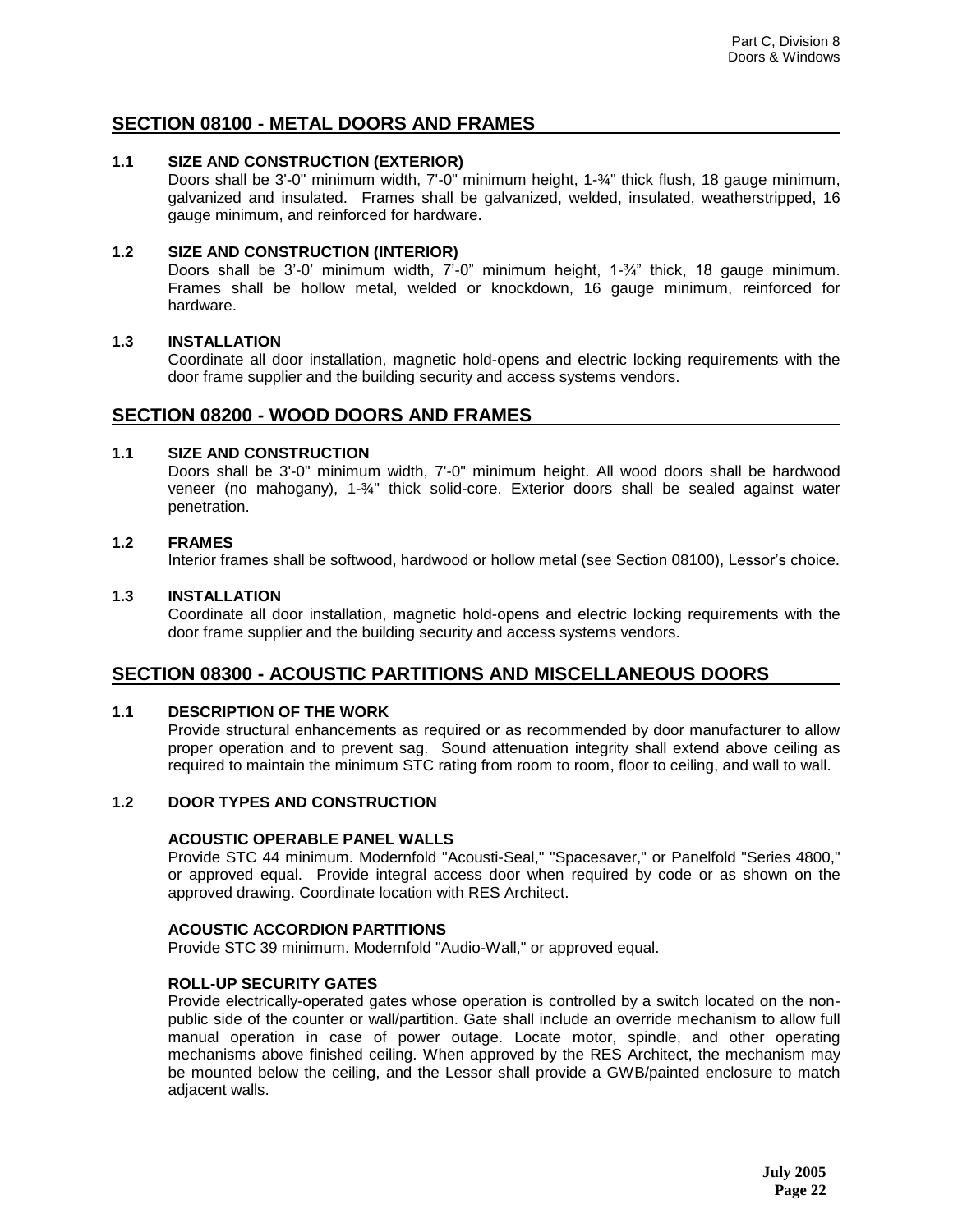# **SECTION 08400 - ALUMINUM ENTRANCES AND STOREFRONTS**

## **1.1 DESCRIPTION OF THE WORK**

Provide thermally-broken anodized commercial-quality aluminum storefronts and all appropriate accessories constituting a complete assembly. Construction shall be compatible with power operators. Where applicable, modify existing storefront doors and frames as required to accommodate specific requirements for Tenant Agency's security and access systems. See Section 08900 for glazing requirements.

### **1.2 SIZE, COMPONENTS AND CONSTRUCTION**

#### **Doors**

Doors shall be a minimum of 3'-0" wide and 7'-0" high, head and jamb stiles designed to receive insulated tempered glass and accommodate power operators as required.

#### **Windows**

Window frames shall match door frames, heads mounted at the same level as adjacent door head heights, unless specifically noted otherwise.

### **1.3 MANUFACTURERS**

Kawneer Company, Inc., or approved equal. Horton series #2100 sliding door, or approved equal.

# **SECTION 08700 - HARDWARE AND SPECIALTIES**

## **1.1 GENERAL REQUIREMENTS**

Provide a Certified Professional Locksmith (CPL) or Architectural Hardware Consultant (AHC) to work with the RES Architect to oversee the coordination of all hardware applications. Provide manufacturer's heavy-duty commercial-grade hardware per schedule. Each kind of hardware (locksets, closers, hinges, etc.) shall be obtained solely from one manufacturer.

### **1.2 KEYING**

Key all locks for specified function, operation and security. Provide construction keying to master system. Coordinate master keying system by hardware supplier assisting the Tenant Agency. Hardware supplier shall provide construction keys to contractor and 4 sets of permanent keys to the Tenant Agency.

## **1.3 HARDWARE SPECIAL REQUIREMENTS**

#### **Locksets and Latchsets**

All locks and passages shall be equipped with lever hardware, except at mechanical, electrical, telephone, and janitor's rooms, where knurled knobs are acceptable. Provide interchangeable core, heavy-duty commercial, cylindrical type. Corbin, Schlage Series D, or equal.

#### **Hinges**

Provide ball-bearing hinges throughout. McKinney or equal.

#### **Closers**

All closers shall be adjustable*.* Adjust closers to a maximum opening force of 5 pounds at interior doors and 8½ pounds at exterior doors. Spring hinge used as closer is not acceptable. Provide cold-weather fluid in exterior door closers where temperatures regularly drop below freezing. If exterior door does not remain closed in windy weather when closer is adjusted to 8½ pounds, then the Lessor shall provide automatic door openers or an enclosed entry vestibule. Provide closers where called for in the door schedule, or where required by code. LCN or equal.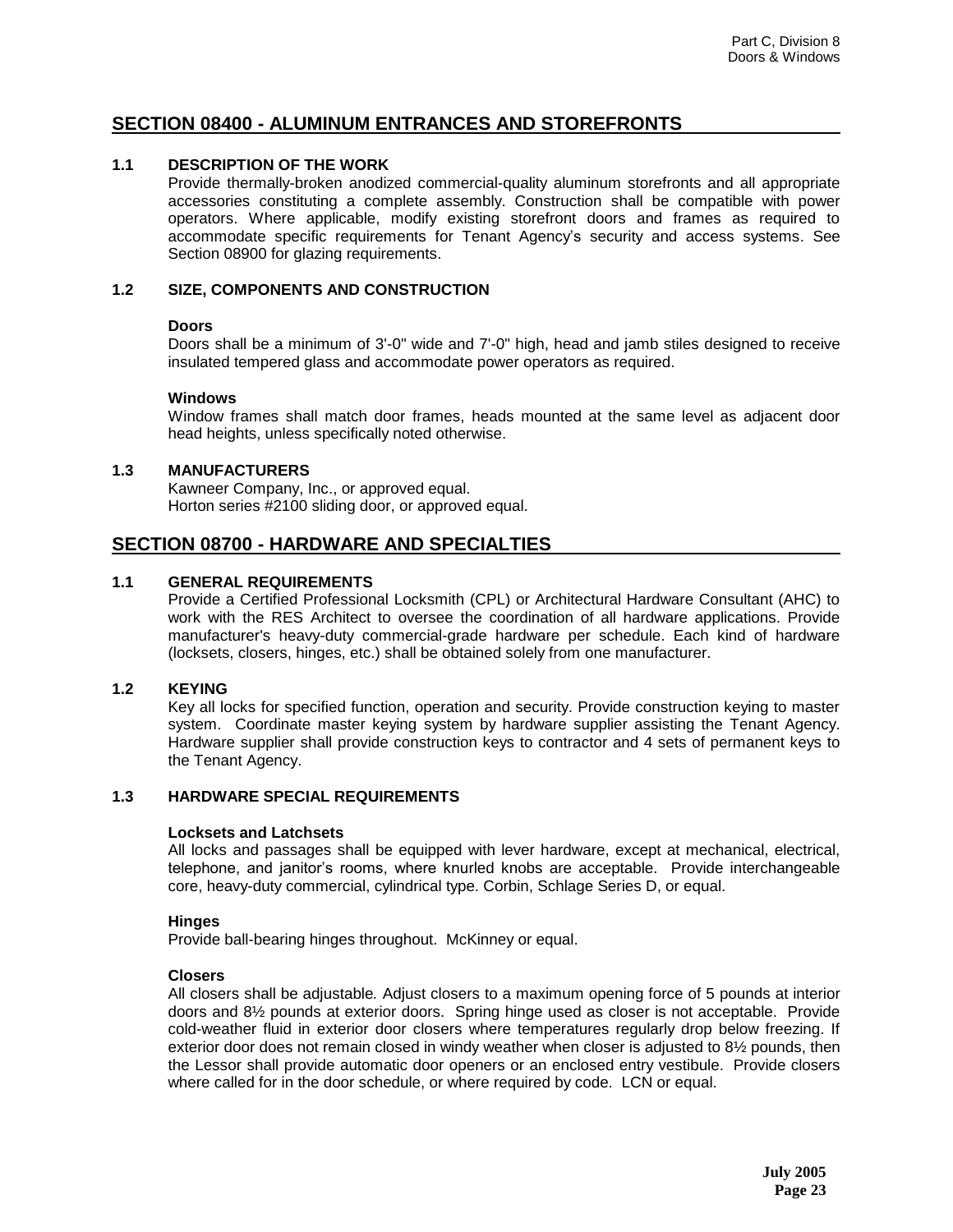#### **Silencers**

Provide silencers on each door except where smoke seal or weatherstripping is installed.

#### **Stops**

Overhead stop to be concealed, Glynn Johnson 320/330 series or equal. Wall stop to be Glynn Johnson WB50 or equal. Floor stops unacceptable unless approved in writing by RES Architect. Provide solid blocking for all wall stops. Closer used as stop is not acceptable.

#### **Kickplates**

Provide 34"x12" kickplates, stainless steel or 1/8" thick clear plastic, unless noted otherwise. Provide kickplates on both sides of door.

#### **Weatherstripping and Thresholds**

Weatherstrip all exterior doors with continuous vinyl at head and jambs, and door bottom weatherstripping so as to achieve highest protection against weather infiltration. Provide beveled,  $1/2$ " maximum rise threshold meeting accessibility requirements at all public entrances and accessible routes.

#### **1.4 ACCESS SYSTEMS**

#### **Cypher Locks**

Cypher locks shall be 9-number minimum, mechanical push-button code access system. Lock shall have changeable code capacity and be capable of remaining continuously unlocked (at Tenant Agency's discretion) during business hours. Simplex or equal.

#### **Automatic Opener Assembly**

When noted in the door schedule, provide an automatic operator that is actuated by a push-button or plate, and manually operable for other pedestrian traffic. Alternately, infrared sensors may be provided if appropriate for special design applications and approved by the Tenant Agency. Provide a complete system for full operation, including field-adjustable variable time delay, opening and closing speed, control switching for security access system and locking, all appropriate connections, and complying with all accessibility requirements.

#### **Card Key, Digital Keypad, and Proximity Reader Systems**

When noted in the door schedule, provide a fully functional system providing access security control, complete with all components including, but not limited to, panels, door strikes, locks, buttons, readers, contacts, connections, switching, control mechanisms, and operating cards (if applicable). Verify the desired operational parameters with the RES Architect and Tenant Agency, and interface all construction disciplines as appropriate. Reference Part A5.28.

#### **1.5 FINISH**

.

Provide hardware with matching finishes. Match new hardware finish to remaining existing hardware. For new construction, unless noted otherwise, provide either semi-gloss bronze (US-10) or semi-gloss chrome (US-26d), or as approved by the RES Architect.

## **SECTION 08900 – WINDOWS & GLAZING**

#### **1.1 DESCRIPTION OF WORK AND PRODUCT QUALITY**

All new glazing shall meet current Energy Code for integral shading and "U" values. Maximum Solar Heat Gain Coefficient (SHGC) =  $0.65$  for horizontal and vertical surfaces, and the maximum "u" value for vertical glazing = .60 and for horizontal glazing (skylights) =  $1.3$ .

Interior glazing shall be as shown on the approved plans or in accordance with applicable codes. All window sills shall be finished with plastic laminate or other approved water-resistant material.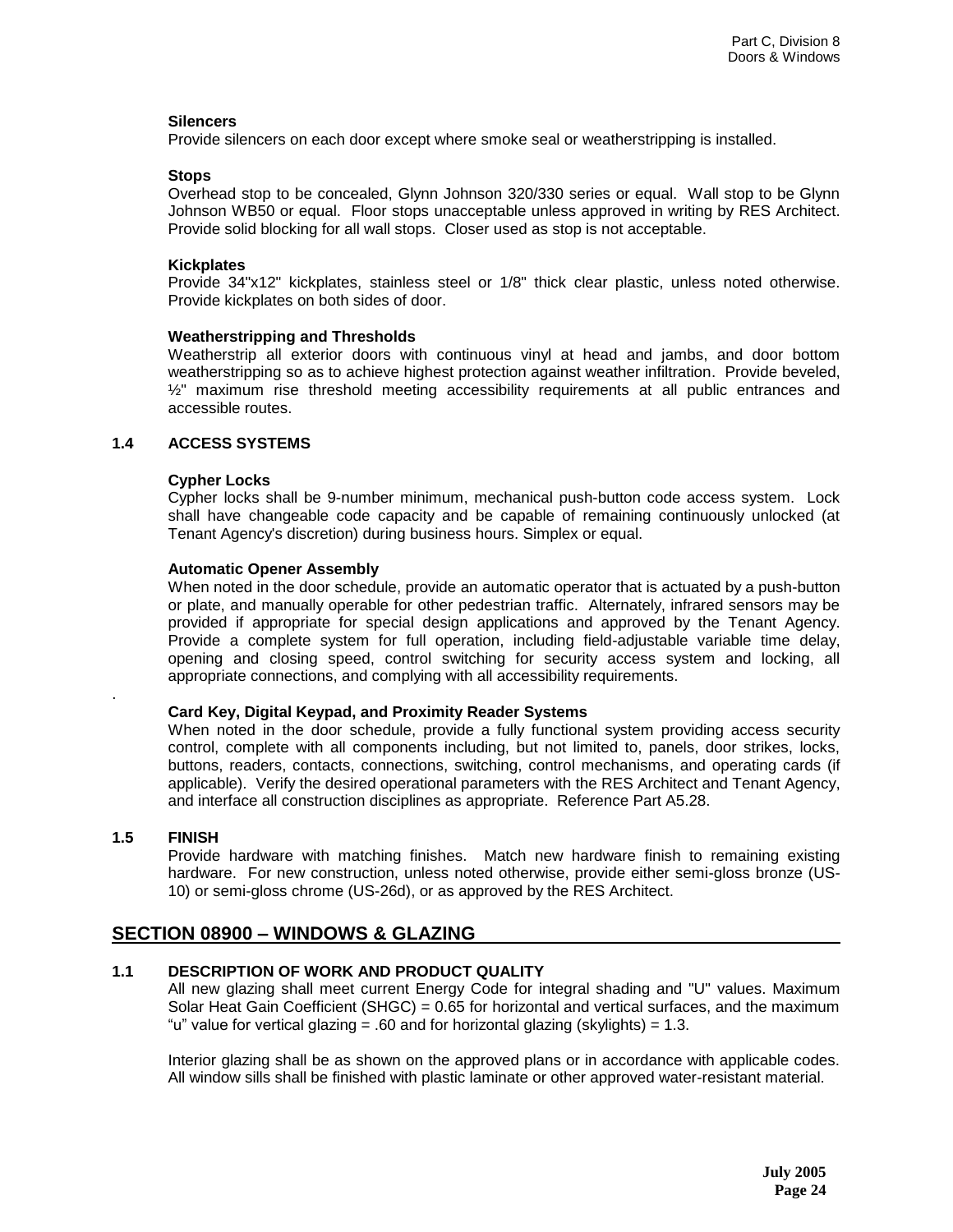### **1.2 EXTERIOR WINDOWS & SKYLIGHTS**

Provide insulated glazing manufactured and installed in appropriate frames such that the assembly resists air and moisture leaks and interior condensation. For new construction, provide thermally-broken commercial frames.

#### **1.3 WALL RELIGHTS**

Frames shall match door frames, heads mounted at the same level as adjacent door head heights, unless specifically noted otherwise; non-standard sizes will be shown on the drawings. Provide fire-rated assemblies and/or safety glazing where required by code.

#### **1.4 DOOR RELIGHTS**

Frames shall complement door frames, unless specifically noted otherwise; non-standard sizes will be shown on the drawings. Provide fire-rated assemblies and/or safety glazing where required by code.

#### **End of Division 8**

# **DIVISION 9 FINISHES**

# **SECTION 09000 - FINISHES**

**BASIC MINIMUM FINISH SCHEDULE (unless noted otherwise on plans or in Addendum)**

#### **1.1 FLOORS AND BASE**

**Offices (and spaces not listed below)** Carpet tile and 4" base.

#### **Restrooms, Shower Rooms**

Slip-resistant, unglazed porcelain ceramic tile. Sheet vinyl optional for leases not exceeding 5,000 square feet. All flooring material shall have matching cove base extending upward onto the adjacent wall at least 5".

#### **Shower Stalls**

Slip-resistant, unglazed porcelain ceramic tile, unless a prefabricated fiberglass pan or stall has been approved.

#### **Break Rooms, Lunch Rooms and Coffee Bars**

Vinyl composition tile or sheet vinyl. For coffee bars, install full length of counter, including adjacent space for refrigerators, and minimum 24" out from face of base cabinet, unless shown otherwise on drawings. Provide 4" base.

#### **Mechanical, Electrical, Voice/Data Distribution, Copy, and Janitor Rooms**

Vinyl composition tile and 4" base .

#### **Stair Treads**

Rubber flooring (see Section 09650, 1.7).

#### **Vestibules and Entries**

Woven polypropylene, with 4" base, unless code dictates otherwise. "Endurance" or equal.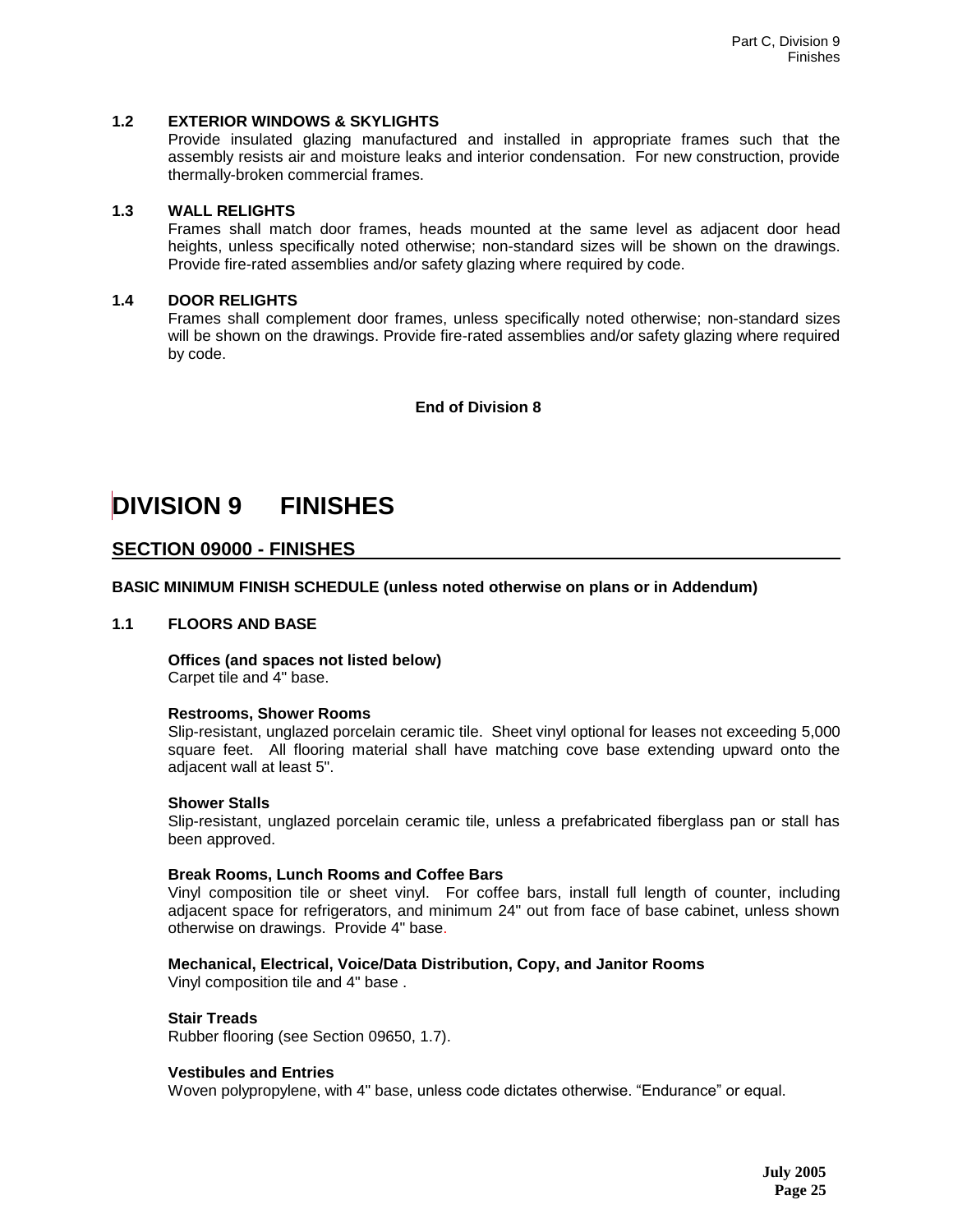## **1.2 WALLS**

#### **Offices (and spaces not otherwise indicated)**

Gypsum wallboard and orange peel texture, satin or eggshell enamel paint.

#### **Drinking Fountains**

Plastic laminate on adjacent walls to 48" high above finished floor, with continuous metal or matching plastic edges. Extend 18" minimum on each side of fountain.

#### **Restrooms, Shower Rooms**

Ceramic tile wainscot to 72" AFF minimum on all walls, and gypsum wallboard with semi-gloss enamel above. For leased spaces under 5,000 square feet, plastic laminate wainscot (all walls) and sheet vinyl floors may be substituted in lieu of ceramic tile.

#### **Shower Stalls**

Full-height ceramic tile, unless prefabricated fiberglass enclosure has been approved.

#### **Janitor Rooms and Mop Sinks**

Gypsum wallboard, with plastic laminate wainscot to 48" high minimum above finished floor at mop sink. Extend 18" minimum on each side of sink.

#### **Chair Rails & Corner Guards**

Provide chair rails and corner guards in the locations directed in Part A5.8 and as specified in Sections 06200, 1.4 and Section 10260.

#### **1.3 CEILINGS**

#### **Office Areas and Conference Rooms**

Acoustical tile suspended ceiling system. Office ceiling height 9'-0" minimum in all areas unless otherwise indicated. Provide 10'-0" minimum ceiling height for large open areas where the minimum room width exceeds 30'. Provide 12'-0" minimum ceiling height for large open areas where the minimum room width exceeds 50'.

#### **Restrooms**

Provide gypsum wallboard with semi-gloss enamel. Ceiling height shall be 7'-6" minimum, 8'-0" preferred.

#### **Shower Rooms & Stalls**

Provide gypsum wallboard with epoxy coating.

#### **Mechanical, Voice/Data Distribution, Janitor and Electrical Rooms**

Ceilings may be gypsum wallboard or suspended acoustical ceiling, Lessor's option.

## **SECTION 09250 – GYPSUM WALLBOARD AND WALL FRAMING**

#### **1.1 STEEL OR WOOD FRAMING AND FURRING**

For non-loadbearing walls and hard ceilings, provide wood or light gauge steel framing. For light gauge steel framing, comply with drywall manufacturer's recommendations.

Provide studs spaced at 16" on-center (preferred) or 24" maximum. Install supplementary framing, blocking and bracing at terminations in the work and for support of fixtures, equipment services, heavy trim, door stops, grab bars, toilet accessories, furnishings, adjustable shelves, chair rails, and similar construction, considering weight or loading to meet all requirements for items supported.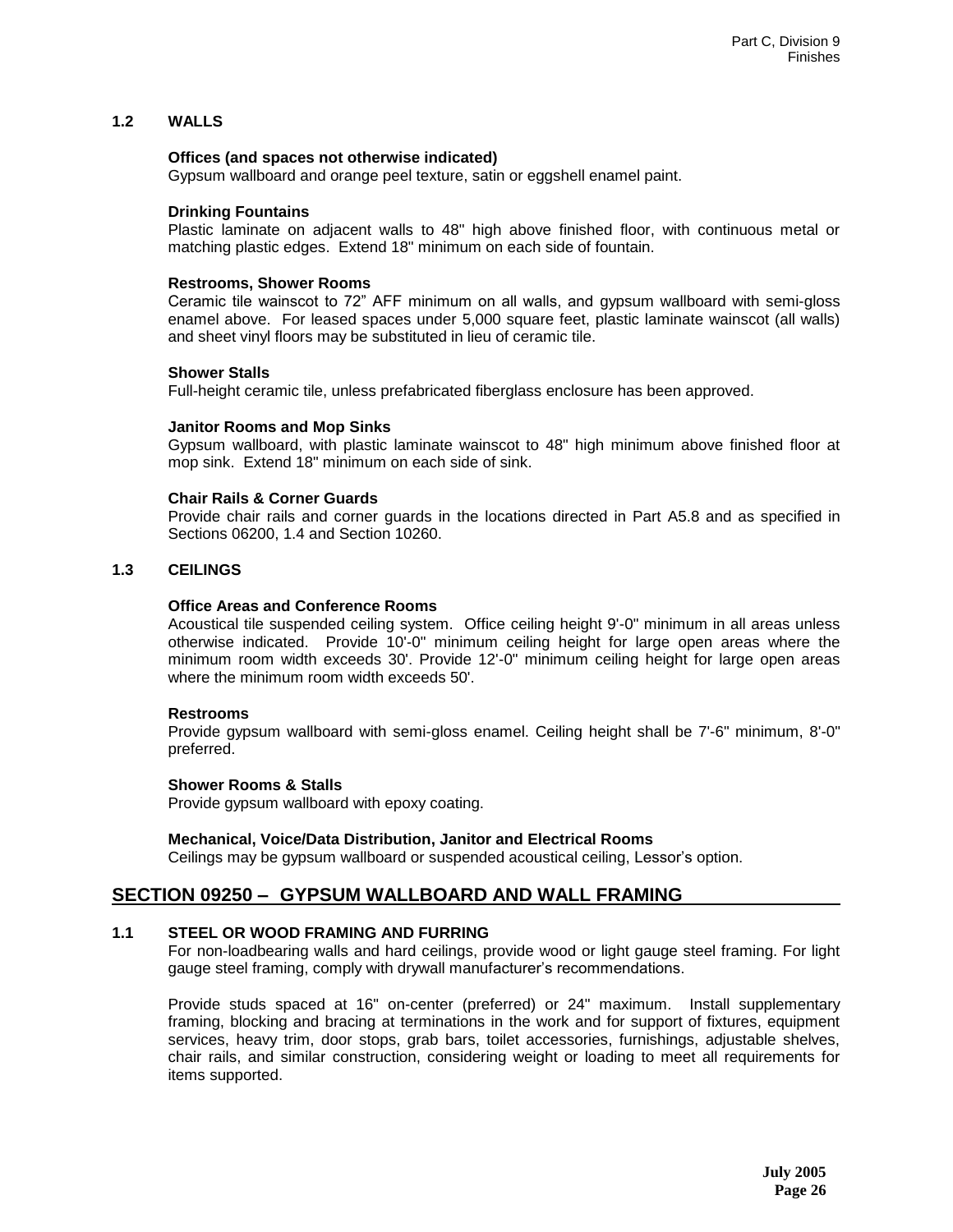Provide finished trim or smooth appearance where top of wall meets underside of suspended ceiling. Minimize the gap and provide "J" or "L" metal trim between top of wall and ceiling. Provide bracing to the above-ceiling support structure over doors and elsewhere as per code. Frame around ducts penetrating walls to provide support for gypsum wallboard.

## **1.2 GYPSUM WALLBOARD**

Provide 5/8" thick, type "X" for all dry areas, unless otherwise indicated. Install water-resistant 5/8" thick, type "X" for all toilet rooms, and similar wet areas (see Section 09300, 1.2 for ceramic tile applications). Screw-attach wallboard into metal studs or KD wood studs. Maintain fireresistant rating of wall/ceiling assemblies at openings. Provide galvanized metal cornerbead and edge trim. Tape and mud joints (two coats minimum). Match existing adjacent wall texture; light orange peel texture in new construction.

#### **Demountable Partition Systems**

Ceiling-height interior demountable partitions shall be faced with vinyl film or fabric as selected by the Tenant Agency from the manufacturer's standard colors.

Place demountable partitions on carpeting and extend to the underside of the finished ceiling system. Fastening of the partitions to the floor shall not be done in any way that removal of the partition will cause spalling of the concrete subfloor. Drilling and anchoring are preferred but any other system producing the same result is acceptable. Demountable partitions shall be capable of having glass vision panels installed with micro blinds. Vision panels shall be installed where shown on the approved plans. All demountable partitions shall have a minimum STC rating of 42, and additional sound-deadening material shall be applied to walls and above the ceiling where required for conference rooms, lunch rooms, and where shown on the approved plans.

# **SECTION 09300 – CERAMIC TILE**

## **1.1 DESCRIPTION OF WORK**

Provide glazed ceramic tile wainscots and slip-resistant porcelain ceramic tile floors. Provide bullnosed edges at all transitions to other materials, and preformed inside/outside pieces at wall corners and base. Completely seal all ceramic tile applications after installation. Provide grouting, cleaning and sealing in accordance with the tile and grout manufacturer's recommendations.

## **1.2 SUBSTRATE**

Provide cementitious tile backer board behind all ceramic tile applications in all wet areas, Wonderboard or equal. Install with corrosion resistant fasteners. (See also Section 10810)

# **SECTION 09500 – ACOUSTICAL CEILING**

## **1.1 DESCRIPTION OF WORK**

Provide all items required for complete installation of ceiling system, including wall moldings, anchors, accessories, fasteners, etc, required by conditions of installation.

## **1.2 SUSPENSION SYSTEM**

Provide rust-resistant 2'x4' exposed grid system for lay-in acoustical tile, fire-rated where required. Installation typical in all areas except as noted. Grid shall match acoustic tile background, white color or as specified. In no case shall the grid be attached to the mechanical ductwork. Provide seismic bracing and support per governing code. Provide corrosion-resistant grid system for "wet" areas and laboratories.

For repair/restoration of existing grids that are discolored or rusted, provide GridMAX by Acoustic Ceiling Products, or approved equal, throughout the entire affected space.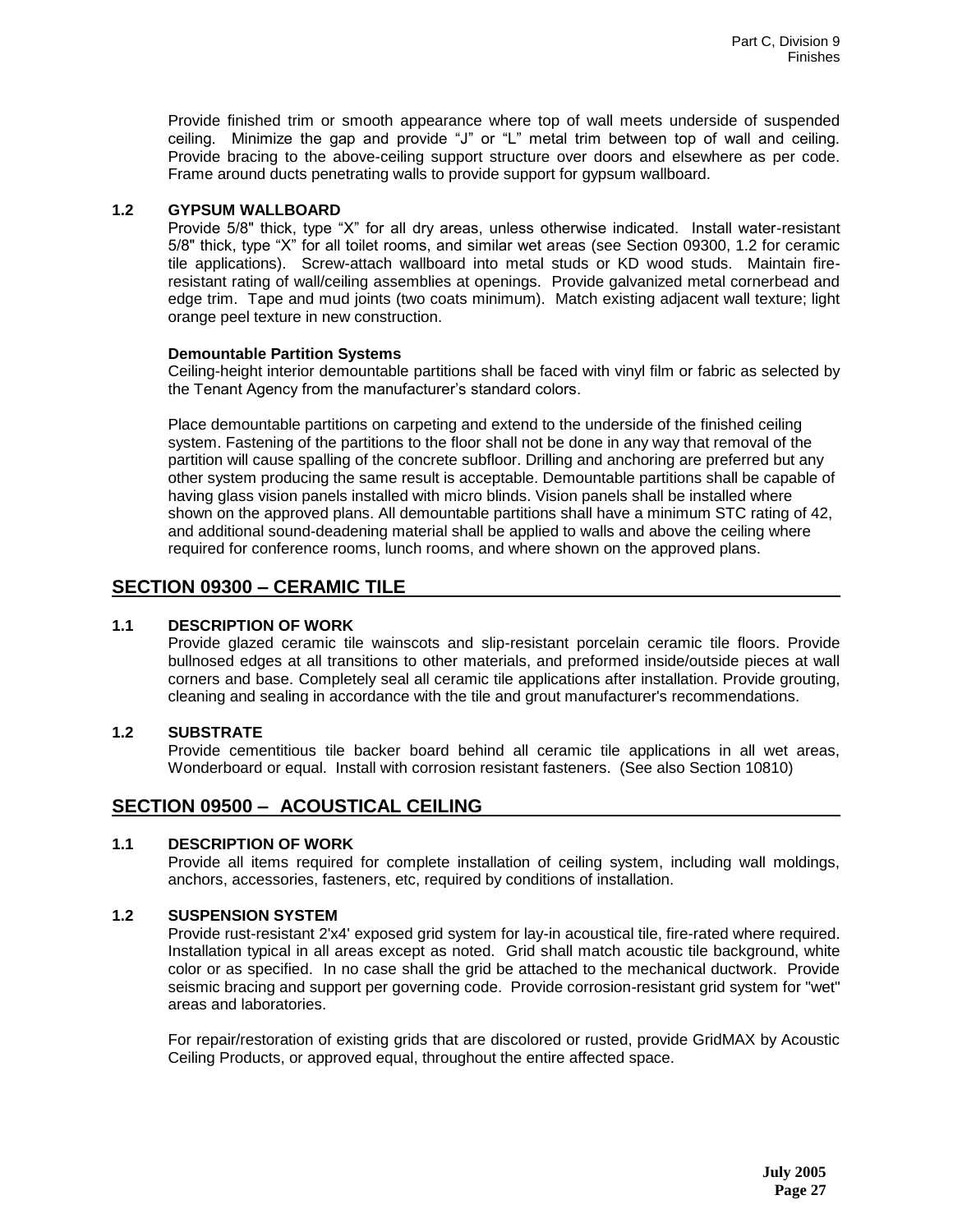### **1.3 ACOUSTICAL TILE PANELS**

#### **Non-fire-rated tile**

Size 24"x48" by ¾" minimum thickness, Ceiling Attenuation Class (CAC, formerly STC) minimum range 35 - 39, NRC minimum range .65 - .75. Tile with lower CAC and NRC values than those specified is not acceptable. Install tile in accordance with tile manufacturer's requirements. Provide in all areas except as otherwise indicated on the drawings or specifications, or as required by code. Armstrong Fine Fissured, USG Glacier, Omni or equal. Provide moisture-resistant tiles in "wet" and exterior areas.

### **Fire-rated tile**

Size 24"x48" by ¾" minimum thickness, CAC minimum range 35 - 39, NRC minimum range .60 - .70. Tile with lower CAC and NRC values is not acceptable. Install tile in accordance with tile manufacturer's requirements, all in the same direction. Provide in all areas as required. Armstrong Fine Fissured USG Glacier, Fissured, Omni or equal.

# **SECTION 09650 – RESILIENT FLOORING**

## **1.1 DESCRIPTION OF WORK**

Provide resilient flooring as shown and specified. Provide materials and items as required for complete installation of products, including fasteners, anchors, and other necessary accessories. Prepare substrate(s) per manufacturer's directions.

## **1.2 FINISH CONDITION**

All resilient flooring areas shall be cleaned, waxed, and finished according to manufacturer's recommendations just prior to Tenant occupancy.

## **1.3 VINYL COMPOSITION TILE (VCT)**

12" x 12" x 1/8" thick, Mannington, Armstrong, Azrock, Tarket, or approved equal.

For slip-resistant flooring use Armstrong Stepmaster or Mannington Assurance Tile (18" x 18") or equal where slip-resistance is noted on drawings.

#### **1.4 SHEET VINYL FLOORING**

Commercial-grade, .085" thick, .050" wear surface, Mannington Magna, Armstrong Corlon or equal. Provide full backing and 5" integral cove for base. All sheet vinyl seams shall be welded in compliance with manufacturers recommendations.

## **1.5 RUBBER COVE BASE**

All topset cove base shall be minimum 4" high from continuous rolls, rubber/vinyl mix, uniform color full thickness, Johnsonite or Roppe 700 series, or approved equal. All joints to be tightbutted and sealed. 5/8" standard toebase. Provide job-formed corners from continuous rolls.

#### **1.6 RESILIENT EDGE STRIP**

Provide vinyl or metal transition strips at floor material transitions. Finished transitions greater than 1/4" high shall be beveled or ramped per accessibility requirements.

## **1.7 RUBBER FLOORING**

24" x 24" x 3/16" thick (or as standard by manufacturer) studded rubber tile, and/or  $\frac{1}{4}$ " thick fullwidth stair treads with matching risers and stringers. Roppe, Johnsonite, Nora, or equal.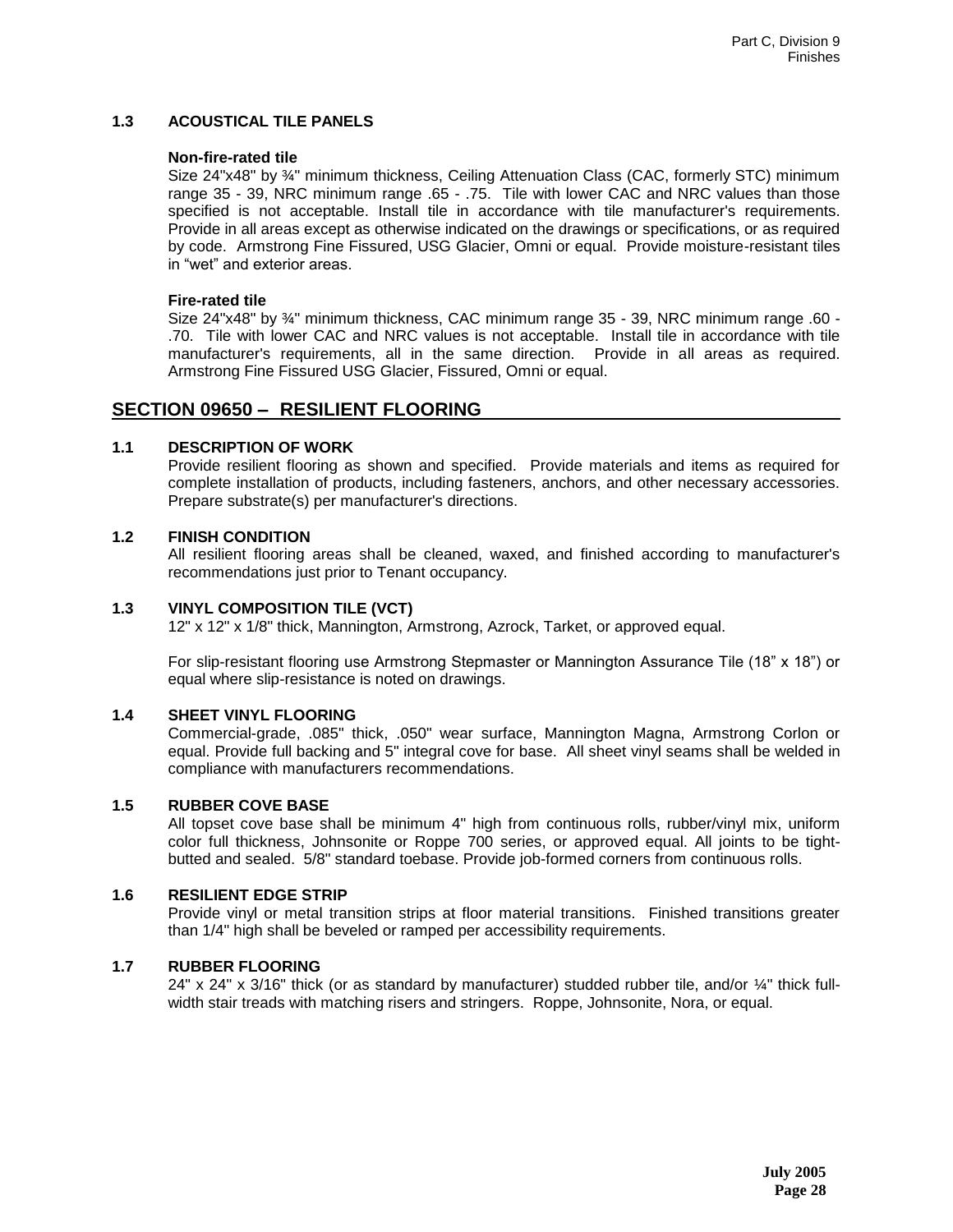# **SECTION 09680 – CARPET**

## **1.1 DESCRIPTION OF WORK**

Provide preparation, substrates, and any materials required (adhesives, floor sealers, fillers, leveling compounds, seaming tapes etc.) for complete installation of carpet. Installation and products shall be per manufacturer's recommendation.

#### **1.2 PRODUCT QUALITY**

All carpet shall be from the same dye lot. Products utilizing olefin or polyester nylons are unacceptable. All carpet products shall consist of recycled content and be 100% recyclable (reference A5.6), and shall bear the CRI Green Label Plus approval as well as a CRI Green Label Plus Indoor Air Quality Control Category & Registration Number.

#### **1.3 PRODUCTS**

| <b>CARPET TILE</b>                                 |                                                                                               |
|----------------------------------------------------|-----------------------------------------------------------------------------------------------|
| TYPE:                                              | Level or textured loop                                                                        |
| TILE SIZES:                                        | 18"x18" or 24"x24"                                                                            |
| YARN TYPE:                                         | 100% type 6.6 Nylon                                                                           |
| DYE METHOD:                                        | Minimum 70% Solution-dyed / Maximum 30% Yarn-dyed                                             |
| FIBER WEAR WARRANTY:                               | 15 years                                                                                      |
| PILE WEIGHT:                                       | 20 oz. minimum                                                                                |
| PILE THICKNESS:                                    | .102 minimum                                                                                  |
| GAUGE:                                             | $1/10$ minimum                                                                                |
| STITCHES:                                          | 6.33 per inch                                                                                 |
| TUFT DENSITY:                                      | 63.3 tufts per square inch minimum                                                            |
| DENSITY:                                           | 7,058 minimum                                                                                 |
| PRIMARY BACK:                                      | Polypropylene                                                                                 |
| <b>SECONDARY BACK:</b>                             | Vinyl, with reinforced fiberglass scrim & integral moisture barrier                           |
| SECONDARY BACK WARRANTY:                           | "Non-prorated Lifetime Warranty" - delamination,<br>expanding, shrinking, cupping, and doming |
| <b>NYLON TREATMENTS:</b>                           | Manufacturer-applied stain protection                                                         |
| DELAMINATION:                                      | None (ASTM D-3936)                                                                            |
| TUFT BIND:                                         | Pass (ASTM D-1335)                                                                            |
| <b>AACHEN TEST:</b>                                | Pass                                                                                          |
| PHILIPS ROLL CHAIR TEST:                           | Rating of 3 or greater                                                                        |
| MOISTURE IMPACT TEST:                              | 10,000 cycles                                                                                 |
| METHENAMINE PILL TEST:                             | Pass (ASTM D-2859)                                                                            |
| FLAMMABILITY:                                      | Exceeds ASTM E-648 and passes DOC FF#1-70                                                     |
|                                                    | FLOORING RADIANT PANEL TEST: Class I (Direct Glue) (ASTM E-648)                               |
|                                                    | N.B.S. SMOKE CHAMBER TEST: <450 or less (ASTM E-662)                                          |
| ELECTROSTATIC PROPENSITY TEST: <3.0 KV (AATCC 134) |                                                                                               |

#### **1.4 ADHESIVES AND FLOOR PRIMERS**

Provide non-VOC adhesives and floor primers as recommended by carpet manufacturer and as certified non-VOC by the CRI Indoor Air Quality Adhesive Testing Program.

#### **1.5 PREPARATION**

Areas to receive carpet shall be clean, dry and dust-free. Concrete subfloor moisture and heat requirements for subfloor / installation areas shall be in accordance with manufacturer's written instructions. Fill all depressions, cracks and irregularities with non-VOC Portland-based cement compound with latex binders (Ardex, Mapei, or equal), unless specifically prohibited by manufacturer, and grind all ridges and high spots smooth, so as to achieve a level subfloor throughout (see Part A5.13). Proceeding with carpet installation constitutes installer's acceptance of the responsibility for correction of unacceptable work due to floor conditions.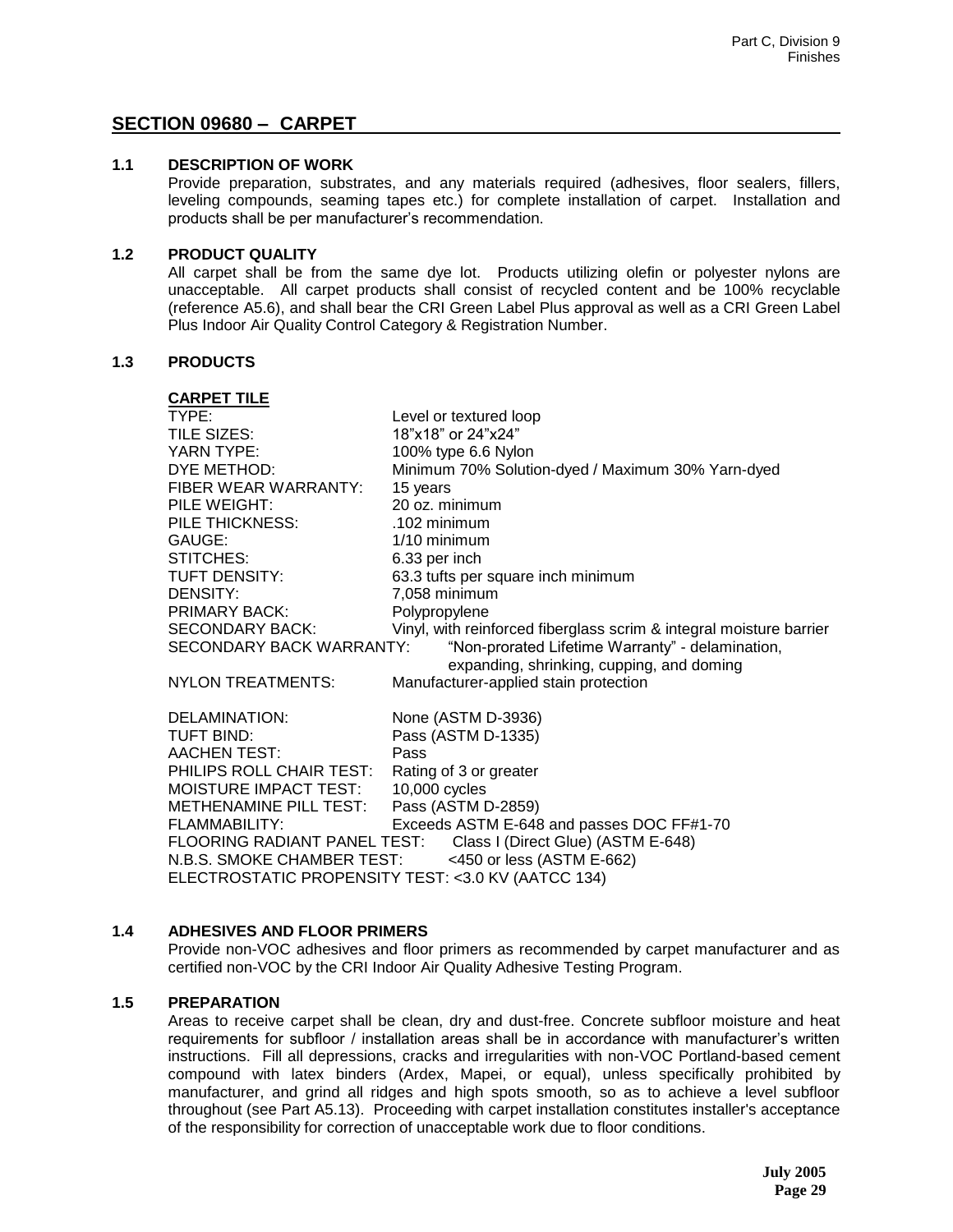## **1.6 INSTALLATION**

Strictly adhere to carpet manufacturer's written floor preparation and installation instructions, as well as CRI Commercial Installation Standard 104 as pertains to project scope. Manufacturer's instructions shall take precedence over CRI 104. Bind edges at floor access panels. Installation of carpet tiles should utilize the "Lift" method for work in occupied spaces.

## **1.7 FINISH CONDITION**

During construction, protect the carpet according to manufacturer's recommendations. Just prior to Tenant occupancy, remove all debris from floors, clean carpet so as to appropriately eradicate all spots, dirt or adhesive, and make repairs so as to appropriately eliminate tears, frays, pulled tufts and stains.

## **1.8 WARRANTY**

Provide full product and installation-labor warranty equal to the term of the Lease. Warrant against failure, including loss of adhesion, improper site preparation, and poor workmanship.

## **SECTION 09900 - PAINTING**

## **1.1 DESCRIPTION OF WORK**

"Paint", as herein defined, means all coating systems materials. Work includes preparation and finishing of all interior and exterior surfaces that are a part of this project. Work shall include adjacent existing surfaces that are disturbed as a result of this work. Work excluded shall be that which is normally excluded such as operating parts and code-required labels**.**

## **1.2 MATERIALS**

Provide solvent-free, non-VOC paint products: Kelly-Moore, Glidden, Sherwin Williams or equal.

## **1.3 PAINTING SCHEDULE**

#### **Gypsum Wallboard Finish System**

Typical: 1 coat primer/sealer, 2 coats eggshell or satin enamel. Toilet rooms: 1 coat primer/sealer, 2 coats semi-gloss enamel paint. Shower rooms: 1 coat primer/sealer, 2 coats semi-gloss epoxy paint.

#### **Clear Finishes**

Finish hardwood veneer doors and wood frames with 1 coat of stain, 2 coats of semi-gloss finish on all surfaces.

#### **Painted Metal**

Paint primed hollow metal doors, frames and other prefinished ferrous metals with 2 coats of semi-gloss enamel.

#### **Unpainted Ferrous Metal**

Prime with one coat rust-inhibiting primer and finish with 2 coats of semi-gloss enamel.

## **End of Division 9**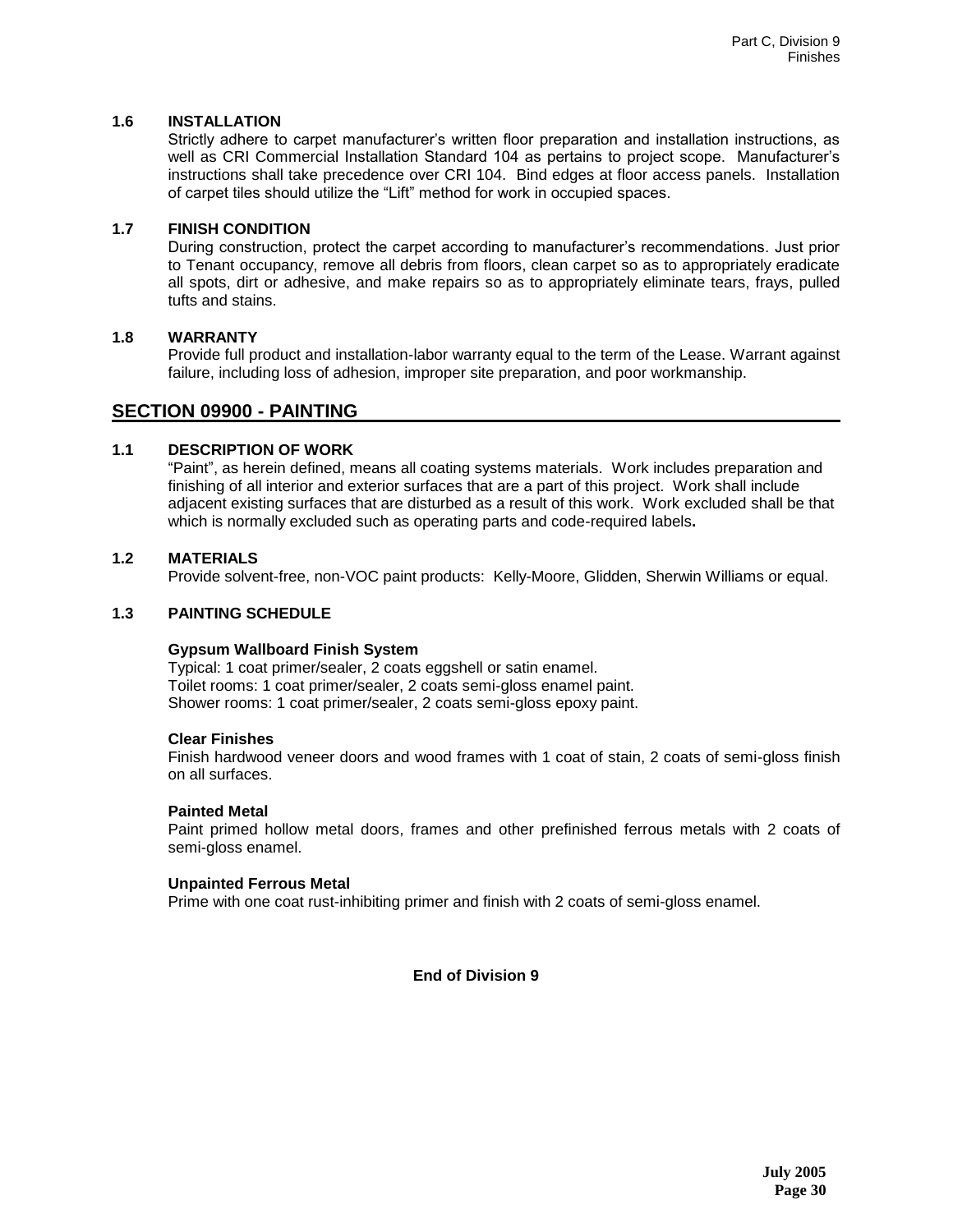# **DIVISION 10 - SPECIALTIES**

## **SECTION 10150 - COMPARTMENTS AND CUBICLES**

## **1.1 TOILET PARTITIONS AND URINAL SCREENS**

Provide ceiling-mounted toilet partitions and wall-mounted urinal screens in all restrooms in the configuration shown on the approved drawing. Comply with all accessibility requirements for accessible stalls. Partitions and screens shall be finished with plastic laminate or painted steel, with steel core pilasters, stainless steel fittings, and door returns to preset positions. All brackets to have solid blocking for anchorage. Manufacturers: Bobrick, AAMCO, METPAR or equal.

In multi-stall configurations, provide a continuous stiffener bar or brace mounted at approximately 6'-6" AFF on the back side of each of the toilet partition ceiling-mounted support pilasters (on the stall side) and extending the full length of the stalls.

## **SECTION 10260 – CORNER GUARDS**

#### **1.1 DESCRIPTION OF WORK**

Provide screw-mounted clear plastic corner guards, minimum of 1" legs, mounted from the top of the rubber base to approximately 48" AFF.

# **SECTION 10350 - FLAGPOLES**

## **1.1 DESCRIPTION OF WORK**

Provide 30' aluminum flagpole, complete with fittings and lockable halyard control, Concord Industries, Inc. or equal. Illuminate flagpole with photocell switch-controlled light fixture. Locate flagpole and light fixture as shown on the drawings, or as approved on-site by RES Architect and the Tenant Agency. Provide all appropriate support and foundation as recommended by the flagpole manufacturer.

# **SECTION 10400 - IDENTIFYING DEVICES**

#### **1.1 SITE / BUILDING / TENANT IDENTIFICATION SIGN**

If the State agency occupies a multi-tenanted building, and the building's site sign accommodates individual tenant identification, provide agency identification on the site sign (unless waived by tenant). If the State agency occupies 100% of a building, provide agency identification on the site sign (unless waived by tenant).

If the building does not have a site sign, then provide agency identification on a building-mounted sign either on the exterior wall or on the windows nearest the main entry, with the design consistent with other tenant signs*.*

## **1.2 ENTRANCE DOOR SIGN**

Provide a tenant identification sign located either on the glazing nearest the main entry door, on the wall nearest the main entry, or as otherwise approved by the Tenant Agency. Provide white vinyl, Helvetica, medium style letters, unless approved otherwise by the Tenant Agency.

## **1.3 BUILDING DIRECTORIES**

If the building is occupied by multiple tenants or by more than one State agency, the Lessor shall provide a building directory located prominently in the building's main entry lobby or where most appropriate for high public visibility.

#### **1.4 ACCESSIBILITY SIGNAGE**

Provide visible and tactile international symbol of access signs, including Braille, as required by code. One sign that includes both "Men" and "Women" may be provided at unisex rooms.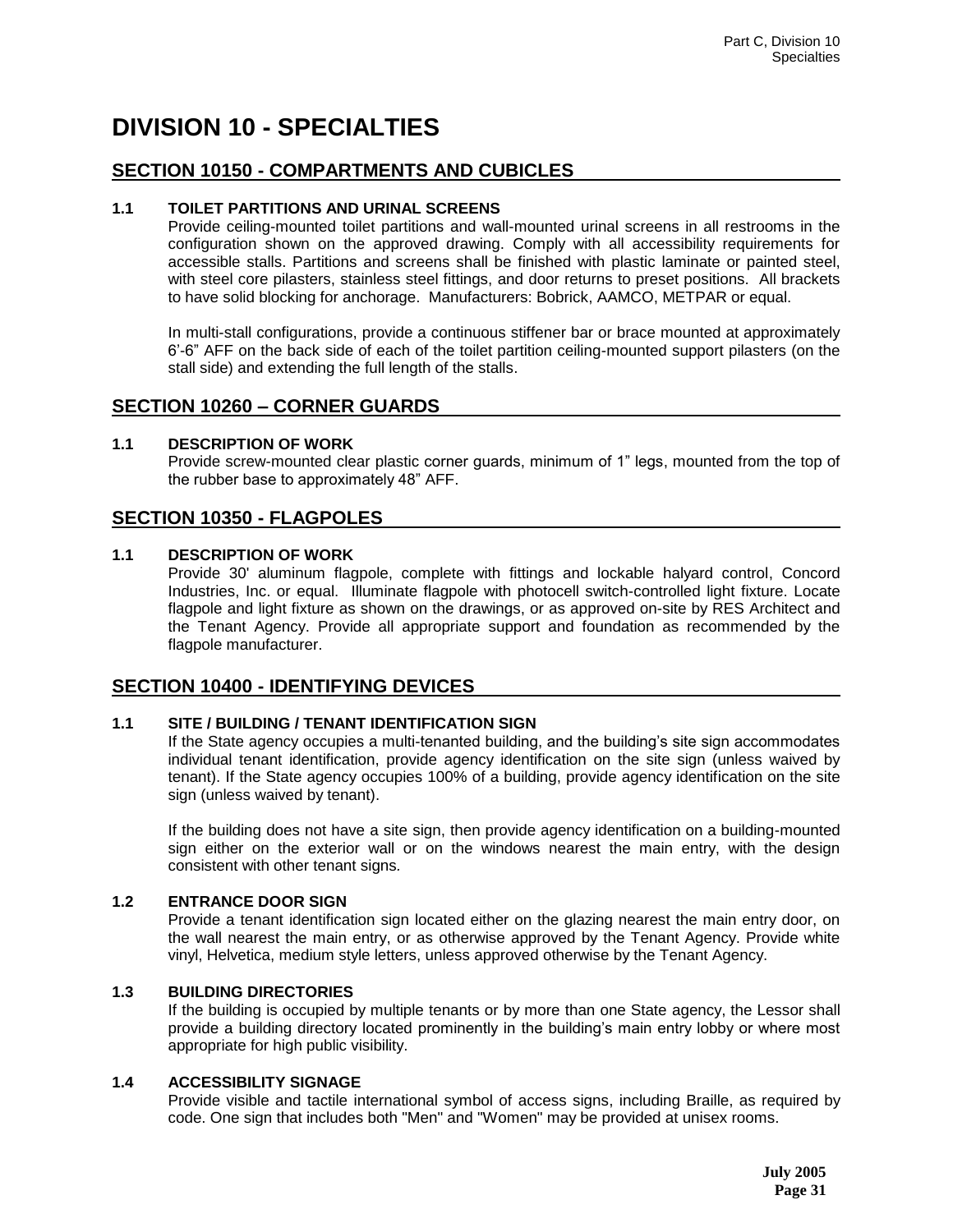## **1.5 ROOM SIGNS**

Provide 1/8"-thick plastic sign at each room requiring identification. At all assembly occupancies (conference, training, interview and hearing rooms, etc.), as part of the room identification sign, provide a slide frame designating either "vacant" or "occupied" at the Tenant's discretion. Provide similar slide frame at all private offices to accommodate tenant-provided insert. Mount frames using double-backed foam tape. Coordinate signage location and appropriate room identification system with the Tenant Agency and the RES Architect prior to fabrication. Verify with the Tenant Agency the exact wording to be used on all signs.

# **SECTION 10800 - TOILET AND BATH ACCESSORIES**

## **1.1 DESCRIPTION OF WORK**

Provide vandal-resistant, commercial-grade toilet room accessories, Bobrick or approved equal. Basic Requirements include: all toilet fixtures (see Section 15440, 1.1), privacy partitions and screens (see Section 10150), sinks in counters, toilet paper dispensers, toilet seat cover dispensers, sanitary napkin disposal units, utility shelf, soap dispensers, towel dispensers (or hand dryers), grab bars, waste receptacles, mirrors, and 1 coat hook in each stall. Coordinate project requirements with vendor-supplied accessories.

#### **1.2 TOILET PAPER DISPENSERS**

Provide 1 for each stall, 2-roll type.

## **1.3 TOILET SEAT COVER DISPENSERS**

Provide 1 for each toilet stall. Wall-mount above or adjacent to toilet.

#### **1.4 SANITARY NAPKIN DISPOSALS**

Provide 1 for each Women's restroom stall.

#### **1.5 UTILITY SHELF**

Provide 1 for each restroom stall, minimum 8" wide spring-operated pull-down shelf.

#### **1.6 SOAP DISPENSERS**

Provide 1 for each lavatory, 1 for each shower, and 1 for each coffee bar and lunchroom counter.

#### **1.7 PAPER TOWEL DISPENSERS**

Provide 1 for each 2 lavatories, and 1 for each coffee bar and lunchroom counter. Electric hand dryers are an acceptable substitute in restrooms.

#### **1.8 WASTE RECEPTACLES**

Provide minimum of 1 receptacle for each restroom.

## **1.9 MIRRORS**

Provide 1 for each lavatory, or a full-width mirror to accommodate all lavatories. Plate glass with stainless steel trim, 24" x 36" minimum individual size, with stainless steel shelf.

#### **1.10 GRAB BARS**

Provide 1 for each accessible toilet stall and at all shower enclosures; stainless steel, 1½" diameter.

## **1.11 BABY CHANGING STATION**

Provide 1 in each public restroom*,* located where shown on the drawings. Koala Bear Kare Baby Changing Station, as manufactured by JBJ Industries, Inc., or approved equal.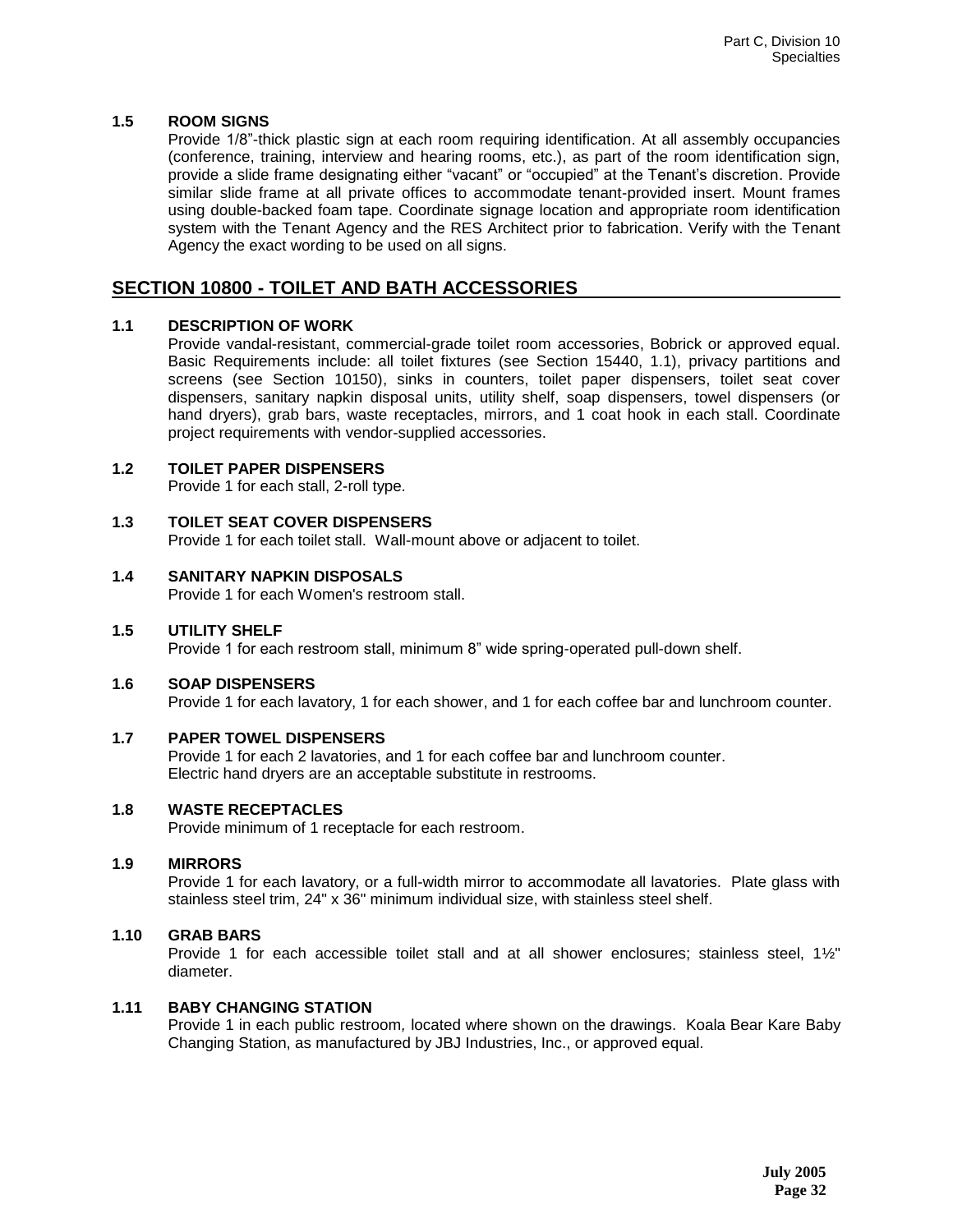# **SECTION 10810 - SHOWER ENCLOSURE**

### **1.1 GENERAL**

Where indicated on the drawings, provide either a fiberglass shower stall or a ceramic tile-lined shower enclosure, complete with all fixtures including fold-down seat and grab bars. Provide shower curtain rod and 2 clothes hooks for each shower. See also Sections 09300 & 15440.

### **End of Division 10**

# **DIVISION 11 - EQUIPMENT**

# **SECTION 11000 - EQUIPMENT**

## **1.1 GENERAL**

Lessor shall provide the complete installation and maintenance of all code-required and projectspecific equipment and systems, including central monitoring service, whether noted on the approved drawings or not, and ensure their proper operation.

# **SECTION 11170 - SOLID WASTE HANDLING EQUIPMENT**

## **1.1 GENERAL**

Provide a refuse receptacle, location and size as recommended by local governing utility. Provide a level, concrete-paved surface with unrestricted access for garbage trucks, and locate on-site so as to be efficiently and safely accessible to the building tenants. Provide a 6'-0" high screened enclosure or similar visual barrier surrounding the refuse receptacle pad .

## **End of Division 11**

# **DIVISION 12 - FURNISHINGS**

# **SECTION 12500 - WINDOW TREATMENT**

## **1.1 SUMMARY OF WORK**

All new window coverings shall be vertical blinds as a basic requirement, unless building standard or existing window treatments are accepted by the RES Architect, or other treatments are specified by the Tenant Agency.

#### **1.2 VERTICAL BLINDS**

Provide vertical, 180° swivel, adjustable, traversing, rigid, vinyl louvers, manufactured by Levolor or equal. Provide perforated and/or solid per direction from the RES Architect. Mount so as to provide coverage the full width and height of the affected window, and securely anchor the assembly at the window head. Perforated blinds shall be 13% open.

## **End of Division 12**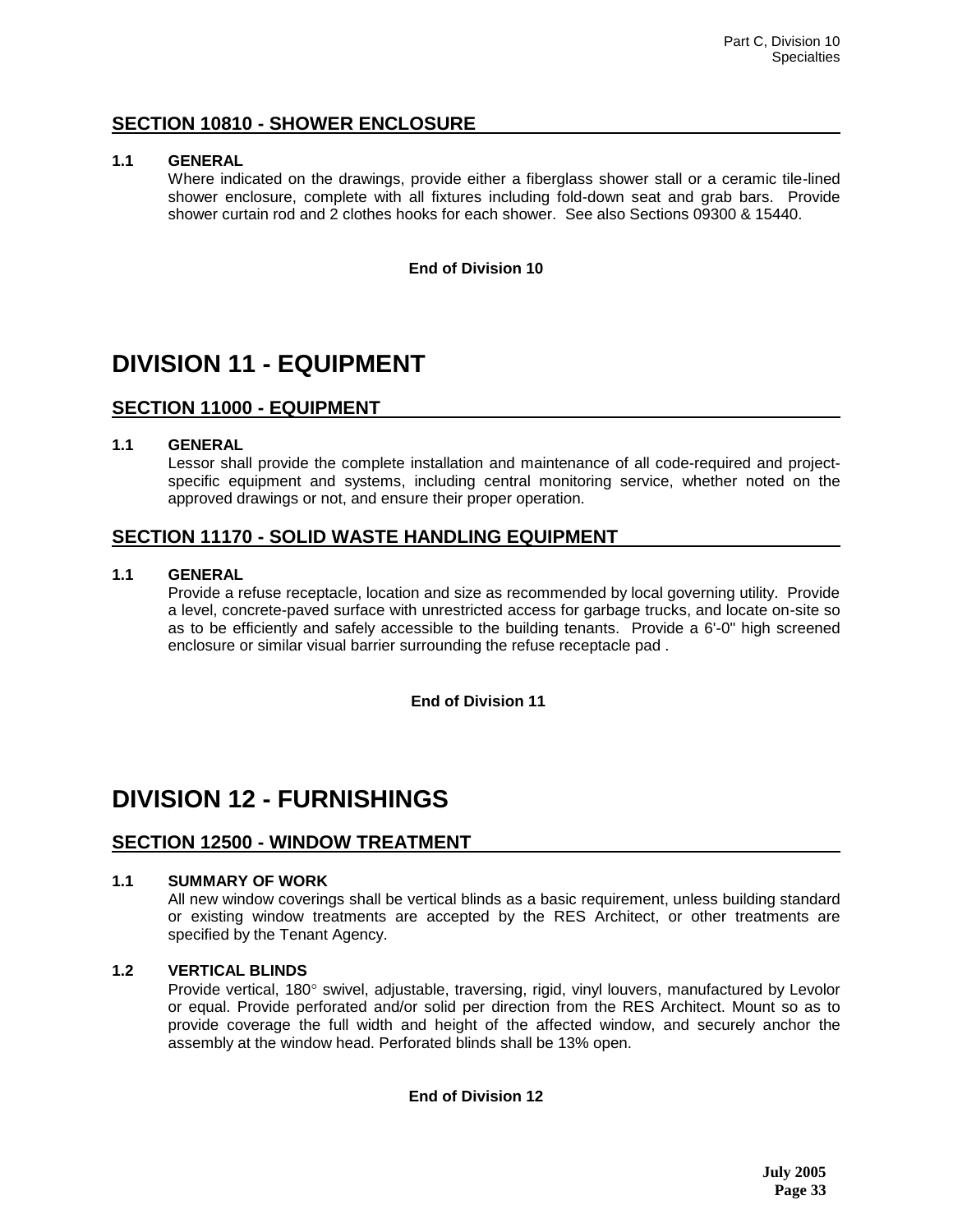# **DIVISION 15 - MECHANICAL**

# **SECTION 15410 - PLUMBING PIPING**

## **1.1 SUMMARY OF WORK**

All valves and piping shall be recessed, except clean-outs and flush valves. Provide access panels for individual valves as required for service and maintenance. Clean-outs shall be flush with adjacent wall or floor surfaces. Installation shall include stop valves on water supply lines to permit repair without shutting off main building supply lines. Building and tenant water supply shutoff valve shall be easily accessible and well-marked.

## **SECTION 15440 - PLUMBING FIXTURES**

## **1.1 SUMMARY OF WORK & PRODUCT QUALITY**

Provide top-quality commercial-grade plumbing fixtures, including all associated trim and accessories, American Standard, Kohler, or equal. Provide low-flow water closets, urinals (or waterless urinals), and lavatories using commercial-grade carriers and flush valves. Provide floormounted water closets in all accessible stalls. Tank-type water closets may be acceptable at leased spaces less than 3000 square feet, or as approved in writing for the project by the RES Architect. Flush valves for toilets and urinals in new construction shall be infrared-activated valves. Lavatories shall also have infrared-activated or single pushbutton (with automatic shutoff) faucets, and shall be provided with tempered water.

Flush water systems just prior to tenant occupancy and provide a letter of certification that the domestic water lines are clean, disinfected, and that the drinking water is potable and free of objectionable odor and taste. Lessor shall provide and maintain hot and cold bottled drinking water dispensers on every floor if testing and treatment of on-site water does not meet potable drinking water standards.

## **1.2 FLOOR DRAINS**

Provide self-priming floor drains with traps, 1 minimum in each restroom. Install flush with finished floor. Slope the floor within a 2' radius of the drain so as to effect positive drainage into the drain. Provide adjustable brass cover grille.

#### **1.3 COFFEE BAR SINKS**

Provide 1 self-rimming stainless steel sink, measuring 15" x 17" x 7" with swivel gooseneck fitting, as well as an instant hot water dispenser at each coffee bar (see Section 15450).

## **1.3A LUNCHROOM SINKS**

Provide 1 self-rimming stainless steel sink, measuring 20" x 31" x 81/2" with swivel gooseneck fitting, as well as an instant hot water dispenser at each lunchroom counter (see Section 15450).

#### **1.4 MOP SINKS**

Provide 24" x 36" one-piece molded construction, floor-type mop sink, Fiat or equal. Locate where shown on the drawings.

#### **1.5 DRINKING FOUNTAINS**

Provide accessible, high-low, wall-mounted, refrigerated drinking fountain, Elkay ERHP2-8, Haws HT-ESR, or equal. Locate where shown on the drawings.

#### **1.6 SHOWERS**

Provide showers where shown on drawings, and as specified in Section 10810. Provide an adequate supply of tempered water (see Section 15450, 1.2), and a floor drain at the drying area. Showers shall be equipped with low-flow heads.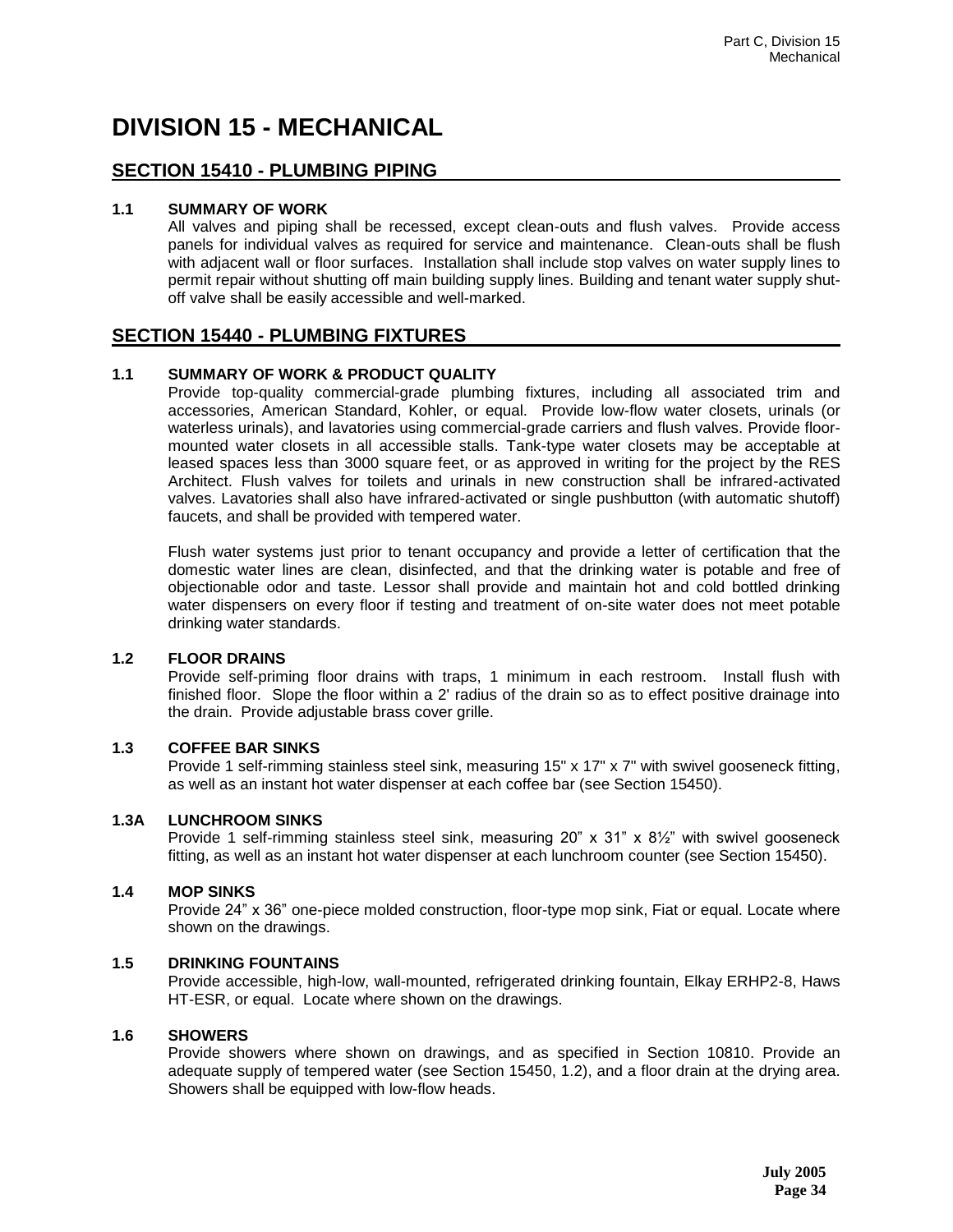# **SECTION 15450 - HOT WATER EQUIPMENT**

### **1.1 INSTANT HOT WATER DISPENSER**

Provide a wristblade-handle instant hot water dispenser, Waste King QHD-780, Insinkerator H-990, Insinkerator HC-1100, or equal.

## **1.2 WATER HEATER**

Provide an energy efficient water heater (or an "on-demand" unit), quick-recovery type, with an energy factor of at least 0.95, located where appropriate so as to provide the most efficient service, sized in accordance with area use and/or as required to service the building. Provide a circulation pump with 7-day programmable electronic timer with battery back-up, or additional water heaters where hot water delivery to fixtures exceeds 10 seconds. Provide 120° temperature water, except where tempered water  $(92^{\circ})$  is specified.

Plumb the relief valve as directed by the heater manufacturer and to meet code.

## **1.3 PIPE INSULATION**

Piping shall be thermally insulated in accordance with Energy Code.

# **SECTION 15500 - HEATING, VENTILATING AND AIR CONDITIONING (HVAC)**

## **1.1 SYSTEM DESIGN, SUPERVISION AND CERTIFICATION**

HVAC systems for all new office space, and remodels affecting over 3,000 square feet of Stateleased space, shall have design work accomplished under the supervision of a licensed mechanical engineer. The Lessor's engineer shall be responsible for system design, construction observation, and certification of the completed system. All projects shall meet or exceed State requirements. The State reserves the right to hire an independent mechanical consultant to review the design and installation of the HVAC system. Modifications or changes resulting from that review required to achieve compliance with Leased Space Requirements shall be accomplished at no additional cost to the State.

For projects 5,000 SF or greater, provide a general narrative of the proposed mechanical system immediately following receipt of a letter of intent to lease. Include the following information:

- 1) **Air Flow Delivery Concept.** (constant volume, VAV, VVT, etc).
	- a. For VAV systems, series fan-powered, pressure-independent terminal units shall be used. Deviations must be approved in writing. Indicate if they will use PSC or ECM motors. Indicate if/which terminal units will receive re-heat, and what the re-heat source will be (electric, hot water, etc). Indicate if plenum or ducted return is proposed.
	- b. For VVT systems, where practical and where structure and ceiling space allow, avoid combining different exposures (north, south, east, west) on the same unit, and avoid combining interior spaces with exterior exposures on the same unit. Avoid using VVT air handlers above 20.0 tons. All units 5.0 tons and greater must have motorized bypass. All packaged VVT air handlers with economizers must include power exhaust.
- 2) **Zoning.** Provide a proposed zoning map or description. If zoning is accomplished with terminal units, Indicate which zone terminal units will be grouped with which central unit. This can be a highlighted floor plan with notes indicating which zone is served by which central unit.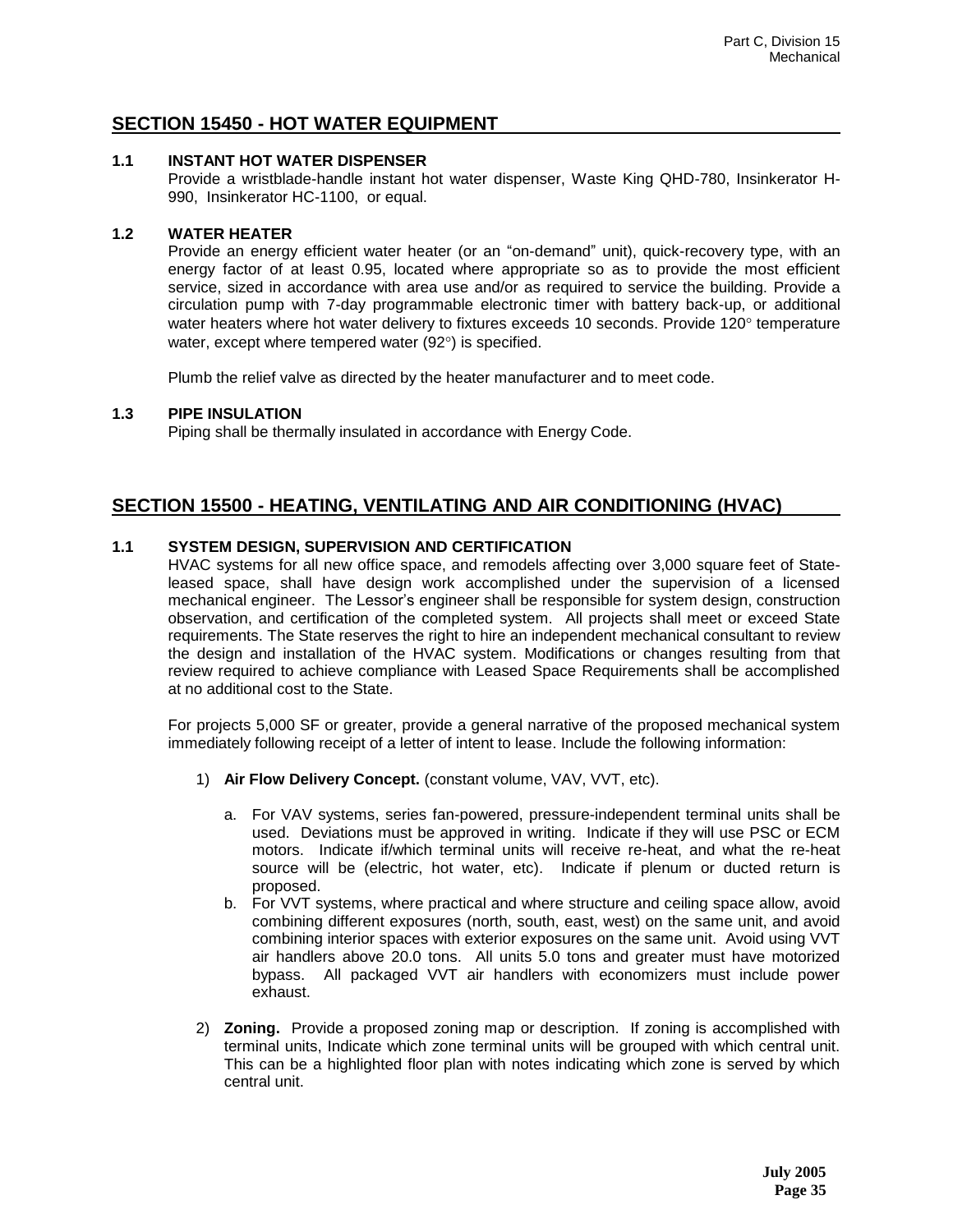- 3) **Equipment Type.** Indicate the HVAC equipment type (packaged, split system, air source HP, water source HP, gas-fired heat, DX cool, chiller, boiler, refrigerant types, supplemental heat source, etc) Electric heat shall not be used, except as supplemental heat.
- 4) **Ventilation Capacity/Sustained Capability.** Indicate outdoor air ventilation flow rates for each central unit. If any of the proposed equipment has an outdoor air percentage above 50%, discuss the equipment features that allow the unit to sustain operation/comfort at that outdoor air percentage (gas-fired stainless steel heat exchangers with modulating or multiple stage [3 or more] control, heat recovery, modulating hot water coils/valves, pre-heat of outdoor air for heat pumps, etc). Note: In determining the outdoor percentage, use the flow rate associated with the expected maximum from the VIAQ, even if a CO<sub>2</sub> DCV system is provided.
- 5) **Equipment Features.** Describe equipment features such as: tonnage, number of stages of control or modulating control – indicate for both heating and cooling, variable frequency drives, economizers, heat recovery, vibration isolation devices/techniques.
- 6) **Equipment Location.** Indicate the proposed location of all key HVAC equipment (roof, indoor, pad-mounted, etc).
- 7) **Filtration.** Indicate the proposed level of filtration on each central unit, and all fanpowered terminal units.
- 8) **Controls.** Indicate if the controls are to be networked or stand alone. If they are networked, state if the controls interface is to be graphical or text-based, and if there will be remote communication. Indicate if exhaust fans, pumps or other building systems will be controlled (indoor lighting, parking lights, etc). If lighting is to be controlled, provide a proposed lighting zone map. Projects that require an EMS/DDC system shall have a computer-based front end with graphical interface.

Upon agreement of the initial system concept, the design shall be completed and submitted to the State for coordination of thermostat locations, lighting control over-ride locations, etc.

Install mechanical equipment and dampers to facilitate service, maintenance, and repair or replacement of equipment components. Ductwork must be sealed per Energy Code and the duct leakage must not exceed 3%.

During construction, store all mechanical equipment, ductwork, piping and insulation in a dry location on elevated dunnage. Remove dust from the inside of metal duct sections as they are erected. Cover all duct openings at the end of each workday to prevent dust migration into ducts. If a duct liner does get wet, dry duct liner within 48 hours using a forced air heater. Ducts detected with moist liner will be required to be replaced at no additional cost to the State.

#### **1.2 CALCULATIONS AND LOADS**

The heating and air conditioning load calculations shall be based on the directives of this section.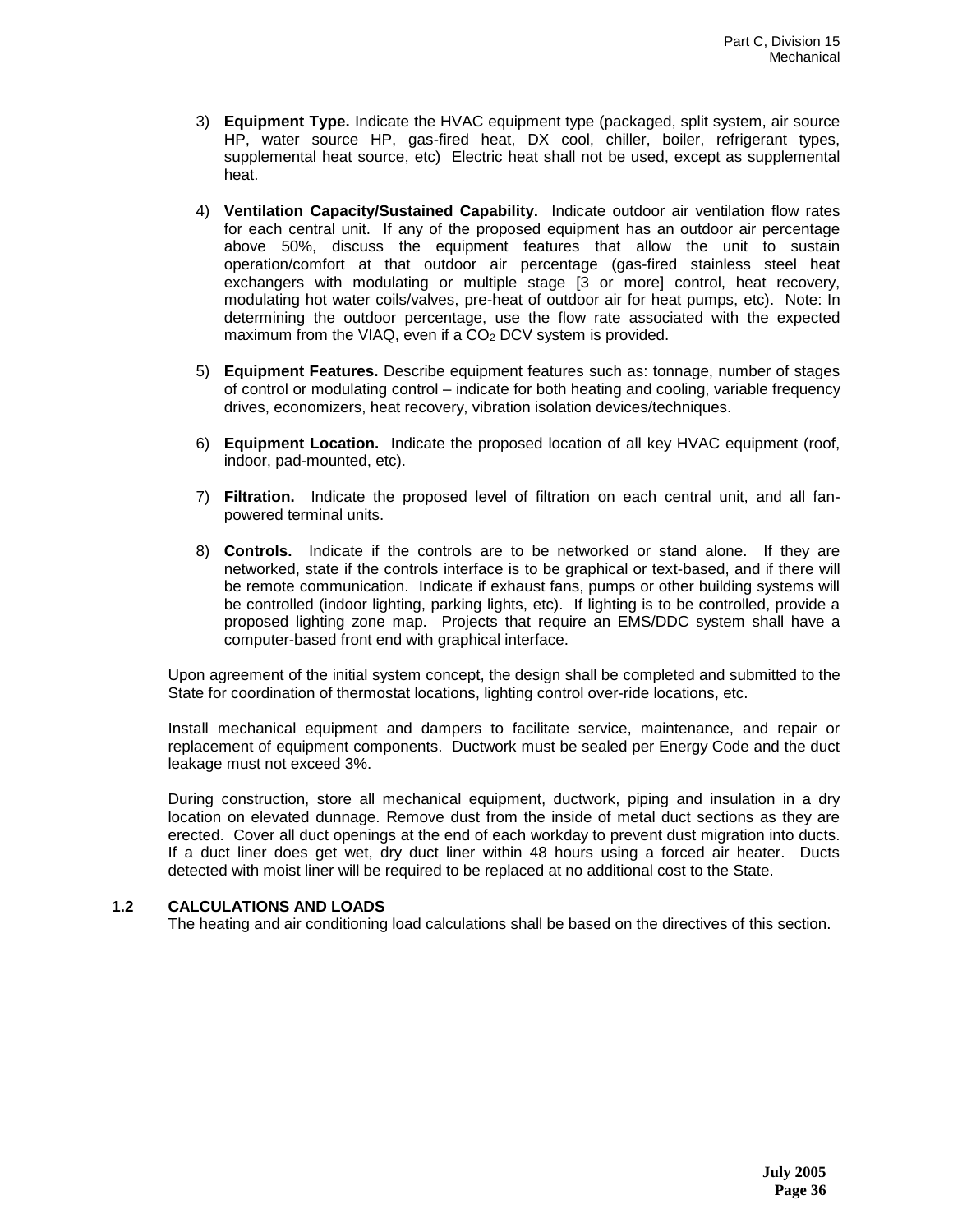## **Ventilation**

New installations must comply with local code requirements, the Washington State Ventilation and Indoor Air Quality Code (VIAQ) and the Non-Residential Energy Code (NREC). The table below reflects the values given in the 2004 VIAQ converted to units of CFM per square foot for occupancies typical of State facilities. Multiply the appropriate value by the useable room square footage to get the outside air volume for each zone.Unless indicated otherwise, "exhaust or transfer air" vent rates refer to outside air via the zone air handler.

| <b>Table 15 C-1</b>                                                           |                                                   |                                                 |  |  |  |
|-------------------------------------------------------------------------------|---------------------------------------------------|-------------------------------------------------|--|--|--|
| <b>Ventilation Rates</b>                                                      |                                                   |                                                 |  |  |  |
| <b>Space Type</b>                                                             | <b>Ventilation Rate</b><br>(9 ft ceiling assumed) | <b>VIAQ Table 3-4 Reference</b>                 |  |  |  |
| Conference Rooms,<br>Hearing Rooms, Public<br>Service Areas, 1, 4             | 1.0 cfm/sq.ft.                                    | "Office, Conference Rooms"                      |  |  |  |
| Office Reception Areas <sup>4</sup>                                           | 0.9 cfm/sq.ft.                                    | "Office, Reception Areas"                       |  |  |  |
| Training Rooms <sup>4</sup>                                                   | 0.75 cfm/sq.ft.                                   | "Education, Classroom"                          |  |  |  |
| <b>Computer Rooms</b>                                                         | $0.14$ cfm/sq.ft.                                 | "Office, Office Space"                          |  |  |  |
| Corridors                                                                     | $0.05$ cfm/sq.ft.                                 | "Public Spaces, Corridors and Utilities"        |  |  |  |
| Elevator Switch Rooms,<br>Voice/Data Distribution<br>Rooms, Janitor's Closets | 0.05 cfm/sq.ft. <sup>2</sup>                      | "Public Spaces, Corridors and Utilities"        |  |  |  |
| Elevators                                                                     | 1.0 cfm/sq.ft. $2$                                | "Public Spaces, Elevators"                      |  |  |  |
| Laboratories                                                                  | $0.6$ cfm/sq.ft. $3$                              | "Education, Laboratories"                       |  |  |  |
| Libraries                                                                     | 0.3 cfm/sq.ft.                                    | "Education, Libraries"                          |  |  |  |
| Lunch Rooms                                                                   | 0.3 cfm/sq.ft. $2$                                | "Food and Beverage Service, Kitchens (Cooking)" |  |  |  |
| <b>Offices</b>                                                                | $0.14$ cfm/sq.ft.                                 | "Office, Office Space"                          |  |  |  |
| Restrooms                                                                     | 50 cfm/fixture <sup>2</sup>                       | "Public Spaces, Public Restroom"                |  |  |  |

Footnotes

1. Public Service Areas are high-density office reception areas such as food stamp, licensing, and unemployment compensation waiting areas

- 2. Exhaust or "transfer air"
- 3. Consider fume hoods
- 4. Consider using the exception to Section 3.4 of the Ventilation and Indoor Air Quality Code (52% clause).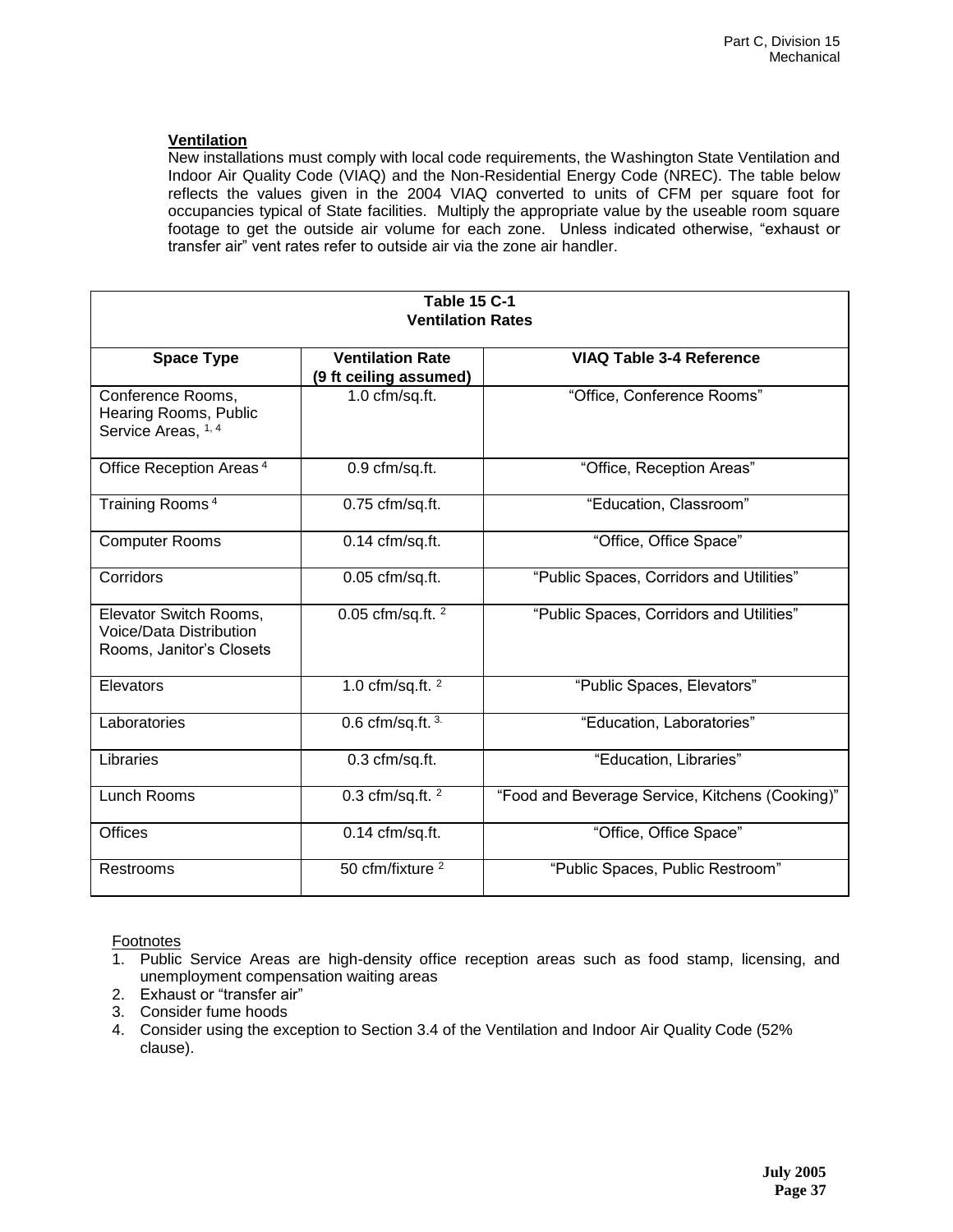#### **Load Calculations**

HVAC systems shall be sized in accordance with the following table values, and the ventilation rates shown above. The designer shall utilize either a commercially-available computer program designed for this purpose, a spreadsheet, or hand calculations to assist in sizing all heating and cooling equipment. Methods shall be as described in ASHRAE Fundamentals. Load calculations for each zone or piece of HVAC equipment shall be submitted to the RES Architect with drawings indicating the zoning layout for review and approval. Documents shall provide sufficient detail to accurately describe the intended system and shall include, but not be limited to, glazing areas, glazing orientation, zoning map, number of people, miscellaneous equipment loads, and lighting values. When adding a load to existing systems, calculations will show the existing equipment adequate to supply this load without compromising conditions in other areas.

| <b>Table 15 C-2</b>                                       |                                                   |                                            |  |  |  |
|-----------------------------------------------------------|---------------------------------------------------|--------------------------------------------|--|--|--|
| <b>Heating and Cooling Load Requirements Summary</b>      |                                                   |                                            |  |  |  |
| <b>Item</b><br><b>Heating Load</b><br><b>Cooling Load</b> |                                                   |                                            |  |  |  |
| <b>General Calculation Method</b>                         | <b>ASHRAE Fundamentals</b><br>or approved program | ASHRAE Fundamentals<br>or approved program |  |  |  |
| Indoor Design Temperature                                 | $70^\circ$ F                                      | 74° F                                      |  |  |  |
| <b>Outdoor Design Conditions</b>                          | See Table 15 C-4                                  | See Table 15 C-4                           |  |  |  |
| Equipment, People, Lights, Solar<br><b>Heat Gains</b>     | Not included in load                              | Include in load                            |  |  |  |
| Infiltration Rates, CFM/SF Wall                           |                                                   |                                            |  |  |  |
| Tight                                                     | 0.1                                               | 0.1                                        |  |  |  |
| Average                                                   | 0.3                                               | 0.3                                        |  |  |  |
| Leaky                                                     | 0.6                                               | 0.6                                        |  |  |  |
| <b>Safety Factor</b>                                      | add 20%                                           | add 20%                                    |  |  |  |

| <b>Table 15 C-3</b><br>Miscellaneous HVAC Loads (Watts/SF) |          |                  |  |  |  |
|------------------------------------------------------------|----------|------------------|--|--|--|
| <b>Space Type</b>                                          | Lighting | <b>Equipment</b> |  |  |  |
| Office                                                     | 1.2      | 0.75             |  |  |  |
| Classroom, Day Care, Conference                            | 1.35     | 0.5              |  |  |  |
| Classroom w/ Computers                                     | 1.0      | $\mathfrak{p}$   |  |  |  |
| Voice/Data Distribution (LAN) Rooms                        | 1.0      | varies           |  |  |  |
| Retail                                                     | 5        | 0.5              |  |  |  |
| Assembly, Theater, Gym                                     | 1        | O                |  |  |  |
| Corridor                                                   | 0.8      | O                |  |  |  |
| Laboratory                                                 | 2 0      | 2 በ              |  |  |  |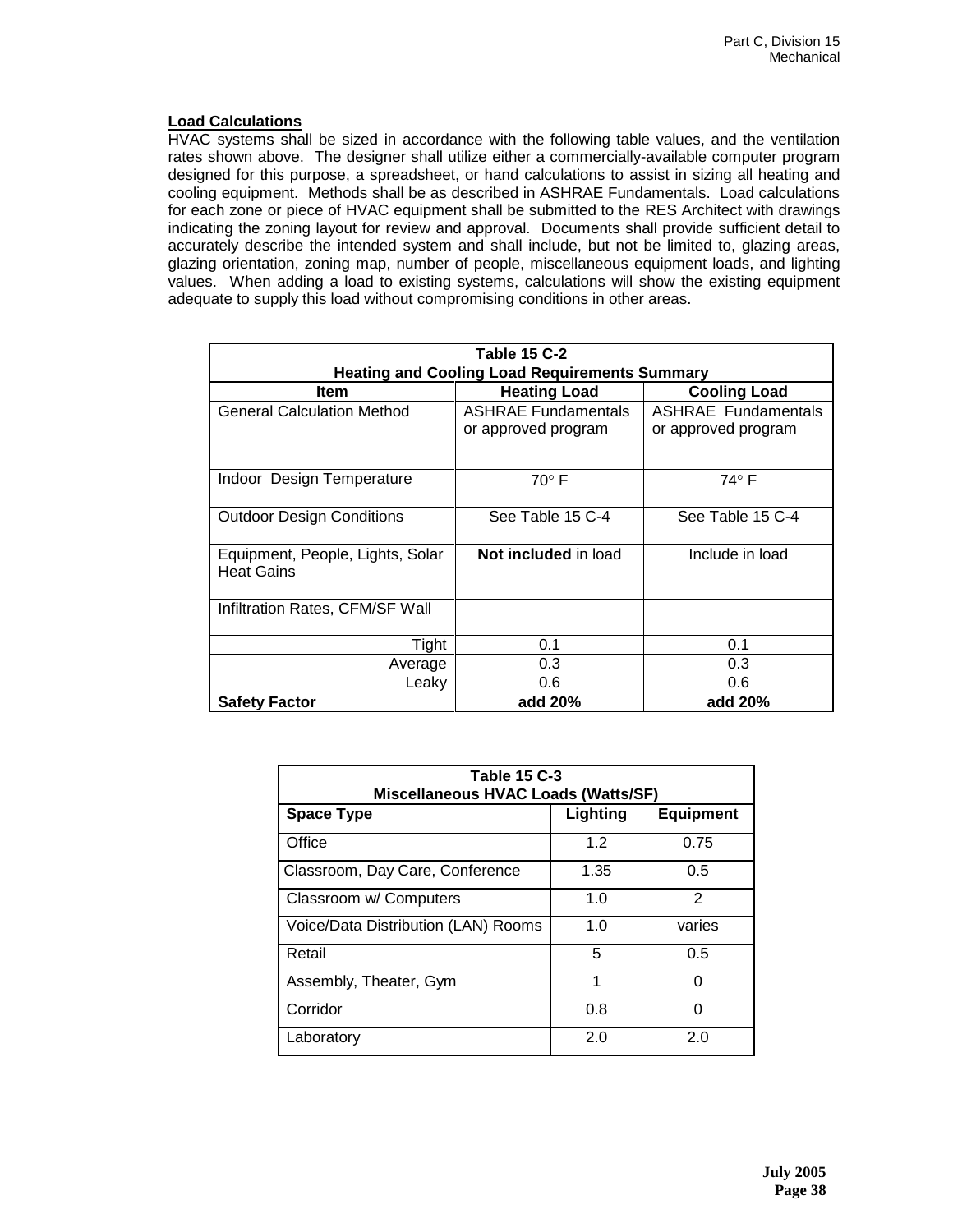| <b>Table 15 C-4</b> |                                  |                          |                 |  |
|---------------------|----------------------------------|--------------------------|-----------------|--|
|                     | <b>Outdoor Design Conditions</b> |                          |                 |  |
|                     | <b>Winter</b>                    | <b>Summer (See Note)</b> |                 |  |
|                     | (See Note)                       | (measurements taken      |                 |  |
|                     |                                  | simultaneously)          |                 |  |
| <b>Vicinity</b>     | Dry Bulb                         | Dry Bulb                 | <b>Wet Bulb</b> |  |
|                     | (°F)                             | (°F)                     | (°F)            |  |
| Aberdeen            | 25                               | 80                       | 65              |  |
| Bellingham          | 15                               | 81                       | 67              |  |
| Bremerton           | $\overline{21}$                  | $\overline{82}$          | 65              |  |
| Colville            | $-8$                             | 93                       | 64              |  |
| Ellensburg          | $\overline{2}$                   | 94                       | 65              |  |
| Everett             | 21                               | 80                       | 65              |  |
| Kennewick           | $\overline{13}$                  | 99                       | 68              |  |
| Longview            | 19                               | 88                       | 68              |  |
| Moses Lake          | 1                                | 97                       | 66              |  |
| Olympia             | $\overline{16}$                  | $\overline{87}$          | 66              |  |
| Port Angeles        | 24                               | 72                       | 62              |  |
| Republic            | $-10$                            | 93                       | 64              |  |
| Seattle             | 22                               | 85                       | 68              |  |
| Spokane             | $-6$                             | 93                       | 64              |  |
| Tacoma              | 19                               | 86                       | 66              |  |
| Vancouver           | $\overline{17}$                  | 89                       | 68              |  |
| Walla Walla         | 0                                | $\overline{97}$          | $\overline{67}$ |  |
| Wenatchee           | $\overline{7}$                   | 99                       | 67              |  |
| Yakima              | 11                               | 96                       | 65              |  |

Note: Table values are from the 1993 ASHRAE Fundamentals, Chapter 24, Table 1, Winter 99% and Summer 1% columns.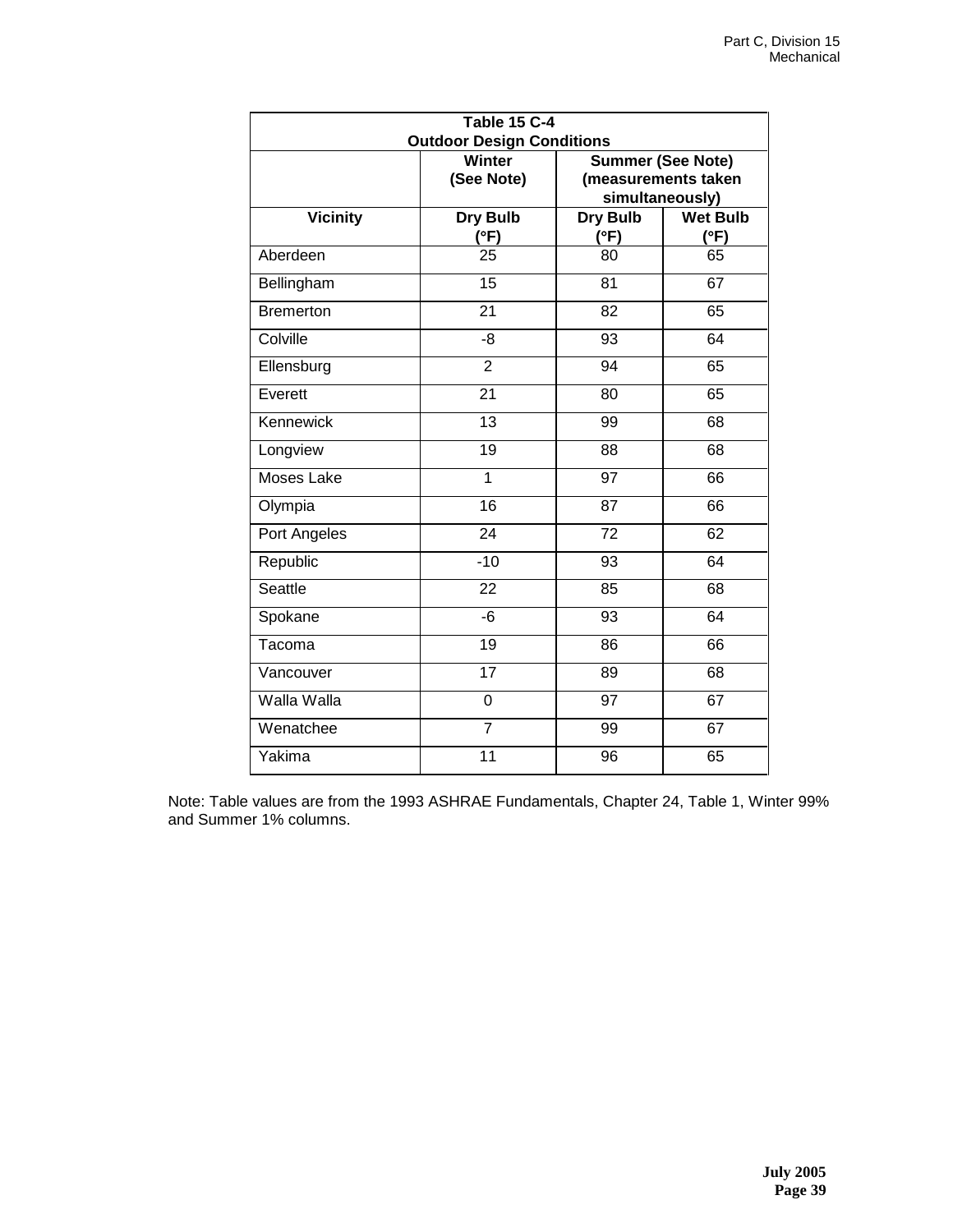#### **1.3 SYSTEM DESIGN**

The HVAC supply air system shall be fully ducted. System shall provide outside air ducted directly to the air handling units at all times during occupancy. All plenum return systems must utilize plenum-rated materials as required by codes. Ductwork shall be constructed of galvanized steel installed per Sheet Metal and Air Conditioning Contractor's National Association (SMACNA) Standards. The need for fiberglass duct linings shall be minimized by design of ductwork for low velocities. Where used, fiberglass duct liner shall have a coated surface on the airstream side which prevents fiber release. Cut edges of liner materials shall be sealed in accordance with manufacturer's recommendations. Acceptable manufacturers are Owens-Corning, Schuller, Knauf, Certain-Teed*,* or approved equal. Flexible duct shall be factory-insulated type with vapor barrier jacket, one*-*inch fiber glass insulation, zinc-coated steel-spring helix reinforcement, bonded to polyester or mylar liner. The use of flexible ductwork shall be limited to runs of 8 feet. All materials shall comply with UL 181 listed with flame-spread rating not over 25, smoke-developed rating not over 50.

The use of transfer grilles is permitted to return air from rooms under 170 square feet in area, provided they consist of a pair of grilles connected with ductwork with a minimum of two bends, designed and installed to prevent sound transfer from room to room. Multiple transfers in series are not permitted.

The ratio of supply and exhaust air shall be such that the building shall be under slight positive pressure at all times. When economizers are used, controls shall be provided so that outside air is used for the first stage of cooling, supplying a maximum of 100% outside air when outdoor temperatures are sufficiently low to provide the necessary cooling.

Provide separate perimeter zones at a minimum of one zone for each exterior exposure per floor, with an additional zone for the interior. Perimeter zones shall be within 10 to 14 feet of an exterior wall or glazing. In addition, provide separate zones for all corner offices larger than 200 SF (ie. rooms having multiple exterior exposures). HVAC serving interior zones may not also serve exterior zones unless approved by the RES Architect. Provide each zone with separate temperature controls and temperature sensors. Provide separate zones for special purpose assembly rooms such as conference rooms and training rooms. The system designer shall verify cooling loads with the Project Team prior to completing design, then submit drawings showing zone and thermostat locations to RES for review and approval prior to commencement of construction.

Provide separate ventilation and cooling equipment with 24-hour air conditioning and separate controls for all voice/data distribution rooms and computer (LAN) rooms. Exception: A thermostatically-controlled exhaust fan system will be considered for rooms generating less than 800 BTUs.

Designs, including hydronic systems, shall include balance drawings and schedules which clearly depict air volumes and flow rates for both air and water required at each register, inlet, exhaust, or tap point. Should the designs involve modifications or additions to existing systems, the designs will include such balance drawings for the entire system, not just the portion included in the rework.

#### **1.4 SYSTEM PERFORMANCE**

The following pertains to operation of HVAC systems, and should not be used as design criteria. Design conditions are covered in preceding sections on loads and design. HVAC systems shall be considered to be performing in an acceptable manner if they maintain a normal daily operating temperature of 70° F  $\pm$  2° F throughout the year, with a maximum allowable variation of  $\pm$  4° F under extreme outdoor design conditions as listed in Table 15 C-4. In addition, during the heating season on a design day, systems shall be capable of attaining a temperature within this acceptable range within 3 hours of switching from a  $10^{\circ}$  F setback.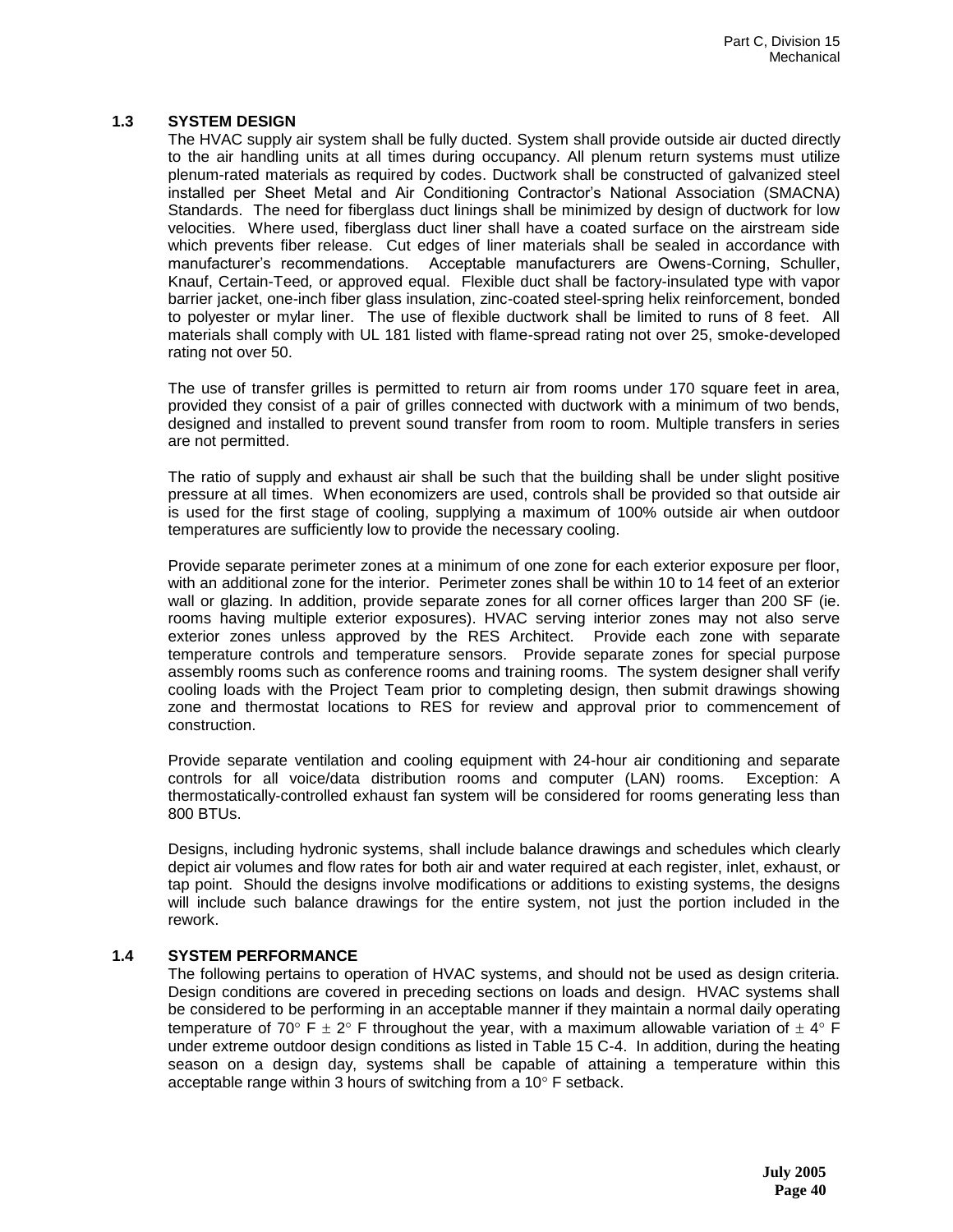## **1.5 CONTROLS**

Adequate controls shall be provided within the leased space to ensure satisfactory temperature control under the varying load conditions in each zone. The controls shall not be located above office equipment such as photocopiers, printers, kitchen appliances, etc. The automatic controls shall efficiently control the air temperature in all parts of the leased space and in each zone. The controls shall be completely automatic, 24-hour, 7-day programmable with override switch for easy off-hours operation. Provide commercial electronic, programmable, lock-out thermostats, or monitored Energy Management System within the leased space (see Part  $A5.20$ ). Provide  $CO<sub>2</sub>$ sensors in the main returns of the air handlers to monitor and control the  $CO<sub>2</sub>$  levels and interface with the projects DDC/EMS system (if applicable).

On VAV systems, Variable Frequency Drive controlled supply fans shall be used. Provide logic and programming to reset the duct static setpoint such that the maximum VAV terminal unit damper is open between 85-90%.

#### **1.6 FILTRATION**

Air filters shall be rated at 25-30% average atmospheric dust spot efficiency with an average arrestence rating of 90-95% when tested in accordance with ASHRAE 52-76 Standard. Return air in a plenum system shall be filtered at the terminal box before entering system.

#### **1.7 NOISE**

Allowable system noise levels shall be as per Room Criteria (RC) curves in ASHRAE Systems Chapter 43. As maximums, private offices and conference rooms shall be RC 35, with open offices RC 40, and circulation, public areas, and computer rooms RC 45. Plenum return systems must restrict noise transfer to adjacent occupied areas. See Section 07200, 1.2.

#### **1.8 BUILDING EXHAUST SYSTEM**

Restrooms, showers, mechanical, electrical, janitor rooms, and enclosed copy/workrooms shall receive supply or "transfer" air only and be exhausted directly\* to the exterior of the building to prevent air from being recirculated to other rooms**.** Provide separate exhaust system for venting hazardous gasses from laboratories and similar spaces**.** Exhaust fans shall be installed on roof or in mechanical equipment rooms, or shall be readily accessible in-line fans (maximum sound level classification of 9.0 Sones at 0.125 inches static pressure). System/fans shall be controlled by automatic 7-day timer or local timer switch, depending on application (see Table 15 C-1). All exhaust shall be ducted to outside of building away from air intakes. Exhaust systems shall be interlocked with the building HVAC system controls, and operate during the same time that the building is occupied, including manual override unless RES-approved otherwise. Intermittent or source-specific exhaust systems which do not operate continuously during the occupied mode shall be interlocked with the building HVAC system controls to provide necessary makeup air required during operation. See 15500, 1.3 for voice/data distribution and computer (LAN) rooms.

*\*A common exhaust system may be used to exhaust from several of these rooms provided each room is operated on the same time schedule.*

#### **1.9 AIR DISTRIBUTION**

The quantity of supply diffusers and return air grilles shall be sufficient to provide even-air distribution throughout the zone. They shall be located in response to the final space plan/work station layout to minimize air blowing directly on individual work stations; but in all cases each supply diffuser shall have a serving area not exceeding 250 square feet and each return air grille shall have a serving area not exceeding 1,000 square feet. Diffusers shall be appropriately sized so as to provide controlled multi-directional/modular core air distribution with vanes, and shall have a balancing damper minimum of 4' upstream of the grille. Diffusers shall have sound ratings at design air flows of below NC 27. Each diffuser shall have a dedicated and accessible ductmounted volume damper. Perforated grilles on supply diffusers are not acceptable. Floor registers/diffusers are not allowed, unless part of a raised access floor system serving computer (LAN) rooms.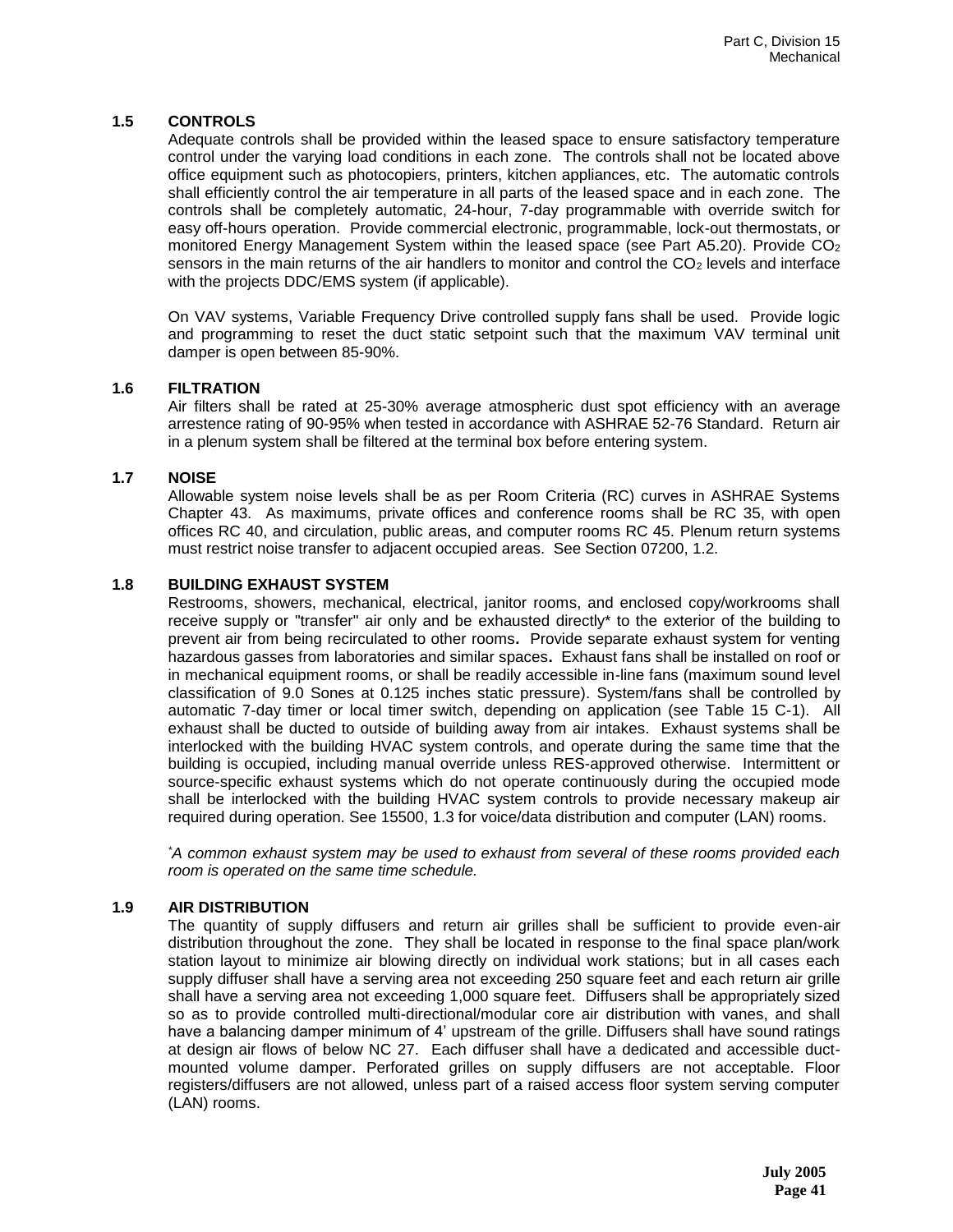## **1.10 AIR INTAKE**

Locate air intake away from exhaust outlets and from sources of odors or degraded air quality such as designated smoker areas, chimneys, plumbing vents, and the like. Locate all outside air intakes on the roof or in protected areas so as to prevent tampering.

## **1.11 HUMIDIFICATION**

Where specifically required by Tenant Agency addendum, humidification systems shall be provided to maintain system air at a minimum of 35% relative humidity under outdoor conditions of 20° F Dry Bulb and 70% relative humidity.

**End of Division 15**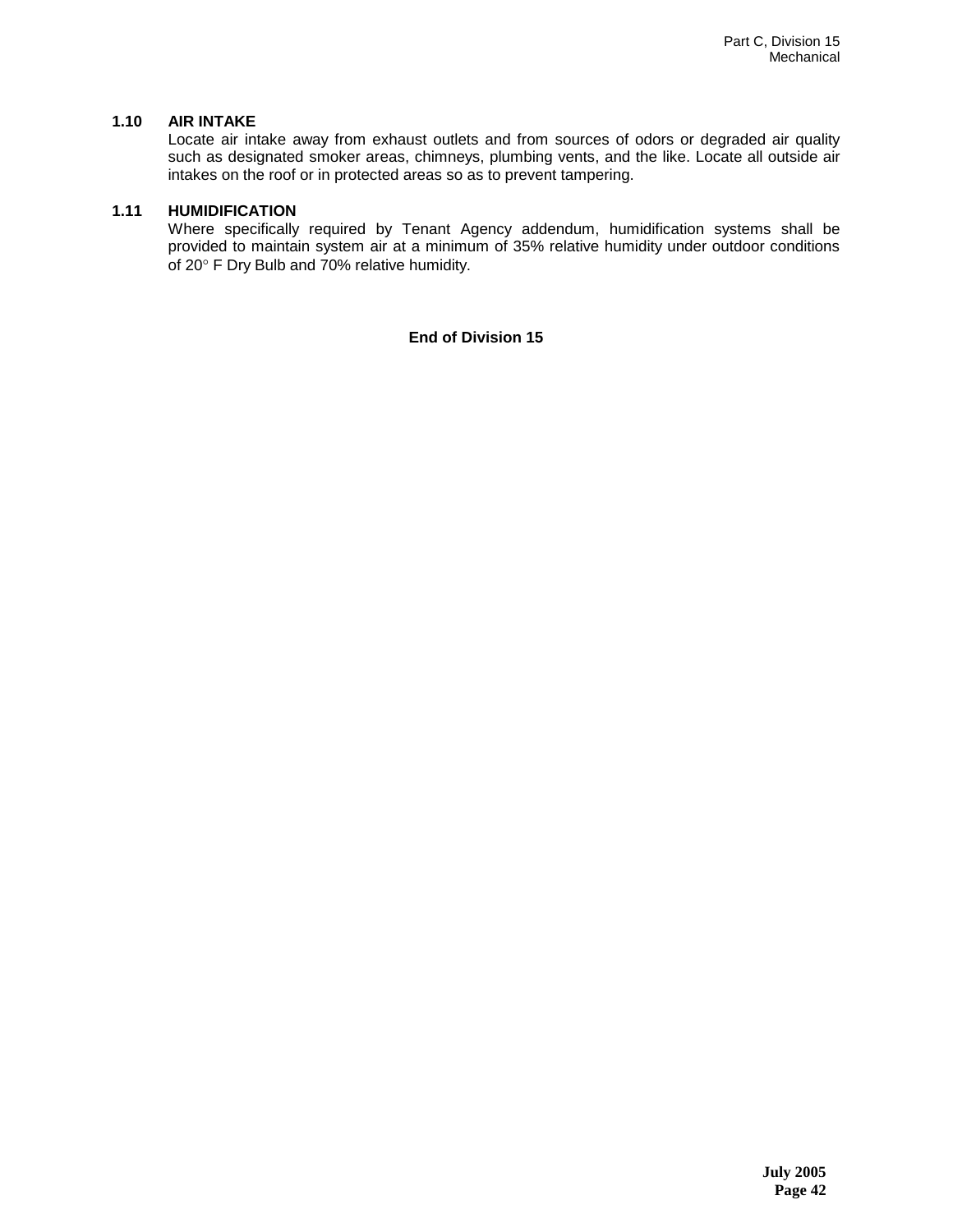# **DIVISION 16 - ELECTRICAL**

# **SECTION 16000 - ELECTRICAL**

#### **1.1 GENERAL**

Provide complete distribution system as required for mechanical and electrical equipment, standard power, isolated power, lighting system, and other equipment as indicated on the drawings and/or specified herein (see Parts A5.21, A5.22, A5.23 & A5.24).

### **1.2 PRODUCTS AND APPLICATIONS**

Provide spec-grade devices. Wires shall be attached to receptacles, switches, and fixtures by a positive clamping method that can be tightened and secured by a screw. "Stab Lock" attachment method is not acceptable.

No electrical conduit shall be more than 40% filled.

Cable management system shall consist of trays or stirrups, and shall be used along the spine of the building, turning at 90 degrees to connect any cable rings or hangers used to secure cables from trays or stirrups to point of use. Coordinate the location with the Tenant Agency.

# **SECTION 16400 - POWER CIRCUITS (DEFINITIONS)**

#### **1.1 SUMMARY OF THE WORK**

Separate the mechanical power and resistance circuits from receptacle circuits, and locate in separate panels when more than one panel is used. Circuit breaker boxes located in areas accessible to the general public shall have key-controlled locking covers. Identify all circuits on panel box and mark each receptacle with its appropriate circuit number with a visible, indelible marking.

#### **1.2 DEFINITIONS**

The following definitions shall be utilized for the explanation of electrical symbols delineated on the drawings. The examples of use are typical, but can vary for different tenant agencies. Equipment should be powered as recommended by the manufacturer.

#### **Dedicated Receptacle**

The sole receptacle served by a dedicated powered circuit. Connect to common ground. Only one simplex, duplex or fourplex receptacle allowed per circuit (usually 20-amp). Identify each receptacle with a red dot. Typically used for equipment and appliances: refrigerators, microwaves, vending machines, photocopiers, laser printers (verify), etc.

#### **Isolated Dedicated Receptacle**

The sole receptacle with "clean" power served by a dedicated powered circuit. See IG Receptacle definition below for information about circuit breakers. Run separate isolated, insulated ground wire from receptacle to the IG floating grounding bus in panel, with the IG bus connected to common ground at service entrance. Only one simplex, duplex or fourplex receptacle allowed per circuit (usually 20-amp). Receptacle shall be color-designated with an additional red dot. Typically used for: computer mainframes, LANs, file servers, PCs and other microprocessorbased equipment.

### **Isolated-Ground (IG) Receptacles**

Receptacles with "clean" power from a 120v, 60Hz, single-phase, 20-amp branch circuit with a separate insulated ground wire that runs from each isolated-ground receptacle to the panel box. IG circuit breakers shall serve only IG receptacles. Group IG circuit breakers together in the main panel (or subpanel) or into a separate subpanel exclusively for IG circuits. If in a branch circuit panel box, run the isolated ground wires to a special insulated separate IG ground bus. Run an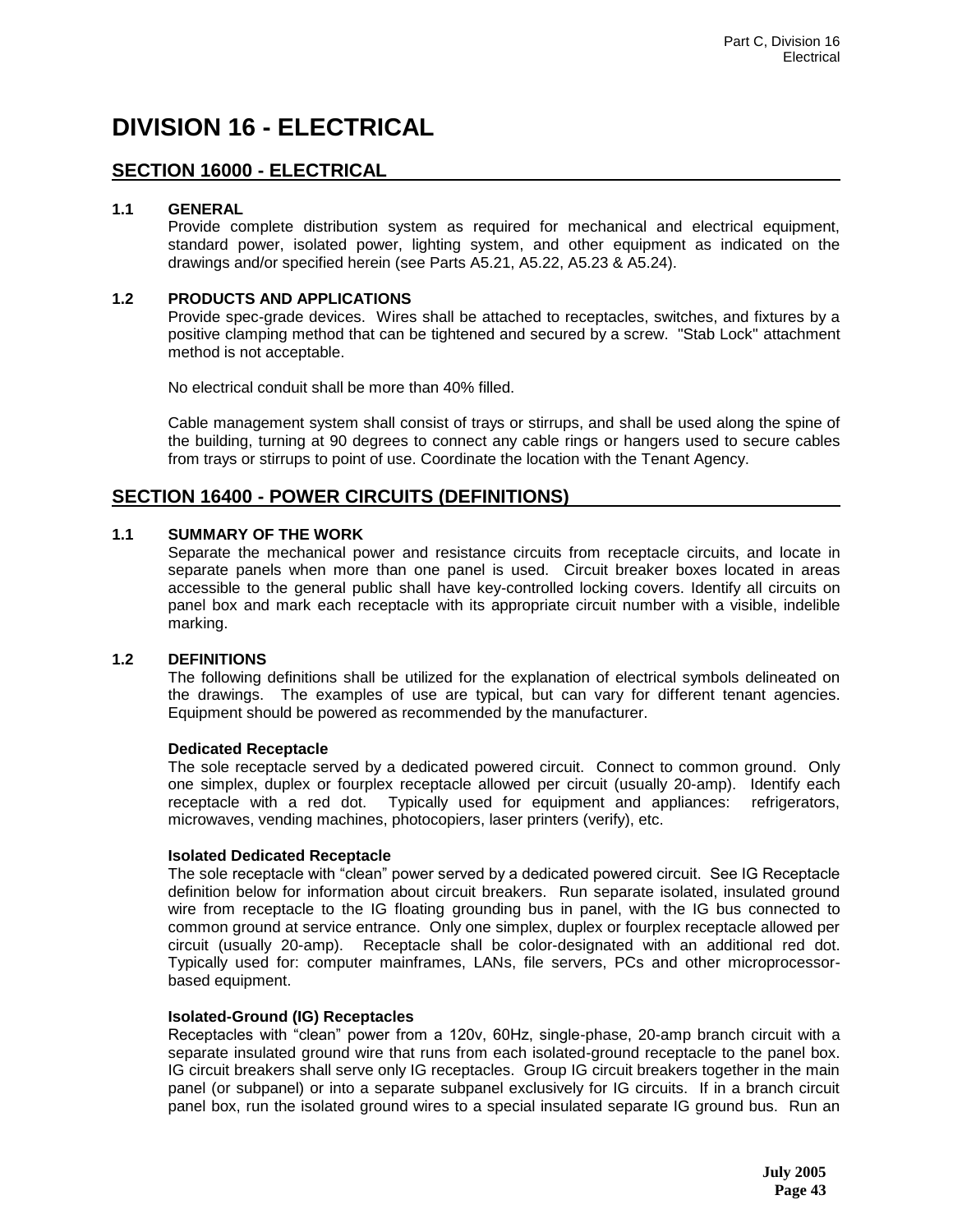insulated ground wire from the IG bus to the service entrance. This grounding conductor may pass through one or more panel boxes without any connection to the panel box grounding terminal. Connect the IG ground, neutral, and standard ground at the service entrance only. Up to four duplex receptacles may be served from a single 20-amp circuit. IG receptacles shall be color-designated. Typically used for desktop computers.

As an alternative approach for computer management, if requested by the Tenant Agency and approved by the RES Architect, provide a separate dedicated subpanel, standard 20-amp circuits, gray-colored receptacles, maximum of 4 receptacles per circuit.

#### **Standard Receptacle**

A 120v, 60Hz, single-phase, 20-amp power receptacle served from a standard branch circuit. Connect to common ground. Up to six duplex receptacles may be served from a single 20-amp circuit. Used for task lights, desktop appliances, and general convenience.

## **SECTION 16500 – LIGHTING**

#### **1.1 SUMMARY OF THE WORK**

Provide electric lighting serving all spaces shown or referenced on the RES-approved drawings so as to achieve the lighting levels specified in Section 16520, utilizing the fixtures specified in Section 16510, and incorporating switch controls as specified in Section 16530.

#### **1.2 INSTALLATION**

Fixtures shall be connected with 6'-0" minimum of flex conduit so as to allow repositioning to provide required illumination. Locate fixtures as required for individual desk locations.

# **SECTION 16510 – FIXTURE TYPES**

#### **1.1 FIXTURES, BALLASTS AND LAMPS**

Provide, high-efficiency, energy-saving fluorescent fixtures with rapid or programmed-start ballasts, except where noted otherwise below.

Fluorescent ballasts shall be class P thermally-protected, low energy, high-frequency, electronic ballasts meeting ANSI requirements and the following ratings:

- 1. Minimum Power Factor (PF): 95% at nominal line voltage
- 2. Maximum Total Harmonic Distortion (THD): 10%
- 3. Sound Rating: A.

Lamps:

- 1. For general office spaces: T-5HO or high-efficiency T-8 tri-phosphorous lamps with 3500º K.(+) temperature rating and a minimum color rendering index (CRI) of 80.
- 2. For specialty fixtures: T-5HO, compact fluorescents, ceramic metal halide, or halogen IR, as appropriate.
- 3. For exit lights: Light-Emitting Diode (LED) light source with battery back-up. Exit signs must meet Energy Star requirements.

#### **1.2 FIXTURE REQUIREMENTS FOR SPECIFIC AREAS**

For general office space: provide direct/indirect lighting fixtures, either pendant or recessed (Ledalite "Achieva", Lithonia "RT5", Lithonia "Peerless" or "Peerlite", or approved equal).

For restrooms, utility rooms, lunchrooms, storage rooms, LAN rooms, and the like: provide standard recessed prismatic-lensed fluorescent fixtures.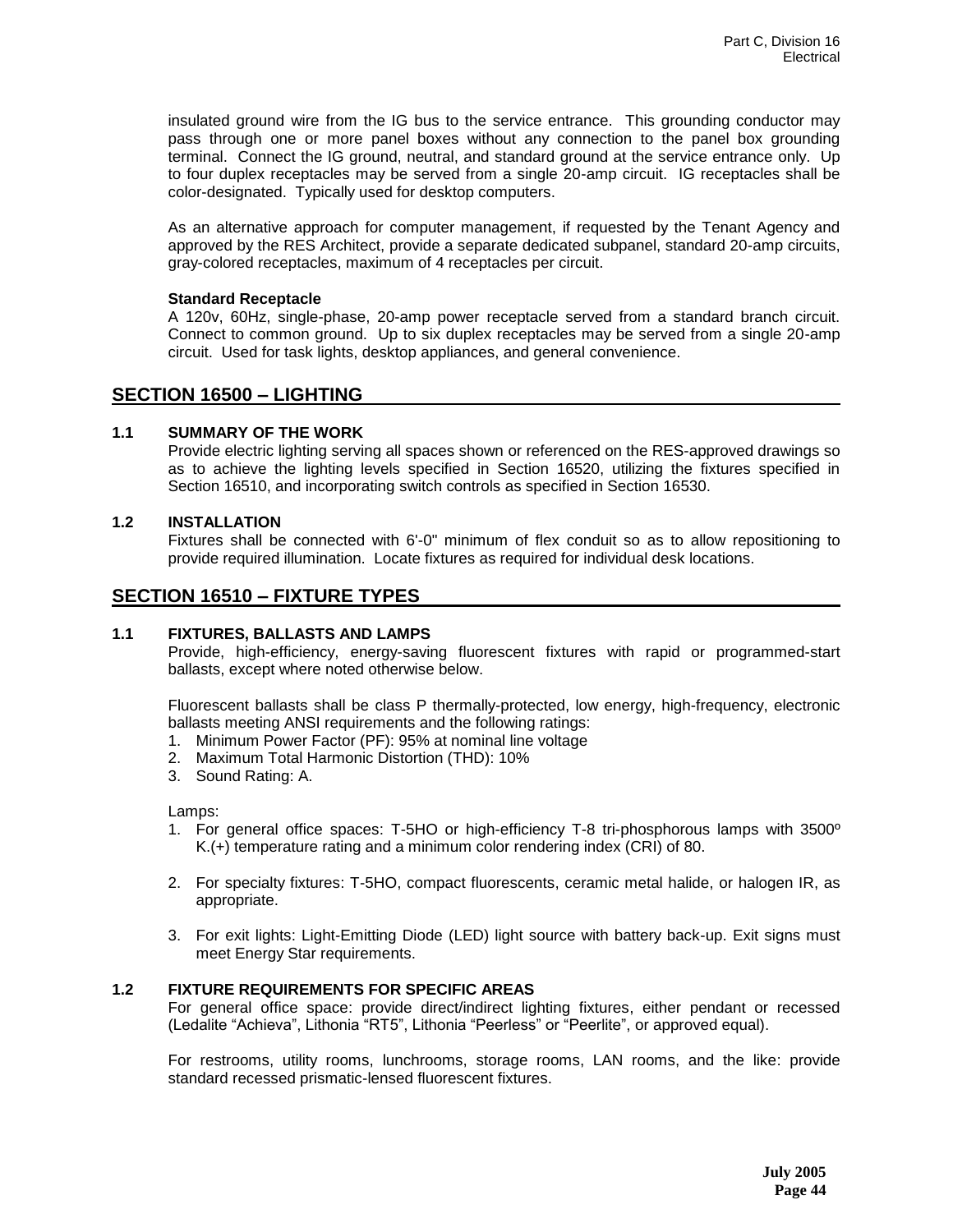For conference rooms, training rooms, waiting rooms, hallways and other intensive-use or high profile rooms: provide a combination of fixtures utilizing at least two of the following in each application: pendant or recessed direct/indirect, can lights, wall sconces and wall washers.

In warehouse and high-bay applications: provide high-bay lamp and ballast light fixtures that use multiple T-5HO fluorescent lamps. Lamp and ballast shall have an average rated life of 100,000 hours. Lamps shall be T-5HO lamps with 3500º K.(+) temperature rating and a minimum color rendering index (CRI) of 80.

All fixtures shall be approved by the lamp manufacturer up to a specific ambient operating temperature of 113º F. at 240V (with the ballast inside fixture) or 122º F. at 240V (with the ballast outside fixture).

# **SECTION 16520 - LIGHTING LEVELS**

## **1.1 WAITING, STORAGE, RESTROOMS AND HALL AREAS**

Provide a minimum of 10 average maintained foot-candles illumination in waiting, storage areas and restrooms. Hallways shall have a minimum of 5 average maintained foot-candles illumination*.*

## **1.2 OFFICES, OPEN OFFICE AREAS, ASSEMBLY AREAS**

Provide a minimum of 45 average maintained foot-candles illumination at all work surface desklevel locations. Coordinate light fixture locations with workstation layout in open office areas.

## **1.3 WAREHOUSES**

Provide a minimum of 25 average maintained foot-candles illumination measured at 36" AFF at all warehouse locations. Coordinate light fixture locations with warehouse layout.

## **1.4 PARKING AREAS AND PEDESTRIAN PATHWAYS**

Provide 2 minimum maintained horizontal and 1 maintained vertical footcandles in parking areas and 1 minimum maintained horizontal and vertical footcandles illumination in all walking areas for pedestrian security, with complete illumination of exterior areas leading from facility/structure to parking areas*.* 

## **SECTION 16530 - SWITCHING**

#### **1.1 SUMMARY OF THE WORK**

Switch each space enclosed by walls or ceiling-height partitions with lighting controls within that space. The controls shall be readily accessible at the point of entry/exit to personnel using the space.

**Exceptions:** The following lighting controls may be centralized in remote locations:

- 1. Lighting controls for spaces which must be used as a whole (such as open office areas).
- 2. Automatic controls, when provided in addition to manual controls, need not be accessible to the users.
- 3. Controls requiring trained operators.
- 4. Controls for safety hazards and security.

#### **1.2 AREA CONTROLS**

The maximum lighting area that may be controlled from a single switch or automatic control shall not exceed 1,000 sq.ft. A master control may be installed provided the individual switches retain their capability to function independently. Circuit breakers used as switches are not acceptable.

#### **Exceptions:**

- 1. Warehouse areas.
- 2. Areas less than 5% of the building footprint for footprints over 100,000 sq ft.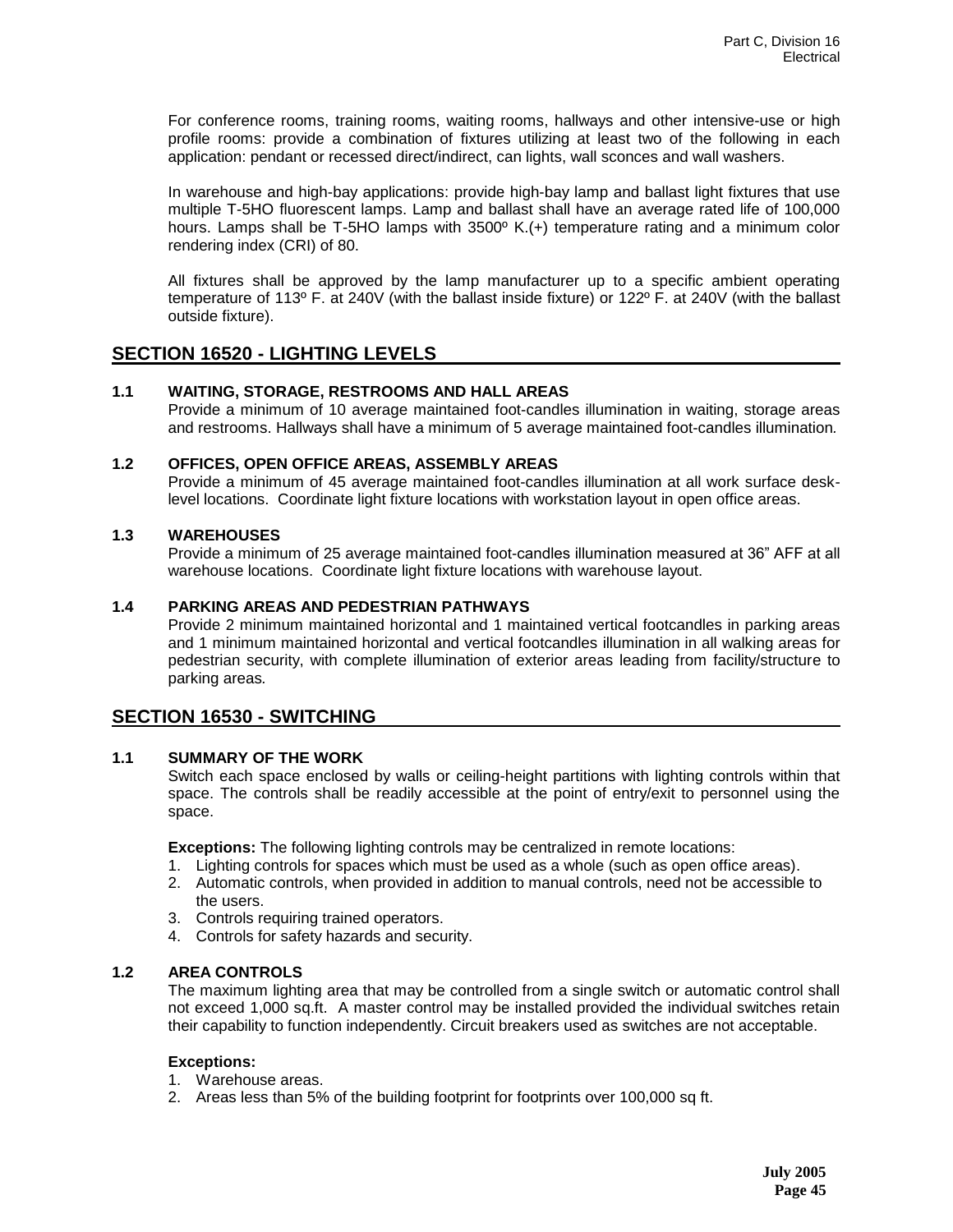## **1.3 DAYLIGHT ZONE CONTROL**

All daylighted zones, from either skylights or windows, shall be provided with controls which:

- 1. Control the lights independent of general area lighting, and
- 2. Automatically reduce lighting power in response to available daylight by either:
	- a. A combination of multi-level switching and daylight-sensing automatic controls, which are capable of reducing the light level automatically and turning the lights off, or
	- b. A combination of dimming ballasts and daylight-sensing automatic controls, which are capable of dimming the lights continuously.

#### **Exceptions:**

Display, Exhibition and Specialty Lighting Controls shall be controlled independently of general area lighting.

## **1.4 AUTOMATIC SHUT-OFF CONTROLS, EXTERIOR**

Exterior lighting, including signs, shall be capable of being automatically switched off during daylight hours and non-use nighttime hours by either a combination of timer and photocell, or a timer with astronomic control. Automatic time switches shall also have a program back-up capability, which prevents the loss of program and time settings for at least 10 hours if power is interrupted.

## **1.5 AUTOMATIC SHUT-OFF CONTROLS, INTERIOR**

Leased spaces greater than 5,000 sq ft shall be equipped with separate automatic controls to shut-off the lighting during unoccupied periods. Within these spaces, all office areas enclosed by walls or ceiling-height partitions, and all meeting and conference rooms, shall be equipped with occupancy sensors.

#### **Exceptions:**

- 1. Areas that must be continuously illuminated or illuminated in a manner requiring manual operation of the lighting.
- 2. Emergency lighting systems.
- 3. Areas in which health care tasks are performed.

Provide two-level, dual technology, manual-on/manual-off automatic sensors. Mount sensors on the wall or ceiling of the space to be switched.

#### **1.6 OCCUPANCY SENSORS**

Occupancy sensors shall be capable of automatically turning off all the lights in an area no more than 30 minutes after the area has been vacated. Lighting fixtures controlled by occupancy sensors shall have a wall-mounted, manual switch capable of turning off lights when the space is occupied.

#### **1.7 AUTOMATIC TIMED SWITCHES**

Automatic timed switches shall have a minimum 7-day clock and be capable of being set for 7 different day types per week and incorporate an automatic "shut-off" feature, which turns off all loads for at least 24 hours and then resumes normally scheduled operations. Automatic time switches shall also have program back-up capabilities which prevent the loss of program and time settings for at least 10 hours if power is interrupted.

Automatic timed switches shall incorporate a manual over-ride switching device which is readily accessible and located so that a person using the device can see the lights or areas controlled by the switch. The manual over-ride switch shall allow the lighting to remain on for no more than 2 hours and control an area not exceeding 5,000 sq.ft.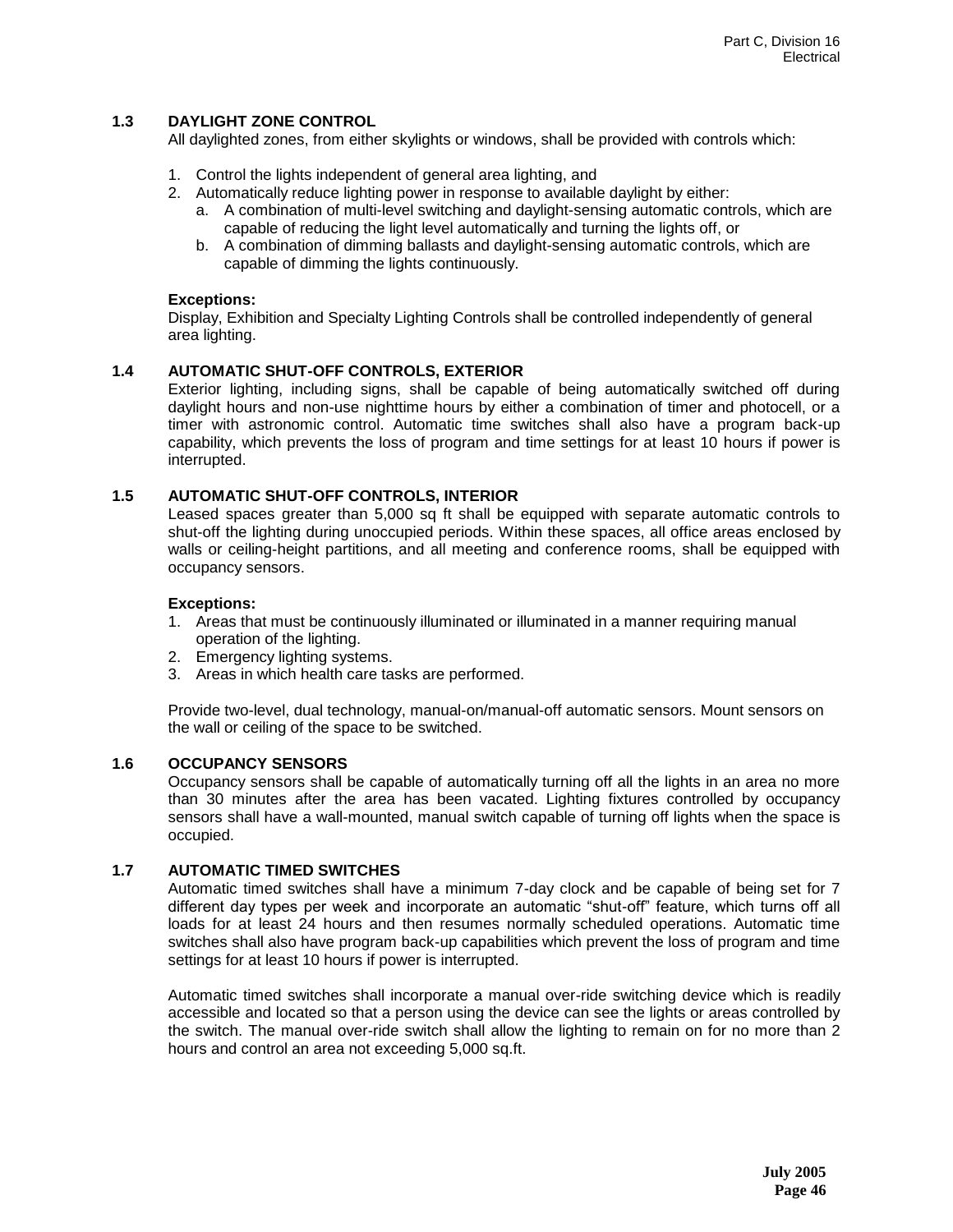### **1.8 COMMISSIONING REQUIREMENTS**

For lighting controls which include daylight or occupant sensing controls, automatic shut-off controls, occupancy sensors, or automatic time switches, the lighting controls shall be tested to ensure that control devices, components, equipment and systems are calibrated, adjusted and operate in accordance with approved plans and specifications. Sequences of operation shall be functionally tested to ensure they operate in accordance with approved plans and specifications. The Lessor shall provide a complete report of test procedures and results, and submit to the RES Architect.

# **SECTION 16600 - COMPUTER ISOLATED POWER SYSTEM**

## **1.1 SUMMARY OF THE WORK**

Where required as a tenant improvement and shown on the drawings, provide isolated 120-volt power circuits with separate insulated ground wire throughout to separate ground bus in main panel. Identify with color-designated receptacle and identify in panel box. Group isolated power circuits together or provide separate panel box. Provide 1 circuit for 4 isolated-ground duplex receptacles maximum.

## **1.2 CALCULATIONS**

NOTE: Provide proper power to all computer equipment; do not overload circuits. Calculations for the number of workstations are based on the following:

| Typical                                                    |           |
|------------------------------------------------------------|-----------|
| 1 personal computer (CPU)                                  | 2.70 amps |
| 1 monitor                                                  | .95 amps  |
| Total                                                      | 3.65 amps |
| A 20-amp circuit design load is 80 persont (80%) or 16 amp |           |

A 20-amp circuit design load is 80 percent (80%), or 16 amps.

 $16A \div 3.65A = 4.38 \pm 4$  computers

Dot matrix printers should be plugged into standard-power receptacles. Laser printers should be plugged into isolated-ground receptacles. Laser printers should have circuits verified for electrical load. It is recommended that they have their own isolated-dedicated ground. The loads are:

| Dot matrix | $1.00$ amps |
|------------|-------------|
| Laser      | 7.60 amps   |

These loads shall be verified by the electrical information plate on the computer or by referencing its manual. A 20-amp circuit is needed for one PC, monitor, and laser printer.

# **SECTION 16610 - POWER EQUIPMENT**

### **1.1 FLOOR BOX SERVICE FITTINGS**

Provide recessed boxes and durable flush-floor metal covers for service fittings at open office locations. Walker, Hubbell, or RES-approved equal. The covers shall accommodate carpet application for the finished appearance.

## **1.2 SERVICE POLES (Power Duct Posts)**

When service poles are shown on RES drawings, provide 6'-0" minimum flex electrical connection in ceiling space to allow repositioning for accommodating workstation furniture. Install aboveceiling J-box in locations concurrent with the service poles shown on RES drawings. Exact service pole locations and pole installation shall be determined by furniture placement at the time of move-in by the State Tenant Agency. Connect the systems furniture wiring (provided by the State's vendor) to the "hot boxes" after the system furniture has been installed.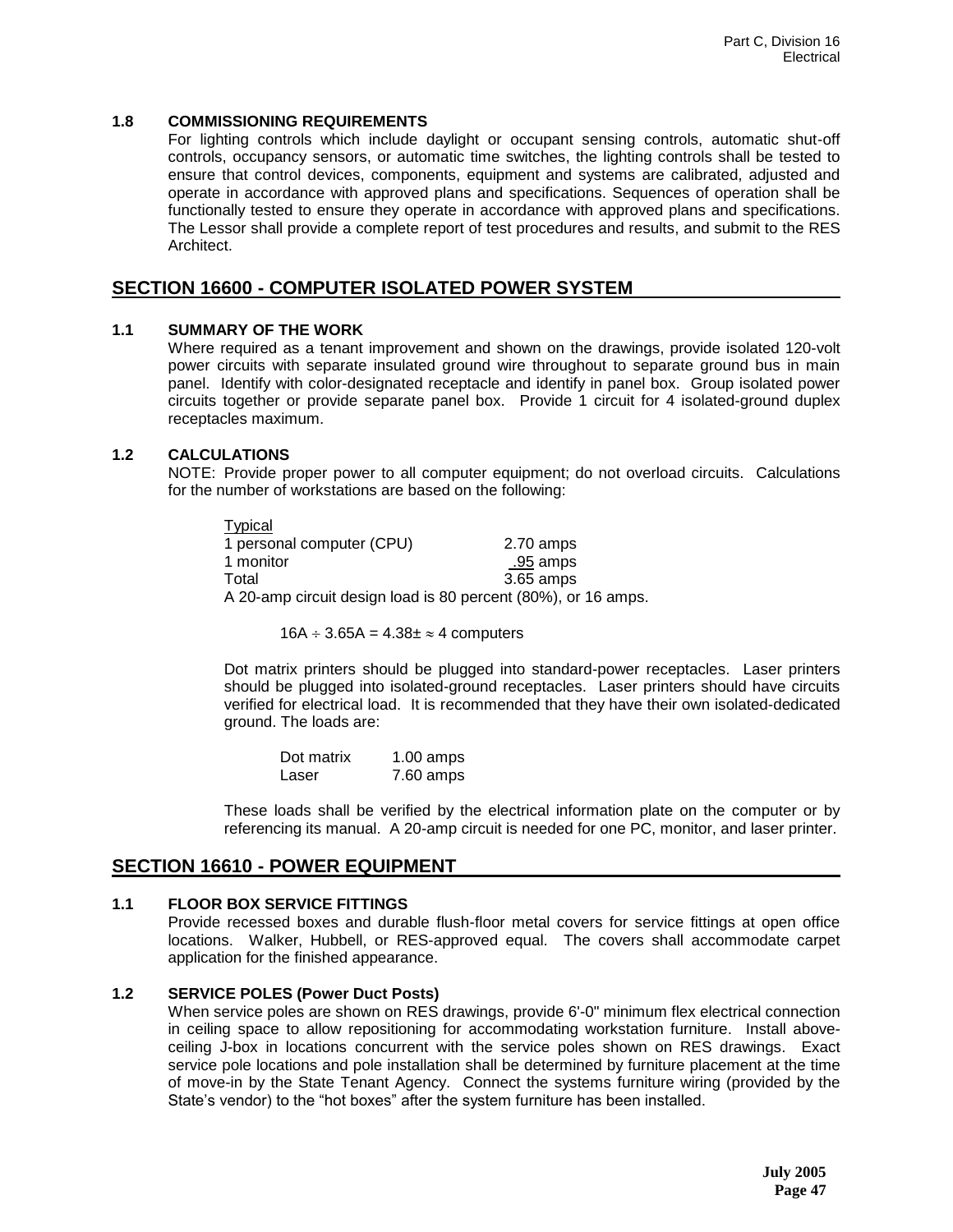# **SECTION 16700 - VOICE/DATA DISTRIBUTION ROOMS**

### **1.1 GENERAL**

Contractor shall coordinate with, and provide site access to, the State Department of Information Services and with the telephone/data vendors and/or contractors. Coordinate the placement of all rough-in requirements and all State-supplied equipment that is required for a proper functioning telephone system.

## **1.2 INSTALLATION/FITTINGS**

Provide rough-in system as required for complete standard installation of equipment, cable, and accessories. Provide J-box, mud ring, and 1" conduit with bushings to ceiling access where required for wall outlets.

NOTE: J-box and conduit required only where location is in walls or partitions. Provide standard flush-floor box service fittings for open office locations except at existing slab-on-grade.

## **1.3 VOICE/DATA DISTRIBUTION ROOMS**

Do not locate the building electrical panels in, adjacent to, or on a common wall with any voice/data distribution room. Provide 2 - 120V dedicated outlets on one dedicated 20-amp circuit for telephone equipment, location as required by the State Department of Information Services. In addition, provide 4 - 4" diameter conduit sleeves through floors from distribution room and through floors and ceiling into the voice/data distribution rooms. (See Section 06200, 1.3 for wall-mounted equipment board requirements).

# **SECTION 16720 – FIRE ALARMS**

## **1.1 SUMMARY OF THE WORK**

Where required by code or the Tenant Agency, provide a centrally-controlled and annunciated, non-coded, fire alarm system including audible and visual alert devices, manual pull stations, automatic heat/smoke detectors, and automatic communication to a central monitoring provider. Provide a fire alarm system designed, installed and tested in accordance with the NFPA 72 National Fire Alarm Code and federal, state and local codes. Provide and maintain central monitoring provider service including continuing communications systems.

**End of Division 16** 

# **END OF REQUIREMENTS**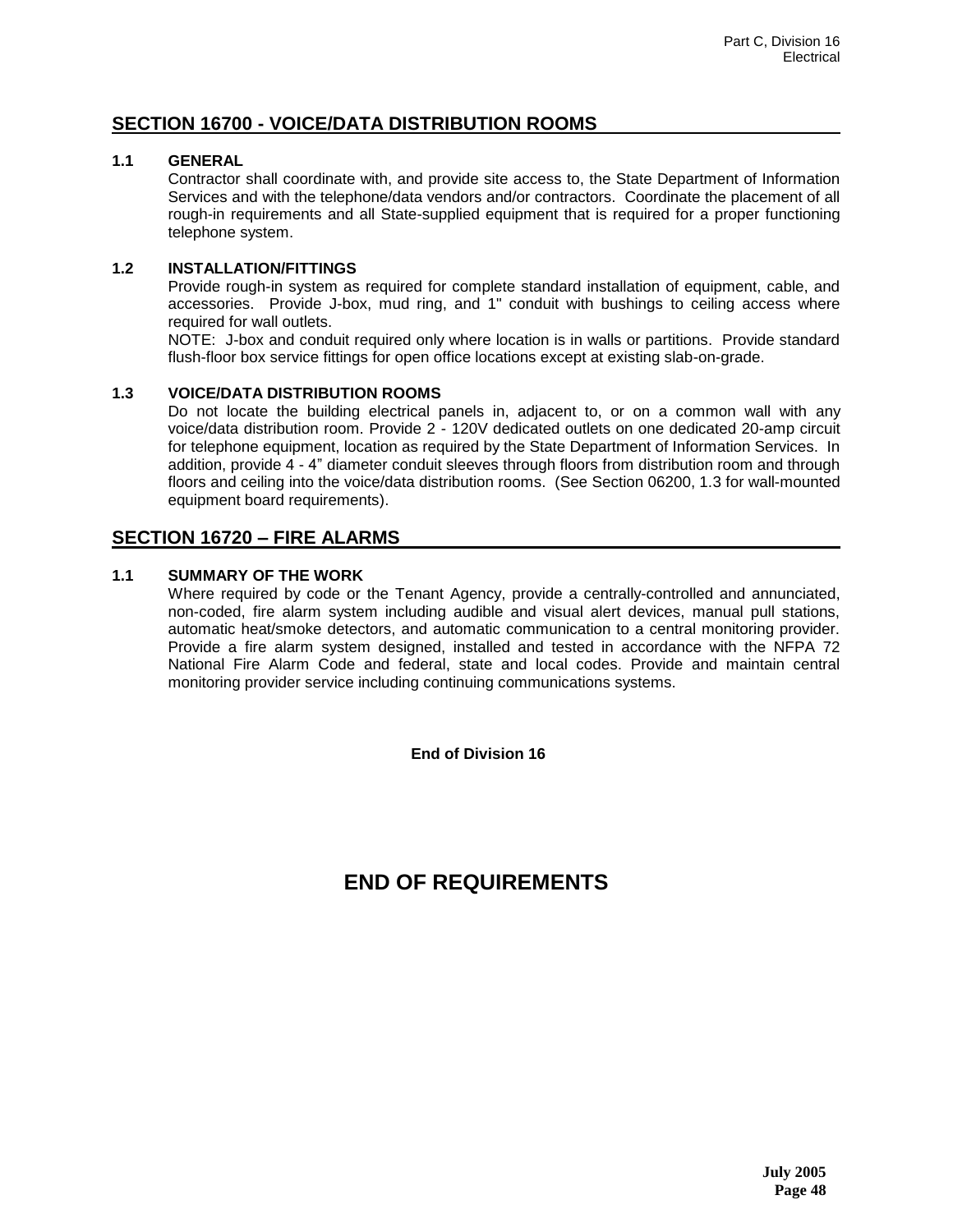# **R.E.S. ACCESSIBILITY ADDENDUM**

**Issued June 2007**

**The following addenda items are supplementary requirements to the July 2005 edition of Leased Space Requirements that apply to all State-leased facilities. The Lessor is required to comply with all requirements and directives delineated in its content. All issues and directives contained in this Addendum are considered basic requirements as defined in Parts A4 & A5 and therefore shall be accomplished at the sole cost and expense of the Lessor. (The original code references that are superseded or revised by this addendum are shown in parentheses.)**

- **1) On all as-built drawings or proposal drawing submittals, the Lessor shall clearly delineate the location of existing and proposed accessible parking, public transportation stop(s), and the accessible routes of travel from each to the main entrance of the proposed leased space. On multi-building sites, accessible routes of travel between buildings shall also be shown. (Part A2.2 in Leased Space Requirements)**
- **2) All accessible pedestrian curb cuts shall be located and constructed perpendicular to each street served, eliminating diagonal curb cuts (those which direct people towards the center of street intersections).**
- **3) All accessible entries shall be as close as practical to the adjacent finished grade and accessible parking.**
- **4) The accessible route of travel shall be in front of or to the side of the parking spaces. (ICC/ANSI A117.1-2003, Section 502 and IBC 1106.6).**
- **5) All exterior on-site accessible routes shall be a minimum of 60" wide and shall have visual and textural cues at transition areas. (ICC/ANSI A117.1-2003, Sections 402, 403.5, 703 & 705)**
- **6) On single-owner multi-building sites, there shall be accessible routes of travel to and between all buildings.**
- **7) All interior and exterior accessible pathways, including ramps, shall have a slope no steeper than 1' of rise in 20' of run, excluding curb ramps/cuts, equipment distribution ramps, loading docks and data centers. (ICC/ANSI A117.1-2003, Sections 405)**
- **8) Where benches are provided, at least one shall have a back, a support arm, and a level wheelchair space immediately adjacent to the bench end. (ICC/ANSI A117.1-2003, Section 305)**
- **9) For buildings housing a minimum of 10,000 sf of State-leased space, at least one set of the primary entry doors, as well as the primary interior entrance to all State-leased spaces within such buildings, shall be equipped with power-operated doors (controlled by either motion sensors or remote activators, and configured so as to be compatible with any building access security systems). (ICC/ANSI A117.1-2003, Section 404.3)**
- **10) Accessible stations at reception and service counters shall be integrated within the main service counter.**

**Accessibility Addendum June 2007 Page 1**